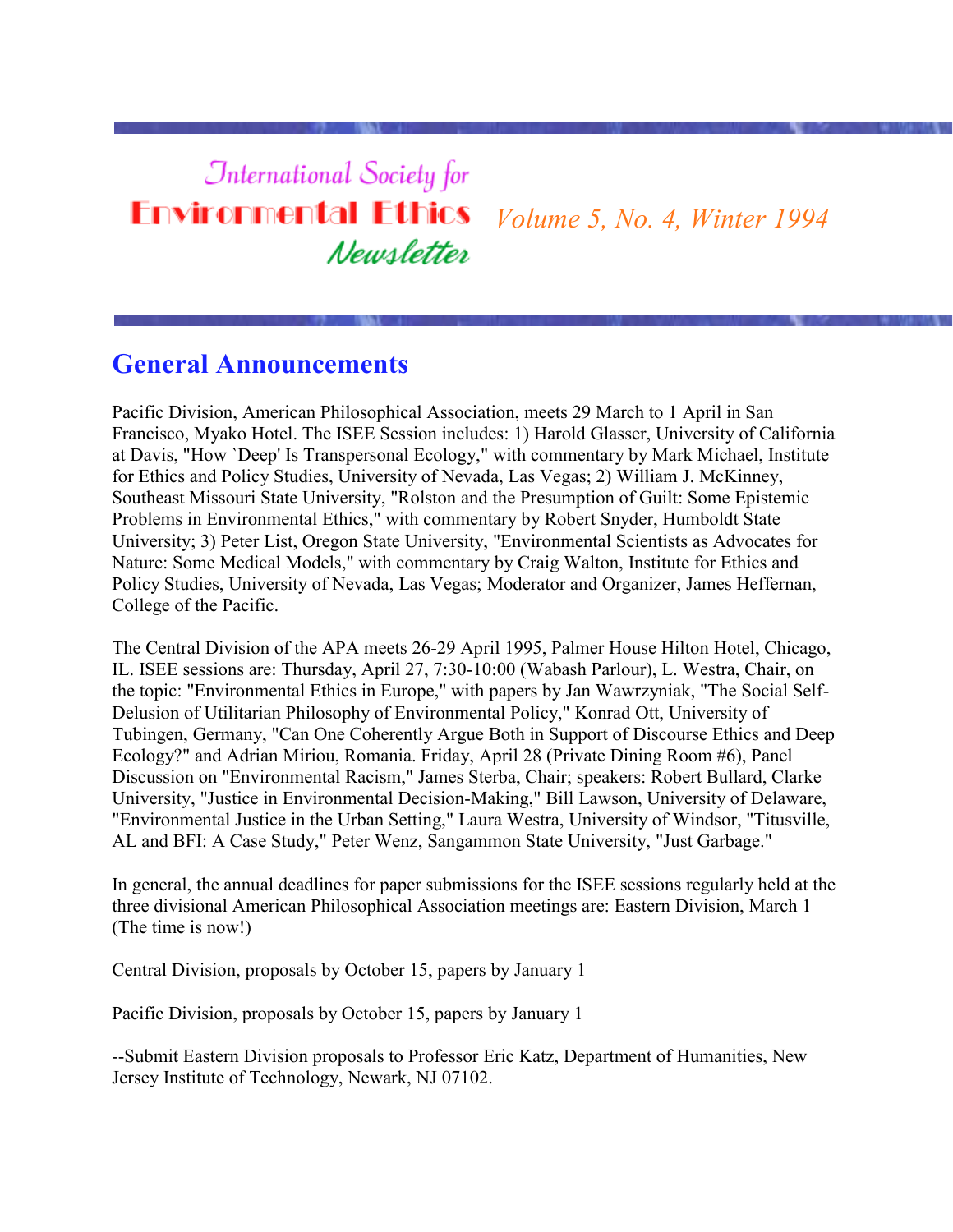--Submit Central Division proposals to Professor Laura Westra, Department of Philosophy, University of Windsor, Windsor, Ontario N9B 3P4.

--Submit Pacific division proposals to Professor James Heffernan, Department of Philosophy, University of the Pacific, 3601 Pacific Avenue, Stockton, CA 95211.

The Westminster Institute for Ethics and Human Values is sponsoring a conference, "Surviving Globalization: Economic, Social and Environmental Dimensions," London, Ontario, 25-27 May 25-27 1995. Proposals for papers are invited, with a special interest in the economic and environmental dimensions of globalization, especially concrete policy implications. Contact: Ted Schrecker, Associate Director, Westminster Institute for Ethics and Human Values, 361 Windermere Road London, Ontario N6G 2K3 Canada. Phone (519) 673-0046; FAX (519) 673- 5016; E-mail <schrecker@sscl.uwo.ca>

Canadian Case Studies on Sustainability and Distributive Justice. Ted Schrecker (see above) is putting together a book of Canadian case studies based on a symposium held earlier by the Canadian Society for the Study of Practical Ethics. Broadview Press has expressed considerable interest. Chapters tentatively committed are: Ted Schrecker (Westminster Institute), "Winners, Losers, and Environmental Sustainability: An Analytical Framework"; Roger Krohn (Sociology, McGill University), "Toward a New Environmental Politics: The Example of James Bay I vs. II"; Wes Cragg, David Pearson and Mark Swartz (Administrative Studies, York University), "Sustainability and Historical Injustice: Lessons from the Moose River Basin"; Donald Abelson (Political Science, University of Western Ontario), "Political Agendas in Policy Communities: Environmental Groups, the Ontario Government, and the Debate over NAFTA"; Mary Richardson (Philosophy, Athabasca University), "Public Participation in Development Decisions: A Case Study of Public Hearings on a Pulp Mill in Athabasca, Alberta"; Chris Tollefson (Faculty of Law, University of Victoria), "Strategic Lawsuits Against Public Participation: Developing a Canadian Response"; John McMurtry (Philosophy, University of Guelph), "CIDA-University Aid to Human Rights Violators: The Case of the University of Guelph and the Government of Indonesia." More case studies are invited. Some possibilities: Decision- making on the Kemano II project in British Columbia; a case study from the Atlantic provinces. Contact: Ted Schrecker (address above).

The Society for Conservation Biology will meet 7-11 June 1995 at Colorado State University, Fort Collins. SCB is the largest organization of research conservation biologists and environmentalists in the world (over 5,000 members). Virtually all of these scientists are convinced that ethics and advocacy are central to what they do, and they openly welcome and encourage help from philosophers and ethicists. The SCB program deadline will be March 1995, and papers or well-formulated abstracts will be needed by then.

ISEE will sponsor one or more sessions. If interested in reading a paper or organizing a panel or session, get in touch with one of ISEE's contact persons for SCB: Jack Weir, UPO 662, Morehead, KY 40351 USA, phone: 606-784-0046, E-mail: < j.weir@msuacad.moreheadst.edu>; or Phil Pister, Desert Fishes Council, P. O. Box 337, Bishop, CA 93514, phone: 619- 872-8751. Information is also available from the meeting organizer: Richard L. Knight, Department of Fishery and Wildlife Biology, Colorado State University, Fort Collins, CO 80523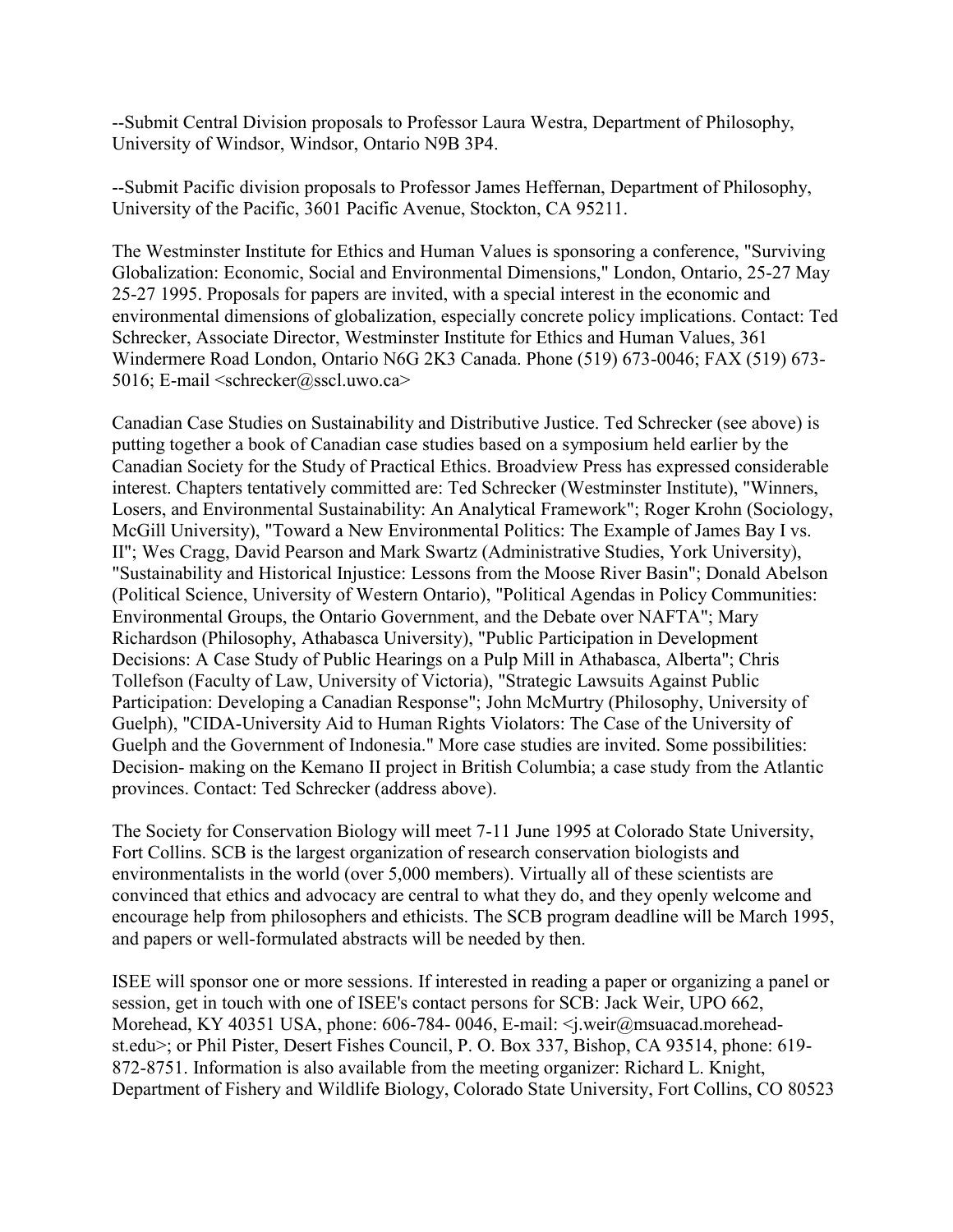USA.

The Australian Association of Philosophy (Australian Division) will hold its annual conference 2-7 July at the University of New England, Armidale, NSW. Papers are invited and should be sent to Dr. F. D'Agostino, Department of Philosophy, University of New England, NSW, 2351, Australia, by March 1, 1995. FAX: 61 (country code) 67 733317. E-mail: <lportell@metz.une.edu.au>

Abstracts are due two months later.

The Canadian Society for the Study of European Ideas/Societe canadienne pour l'etude des idees europeenes (CSSEI/SCEIE) invites submissions of papers for its conference 2-3 June 1995 at the Universite de Quebec a Montreal. The meeting is again in conjunction with the Learned Societies Conference. Expressions of interest in participation and 150-word abstracts should be sent by February 1st; papers, 20 minutes or about 10 pages, should be sent by April 1st. For more information or to submit materials, contact: Prof. Thomas Heyd, Dept. of Philosophy, University of Victoria, Victoria, B.C., V8W 3P4, Canada; or Prof. Andrew Light, Department of Philosophy, University of Alberta, Edmonton, Alberta, T6G 2E5, Canada.

The Society for Philosophy and Geography is also meeting at the Canadian Learned Societies Meetings, Montreal, Quebec, 2-3 June 1995, and invites papers for a session on "Ideas of Nature and Land." Abstracts by February 1; papers by April 1. Another session will be on "Constructed Space: Impacts on European and Non-European Ideas." Contact Thomas Heyd or Andrew Light (addresses above).

A new journal is being started, Terra Nova, to be published quarterly by MIT Press starting in January 1996. The subtitle is "Journal of Nature and Culture," and the editor is looking for interdisciplinary, accessible, but penetrating analysis of all issues on the human-nature connection. Pieces should not be addressed only to other philosophers, but to a general educated readership. Footnotes and citations should be kept to a minimum, and original but informed work is preferred to reviews of existing literature. This is an excellent publication opportunity: a refereed journal, published by a reputable press committed to quality production and worldwide distribution, and it is starting from scratch. Send any submission on hardcopy and disk. For further details or to submit abstracts, contact: David Rothenberg Dept of Social Science and Policy Studies, NJIT, Newark, NJ 07102, tel. (201)596-3289, FAX (201)565-0586, Email  $\leq$ rothenberg@admin.njit.edu>

La Revista Iztapalapa, published in Mexico City, plans a special issue on "The Gaia Hypothesis: The Controversy Continues" (Gaia: la Tierra Viva :la controversia continua) and calls for papers on various aspects, philosophical, ethical and biological, of GAIA. Send papers in Spanish or in English to the guest editor, Teresa Kwiatkowska, Universidad Autonoma Metropolitana-Iztapalapa, Departamento de Filosofia, Av. Michoacan y Purisima, Mexico, 09340 DF, Mexico by April 30 1995. E-mail:  $\langle$ kwiat $\omega$ xanum.uam.mx>

J. Baird Callicott is Visiting Professor at Presbyterian College, Clinton, South Carolina, spring 1995. The college has received a three-year applied ethics Knight-Ridder grant (one year each: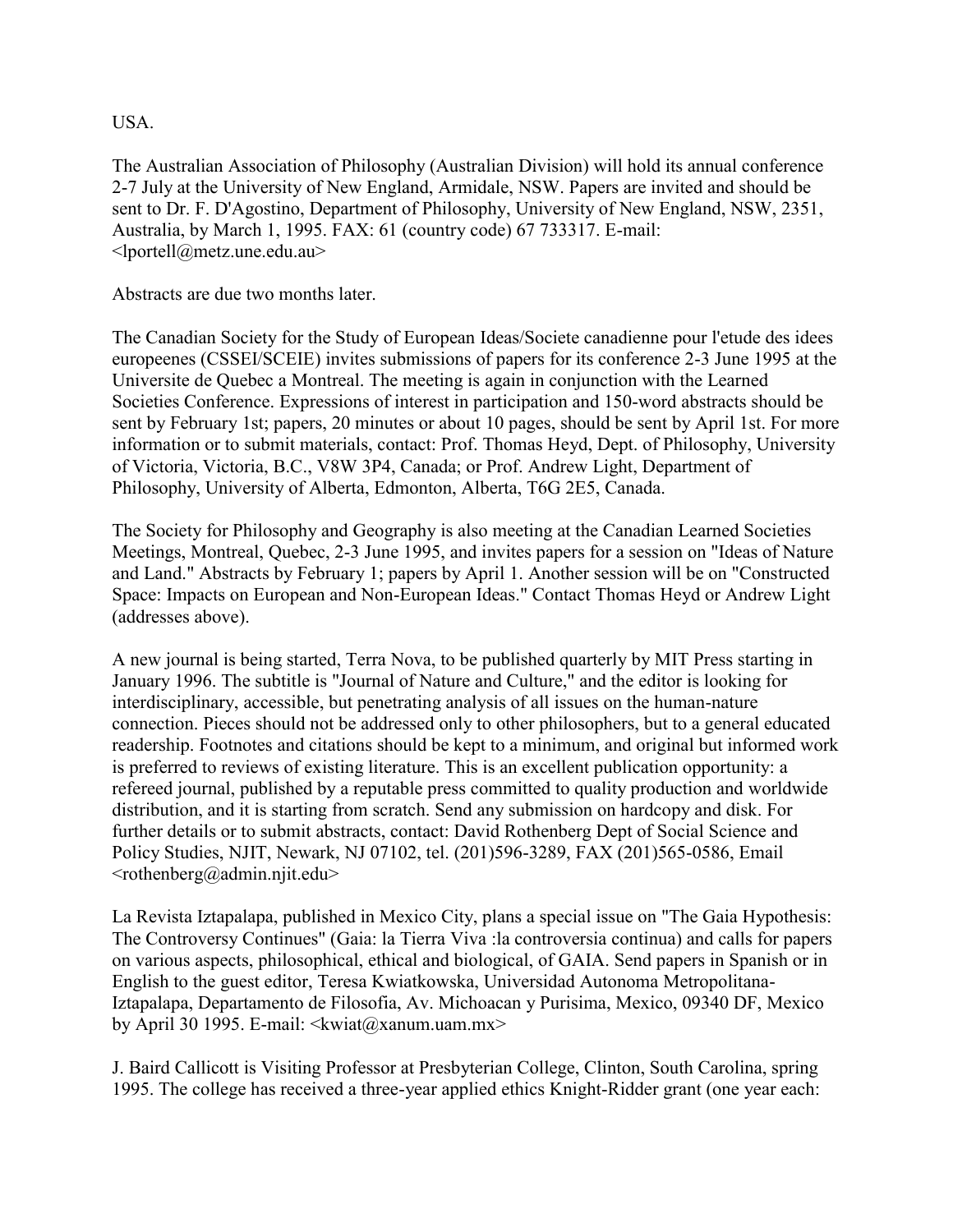biomedical, business, and environmental ethics). Douglas J. Buege is replacing Callicott at the University of Wisconsin-Stevens Point for this term. Callicott was in Germany to lecture twice last fall, at "Fakten Wege Visionen/Future Works," an event with multiple sponsors including the World Wide Fund for Nature and Texas Instruments. He spoke on "The Conceptual Foundations of the Land Ethic." Other speakers included Peter Berg (Planet Drum Foundation, San Francisco) on "Bioregionalism and Green Cities," and Murray Gell-Mann, Nobel laureate and discoverer of the quark, "The Quark and the Jaguar: A Scientific Approach to Solving the Problems of the 21st Century," an account of nature's evolution from the simple (quarks) to the complex (of which the jaguar is a symbol), and a vision how humans can find solutions for the environmental problems faced in the next century.

t the North American Interdisciplinary Wilderness Conference, November 10- 12, 1994 at Weber State University: Jim Hill (Valdosta State University, "The Intrinsic Value of the Iowa Prairie: J. Baird Callicott versus Lilly- Marlene Russow"; Wayne Ouderkirk (Empire State University, New York), "The Very Idea of Wilderness"; Douglas Buege (University of Cincinnati), "Peoples and Parks: Some Considerations of the Relationship of Humans to Wilderness"; Kevin Hiers (University of the South), "Reinventing Nature: An Ethical Critique of Restoration Ecology"; Sean O'Grady (Boise State University), "Initializing Idaho"; David Robertson (University of California-Davis), "The Mesa Trail"; David Rothenberg (New Jersey Institute of Technology), "Contact! Contact! Up Katahdin with Thoreau"; Felicia F. Campbell (University of Nevada-Las Vegas), "Wilderness Companions"; Randal Gloege (Montana State University), "Losing Track of Place and History"; Ari Santas (Valdosta State University), "The Environmental Value in G. H. Mead's Cosmology"; and Marvin Henberg (Linfield College), "Nature as Metaphor." Keynote speakers were Max Oelschlaeger, "Reflections on the Wilderness Act" and Paul Slovic on fundamental psychological difficulties with contingency valuation in environmental policy. This is an annual conference. Contact Mikel Vause, English Department, Weber State University, Ogden, UT 84408- 1201. (Thanks to Doug Buege.)

International Conference on Northern Wilderness Areas, "Ecology, Sustainability, and Values," was held at Rovaniemi, Finland, 7-9 December 1994. Sample papers of philosophical interest, these in English: Juha PentikÑinen, (University of Helsinki, Department of Theology), "Values of the Northern Man"; L. MÅller (Arctic Centre, University of Lapland), "Is There Wilderness in the North? Reflections on definition, Perception and Practices"; Leena Vilkka (Philosophy, University of Helsinki), "Should We Preserve Intrinsic Values in Wilderness?"; A. Ewert (University of British Columbia), "Changing Wilderness Values as a Function of Urbanization"; T. Kurttila (University of Manchester), "Definition of Wilderness"; John Hendee (University of Idaho, Wilderness Research Center), "International Principles for Wilderness Management.

Tampere University of Technology, Tampere, Finland, held a conference, "Are Local Strategies Possible?", 22-25 September 1994, with various papers about local planning for sustainability and environmental planning. One of philosophical interest: Leena Vilkka, "The Conception of Sustainable Development from an Environmental Point of View."

The Institute of Ecology, Justice and Faith is announced, with such patrons as Wendall Barry, Fritjof Capra, James Lovelock and the Dalai Lama. Schumacher College, The Old Postern, Dartingto, Devon TQ9 6EA, U.K.: Fax (0803 866899). The Institute runs such courses as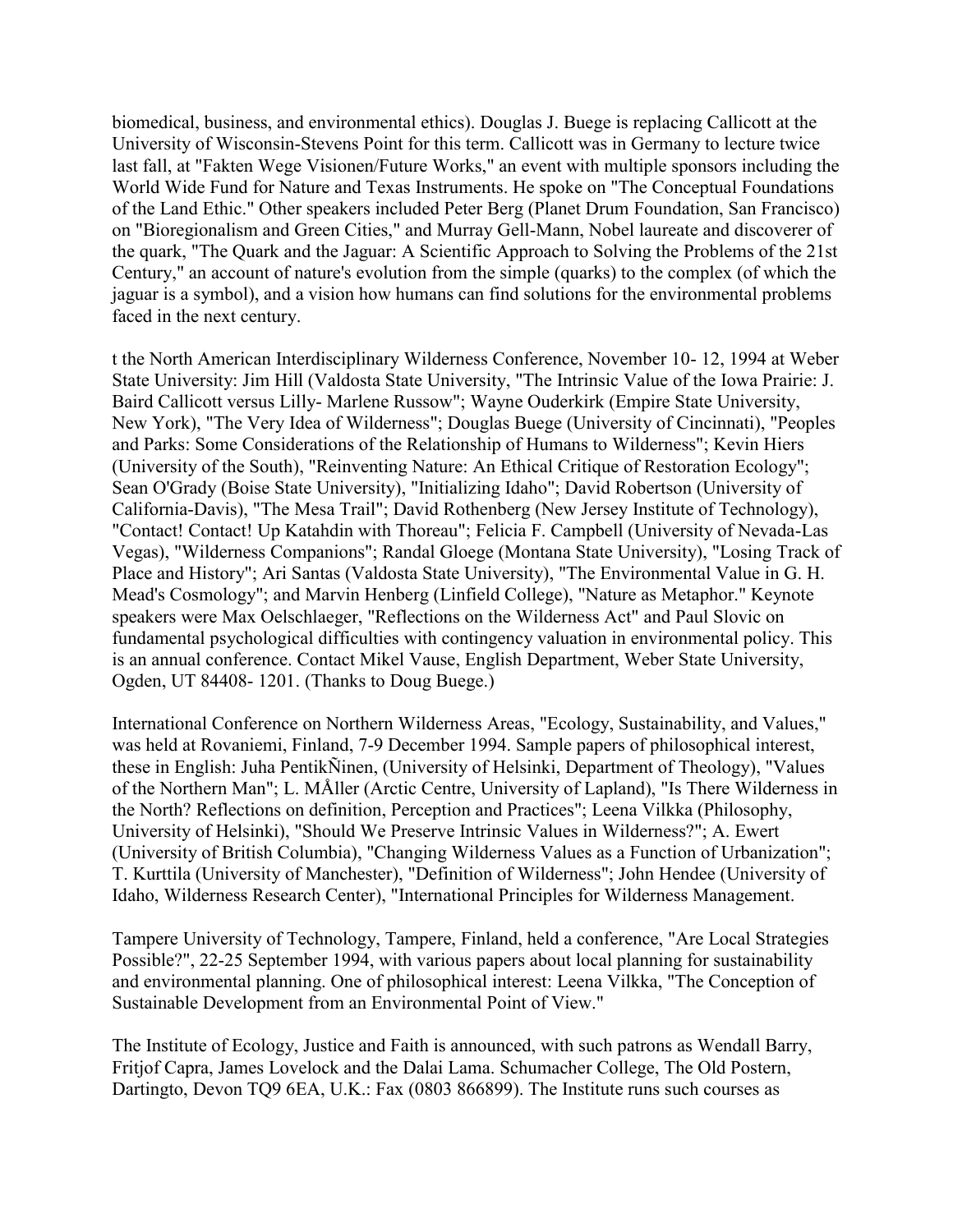"Politics of Change," "Ecological Economics," and is actively seeking students and participants.

Prospectus available from L. Westra, address below.

Avner de-Shalit, Department of Political Science, Hebrew University, Jerusalem, has been promoted to senior lecturer, with tenure. He is the author of Why Posterity Matters (Routledge, 1994, in the series Environmental Philosophies, edited by Andrew Brennan), a comprehensive examination of duties to future generations, He argues for a new communitarian theory of intergenerational justice, which can serve as the moral basis for environmental policy. de-Shalit teaches environmental ethics and political policy at the Hebrew University.

Res Publica, a new journal of legal and social philosophy is interested in articles in the fields of environmental philosophy and environmental law. For more information contact the editor, Dr. Bob Brecher, School of Historical and Critical Studies, University of Brighton, Brighton BN2 1RA, U.K. You can also contact Dr. Avner de-Shalit, Department of Political Science, The Hebrew University, Jerusalem 91905, Israel. FAX 972-2-322545.

The Department of Philosophy at the University of Oslo had a fall seminar series, "Global Ethics and Sustainability," chaired by Jon Wetlesen. Among the contributors: Michael Watts (University of California), "Berkeley on "Right, Morality and Entitlement: Thinking about Famine and Food Provision" and Thomas Pogge (Columbia University) assessing Rawls' contribution to International Ethics. Also, as a guest of the Seminar for Science Studies, Andrew Brennan (University of Western Australia) spoke on economics and ecology.

Journal contents by e-mail: UnCover Reveal service will send you, at no charge, a listing of the table of contents of incoming issues of whatever journals you wish (of the 16,000 journals they index!), including environmental journals, including such journals as Environmental Ethics, Environmental Values, Journal of Agricultural and Environmental Ethics, Conservation Biology, Environmental Politics, The Environmental Professional, Ecology Law Quarterly, The Ecologist, Boston College Environmental Affairs Law Review, Environmental Law, Human Ecology, Human Ecology Forum, Hastings Center Report, Society and Natural Resources, Journal of Environment and Development, and others. Your college or university library needs to be on the CARL Corp. system, as several thousand are, though some libraries not on CARL also get UnCover. In UnCover's Reveal service, you fill out a profile, and whenever a new issue is indexed, you get an e-mail listing the contents of the new issue. The whole articles are available for purchase and can be quickly sent by fax, if you wish (not by e-mail). But the contents listings are free. Check with your librarian.

New Publication in October 1994: a newspaper, Environmental Times, published by the Environmental Assessment Association, 8383 East Evans Rd., Scottsdale AZ 85260-3641; Fax (602) 998-8022. Topics in a sample issue include "Why Is There a Need for Environmental Inspectors?" "Radon Awareness," "Watch Out for Lead-paint Poisoning," "Oregon and Asbestos," and what makes a green building. It looks and reads like a newspaper, not a journal, and one cannot expect philosophical discussion, but simply a presentation of various issues. It's subtitled "The Voice of the Industry."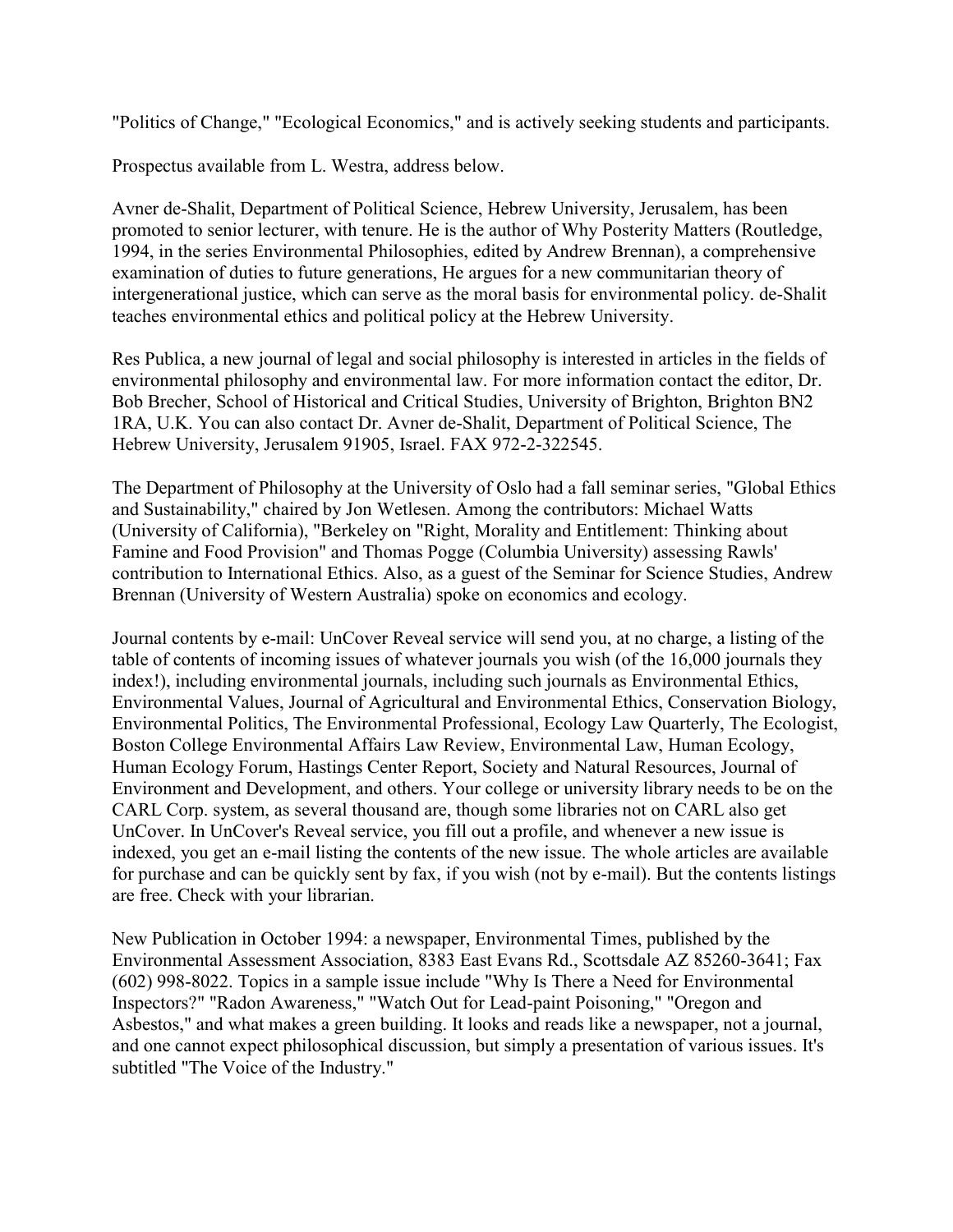Environmental Field Studies Abroad: The School for Field Studies offers semester and summer environmental field research programs around the world. All courses carry college credit through Boston University; tuitions range from \$ 2,600 to \$ 10,300; considerable scholarship help is available. Over 6,000 students have participated in the program, from 150 home institutions. Five major centers are involved, in Australia (rainforests), Mexico (marine mammals), Costa Rica (sustainable development), Kenya (wildlife management), Turks and Caicos Islands (marine conservation), and Palau, U.S. Trust Territories (islands). Headquarters: 16 Broadway, Beverly, MA 01915-4436.

Phone 508/927-7777. Fax 508/927-5127.

Wilderness debate at Georgia: ISEE Vice-President Baird Callicott debated ISEE President Mark Sagoff on wilderness at the University of Georgia, November 3, 1994, in a session moderated by Frank Golley. Callicott argued that wilderness conservation for psychosocial experience is too limited. Encouraging such concepts causes us to designate wilderness areas only in remote and desolate areas of ice and rock. The wilderness concept is further limited because it is artificially created by humans, but in actuality the wild systems are very dynamic and would not remain the same without management. Darwin showed that humans are part of nature, but such a revelation does not give humans license to act in any way they want and call it "natural." We need an alternative to nature worship; we need to preserve wilderness not only for its scenic qualities but also for its biodiversity and try to integrate bio-conservation with economic incentives. Sagoff stressed that wilderness should provide a spiritual escape because its greatest power is as a symbol of God that teaches awe and wonder for nature. Nature is a refuge from city life where we find meaning, and to find such meaning we must have respect for nature that goes beyond prudential concerns for our own well-being. If we rediscover nature's meaning rather than trying to determine its uses we will obtain a sense of permanence, meaning, and culture in our own lives. However, the perfect wilderness idea is played out because wilderness is already lost and the idea that we can designate a perfect wilderness area is a myth, "perfection is always going to be fictional," a fact that we need to accept and accommodate in our expectations of wilderness conservation. Other participants were Frederick FerrÇ, Judy Meyer, and Eugene Odum.

Science, Values, and the Global Environment, Also at Georgia: In another presentation, on 1 November 1994, Dale Jamieson noted the globalization of environmental problems and the costs of relying on science and the authority of scientists to find solutions. (1) New technology to collect, store, and process data and predict the future is heavily relied on, which encourages the idea that science can solve the problem. (2) The 1992 Rio Summit demonstrated the necessity of a rise in global public concern about climate, ozone, and biodiversity, if anything ever is to be done. (3) Political and social changes such as the end of the Cold War have provided new purposes for high tech military programs. (4) The global metaphor gains strength when we can envision our connectedness through the image of space photos. Drawbacks are that science is elitist, because only a trained few can come up with solutions; most people are disempowered because they lack scientific resources and understanding. Science demotes folk knowledge because all natural cures must be validated by science. Science believes it has a right to judge other cultures. Science also often fails to obtain quick solutions because of a lack of consensus among scientists.

Aldo Leopold at Wisconsin: "Aldo Leopold: His Land Ethic and Influence in Germany and the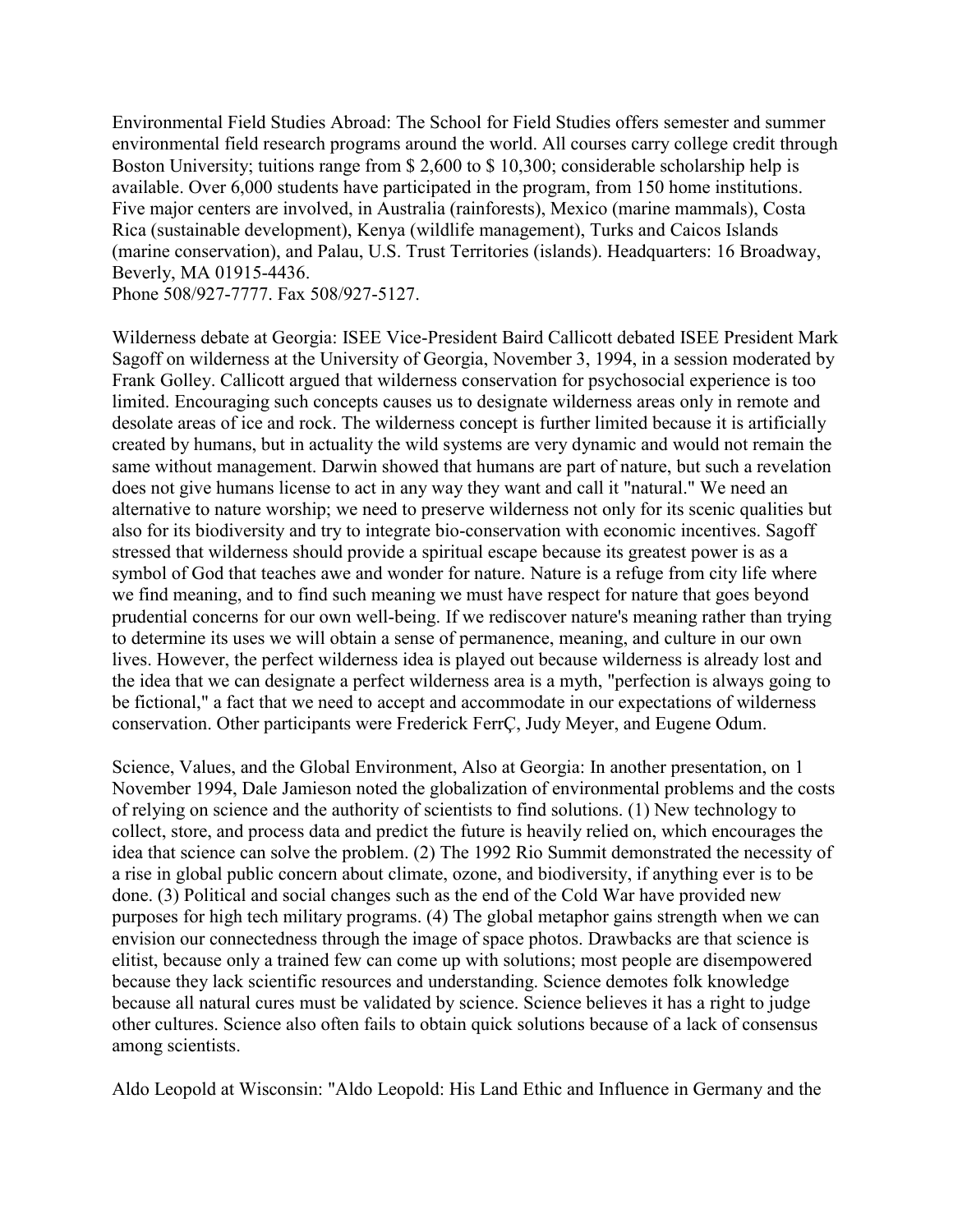U.S." was the theme of an international symposium, October 26-30, 1994, sponsored at the University of Wisconsin-Madison by the Max Kade Institute for German-American Studies. The keynote address was by Senator Gaylord Nelson; other participants were Susan Flader (History, University of Missouri-Columbia, Curt Meine (International Crane Foundation), Bill Jordan (Restoration Management, UW-Madison), Gerhard Trommer (Biology, University of Frankfurt), Peter Morris-Keitel (German, Bucknell University), William Rollins (German, University of Kentucky- Lexington), Thomas Dunlap (History, Texas A and M), Nina Leopold Bradley, Richard Barrows (Agricultural Economics, UW-Madison), Jeff Gersch (Environmental Strategies, Denver), Eugene Hargrove (Philosophy, University of North Texas), Wilfried Feldenkirchen (Business History, University of Erlangen), Greg Armstrong (UW Arboretum), Scott Schroder, Landmarks Gallery, Milwaukee), J. Baird Callicott (Philosophy, UW-Stevens Point), Arthur McEvoy (History and Law, UW-Madison), Walter Kuhlman, Environmental Law, Madison), Donald Waller (Botany, UW-Madison), Kevin McSweeney (Soil Science and Environmental Studies, UW-Madison), Harvey Jacobs (Environmental Studies and Urban and Regional Planning, UW-Madison), and Chris Wold (Center for International Environmental Law, Washington). (Thanks to Eugene Hargrove.)

Laura Westra is soliciting papers for a forthcoming volume on "Ancient Greek Thought and the Environment." The volume is planned to incorporate a number of papers on concepts, arguments or specific thinkers, any of which might suggest possible "roots" of ecology, biology or environmental ethics, from the Presocratics to Plotinus. This volume is intended to investigate the truth of claims about the alleged conflict between Ancient Greek Thought and Environmentalism. The same theme will form a panel at the next conference on Ancient and Medieval Philosophy and Modern Social Thought, Oct. 20-22, 1995, at Binghampton University, NY. Submissions of abstracts and proposals will be considered for both the book and conference, and can be made to Laura Westra (University of Windsor) before 1 Feb. 1995.

Andrew Brennan has been awarded a research award of Aus\$40,000 by the Australian Research Council to give him significant relief from teaching over the next two years to concentrate on a project on the foundations of environmental philosophy. The aim of the project is to describe in detail the structure of an environmental philosophy and to compare a number of environmental philosophies including eco-feminism, deep ecology and economics-based philosophies. According to Brennan, an environmental philosophy has four structural features: i) a theory about nature and the objects and processes it contains; ii) a theory of human beings providing a general perspective on the context in which life is lived and the problems it faces; iii) a theory of value grounded in (i) and (ii) above; iv) a theory of method indicating the standards by which claims made within the overall theory are to be tested, confirmed or rejected. Economics-based theories are often hampered, he argues, by a commitment to a strongly positivistic theory of method. Once this is given up, there is scope for some rapprochement between economic philosophies and the other philosophies he considers. Brennan also intends to argue that no single environmental philosophy, in the sense described above, provides a privileged perspective on humans and their environmental problems. However, since pluralism is generally much misunderstood, he wants to develop an account of pluralism that is neither morally nor metaphysically implausible. He would be pleased to make contact with others working on similar projects. Email <abrennan@uniwa.uwa.edu.au>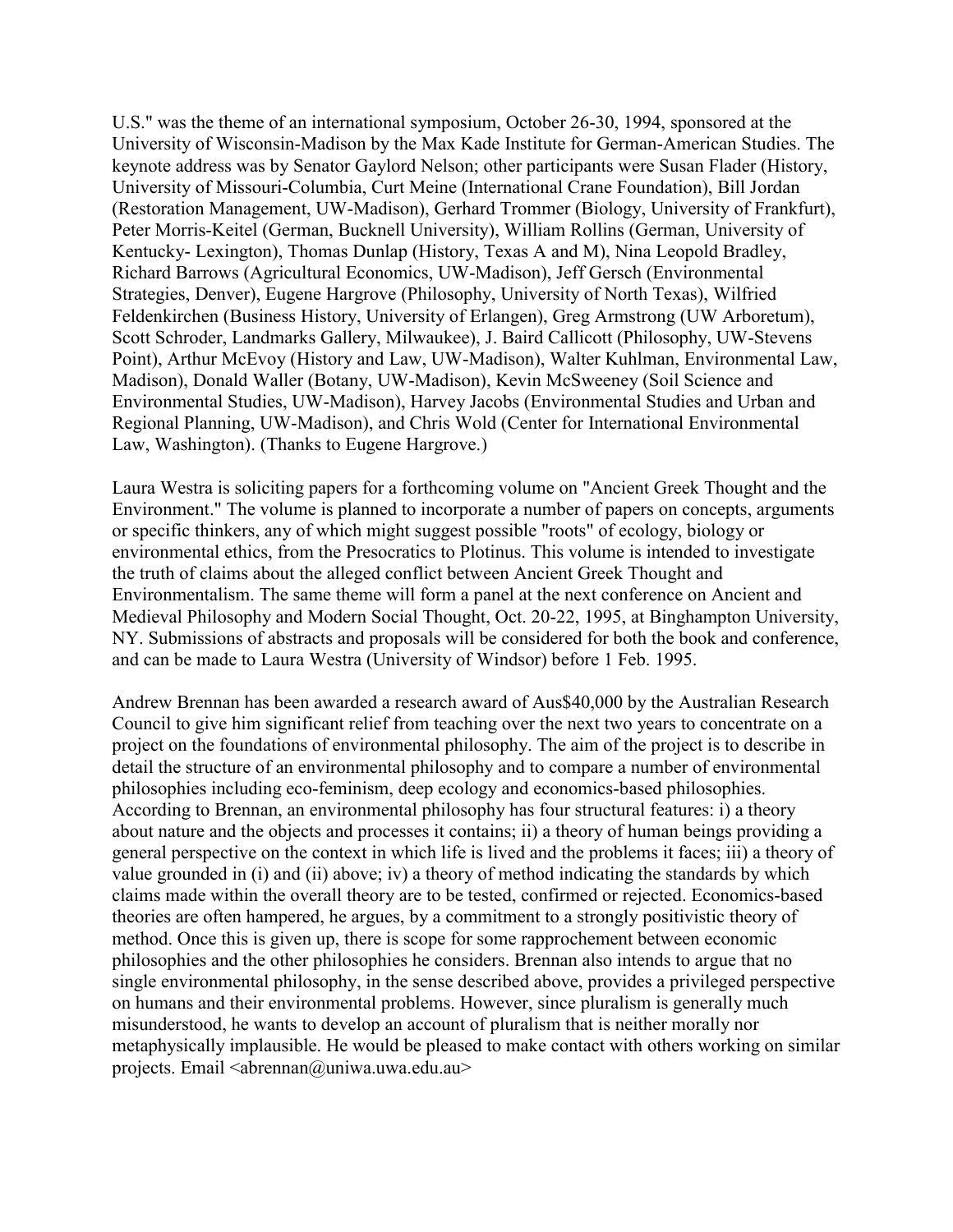SEE is meeting in conjunction with the Institute for Biological Science at San Diego, CA, 5-8 Aug. 1995. Laura Westra has been asked to coordinate a session, and papers/abstracts/proposals are urgently solicited. Please FAX Westra (519) 973-7050, since the information is needed immediately.

Dr. Henry Regier retired as Director of the Institute for Environmental Studies, University of Toronto, on June 30, 1994, although he is still at the University of Toronto (Zoology) for one year. He is and has been a pioneer in environmental ethics at both the theoretical and practical levels, has influenced policy in Ontario, the Great Lakes, and has been a moving force at the international level of a number of major organizations, such as FAO, the International Joint Commission and recently as scientific advisor to the Hon. Sergio Marchi, for the Canadian delegation to the Cairo Conference on Population and Environment. He pioneered the concept of ecosystem integrity, particularly for waters, and has inspired, helped and supported students and colleagues for years. We wish him well in his second career, as he has no intention of slowing down. (Contributed by, and with particular thanks, from former student, Laura Westra.)

A conference on Consumption, Global Stewardship, and the Good Life, was held 29 Sept.-2 Oct. 1994, Institute for Philosophy and Public Policy, School of Public Affairs, University of Maryland at College Park. Speakers included Amartya Sen (Harvard University), Herman Daly (University of Maryland), Mark Dourojeanni (Inter-American Development Bank), Mark Sagoff (Institute for Philosophy and Public Policy). "Consumption and the Good Life," Martha Nussbaum (Brown University), Frithjof Bergmann (University of Michigan), Peter Brown (University of Maryland), Robert E. Lane (Yale University), Vicki Robin (New Roadmap Foundation), and many others.

Val Plumwood (Australia) is visiting at North Carolina State University this year but not in the Philosophy Dept. She wants to give papers. For more information, contact Don VandeVeer at UNSC.

David Rothenberg continues as Editor of the Trumpeter, a refereed publication. All well-written, non-jargonistic contributions of general interest in environmental thought are welcome, including radical approaches and unconventional ways of presenting them. Send to David at: Dept. of Social Science and Policy Studies, New Jersey Institute of Technology, University Heights, Newark, NJ 07102. Tel. (201)596-3289; FAX (201)565- 0586; Email:  $<$ rothenberg@admin.njit.edu>

Papers given at the Manchester INTECOL meeting in August 1994 will be published in an anthology entitled Ecologists and Ethical Judgements, ed. Nigel Cooper and Bob Carling (Chapman & Hall, 1995), as a special issue of the journal Biodiversity and Conservation, summer 1995. Due to be included are the following papers: Introduction - Nigel Cooper; Food Chains, Foucault and Phenomenology - J.M. Howarth; Structures in Nature and the Grounds of Ethical Significance - A. Holland; The Development of Interest in Environmental Ethics - A. Brennan; An Extensionist Environmental Ethic - G.L. Comstock; Religion: Help or Hindrance? - C.B. DeWitt; Christian Theological Resources for Environmental Ethics - B. Waters; Learning from the past - environmental ethics in the great epic of India - N. Sivakumar; Ecological Needs and Social Justice - J.P. Barkham; Christianity and the Ethics of Human Population Change -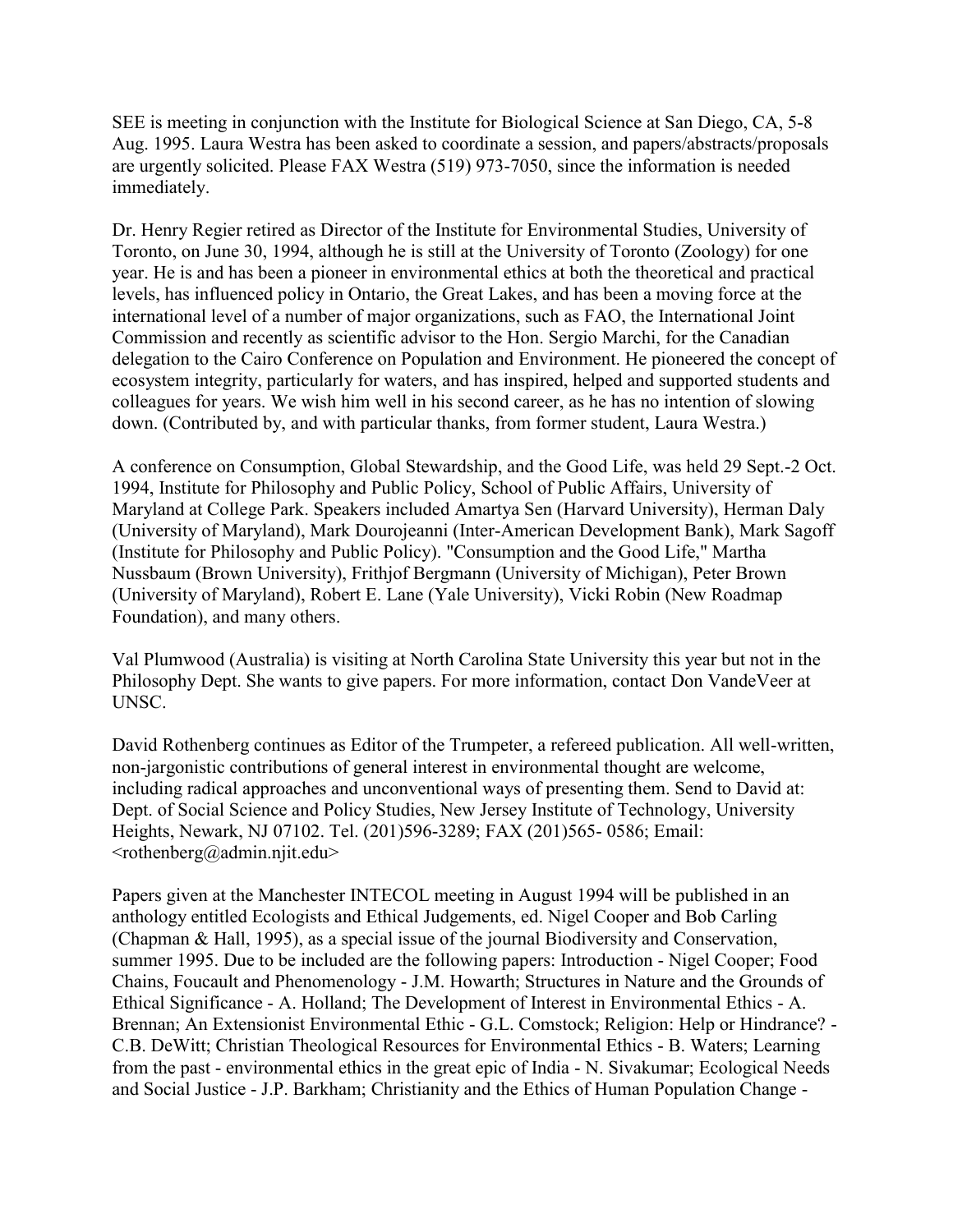S.P. Bratton; Ethical and Practical Considerations in Working with Indigenous, Traditional and Local Communities: Collaborative Research and Intellectual Property Rights - D.A. Posey, G. Duttfield & K. Plenderleith; Ethical Considerations and Animal Welfare in Ecological Field Studies - R.J. Putman; Conflicting Priorities in Site Management - E.T. Idle; Translocating endangered plants - L. Farrell.

The United Nations Environment Programme (UNEP) has begun issuing a Biannual Bulletin on Environmental Law, providing a regular source of information on UNEP's activities in the area of environmental law. The Bulletin details major activities of UNEP in the legal and institutional fields in five parts: General Information; International Legal Instruments; National Legislation and Institutions; Environmental Training, Education and Information; and News and Convention Secretariats. Those interested in receiving a copy of the Bulletin, as well as other UNEP publications in the field, and in having their names and contact addresses included in the ELI/PAC mailing list, should write to: Mr. Sun Lin, Director, ELI/PAC, UNEP, P.O. Box 30552, Nairobi, Kenya, FAX (254-2) 230198

Jack Weir is co-editor of the ISEE Newsletter, and Holmes Rolston continues as co-editor as well. Weir is the producing editor, and items should preferentially be sent to him. Send information for the Newsletter to Jack via Email where possible: Address:  $\leq$ iseenewsletter@msuacad.morehead- st.edu> Note the hyphen! You can also send Email to Weir's box: <j.weir@msuacad.morehead-st.edu>. Postal address: Jack Weir, Dept. of Philosophy, UPO 662, Morehead State University, Morehead, Kentucky 40351-1689 USA. Phone: 606-784-0046 (Home Office); 606-783-2785 (Campus Office); 606-783-2185 (Secretary, Dept. of English, Foreign Languages and Philosophy); FAX 606-783-2678 -- include Weir's name on the FAX).

Robert Elliot is the contact person for Australia and New Zealand. Send membership forms and dues in amount \$ 15.00 Australian (\$ 7.50 for students) to him. Address: Department of Philosophy, University of New England, Armidale, NSW, 2351, Australia. Phone: 61 (country code) (0)67 732657 (direct line). (0)67 732896 (Dept. office). FAX 61 (country code) (0)67 733317. E-mail: <relliot@metz.une.edu.au>

Wouter Achterberg is the contact person for the United Kingdom and Europe (For Eastern Europe and the former Soviet Union, see below.) Those in Western Europe and the Mediterranean should send their dues to him (*ú* 6.50, or the equivalent of \$ 10 US) at the Faculty of Philosophy, University of Amsterdam, Nieuwe Doelenstraat 15, 1012 CP Amsterdam, Netherlands. He reports that it is difficult to cash checks in this amount without losing a substantial part of the value of the check and encourages sending bank notes and cash directly to him, as it is reasonably safe. Contact him if in doubt what currencies he can accept. FAX: 31 (country code) 20 (city code) 5254503. Phone: 31-20-5254530.

Jan Wawrzyniak is the contact person for Eastern Europe and the former Soviet Union. He is on the faculty in the Department of Philosophy at Adam Mickiewicz University of Poznan, Poland. Because of the fluid economic situation in Eastern Europe, members and others should contact him regarding the amount of dues and the method of payment. He also requests that persons in Eastern Europe send him information relevant to a regional newsletter attachment to this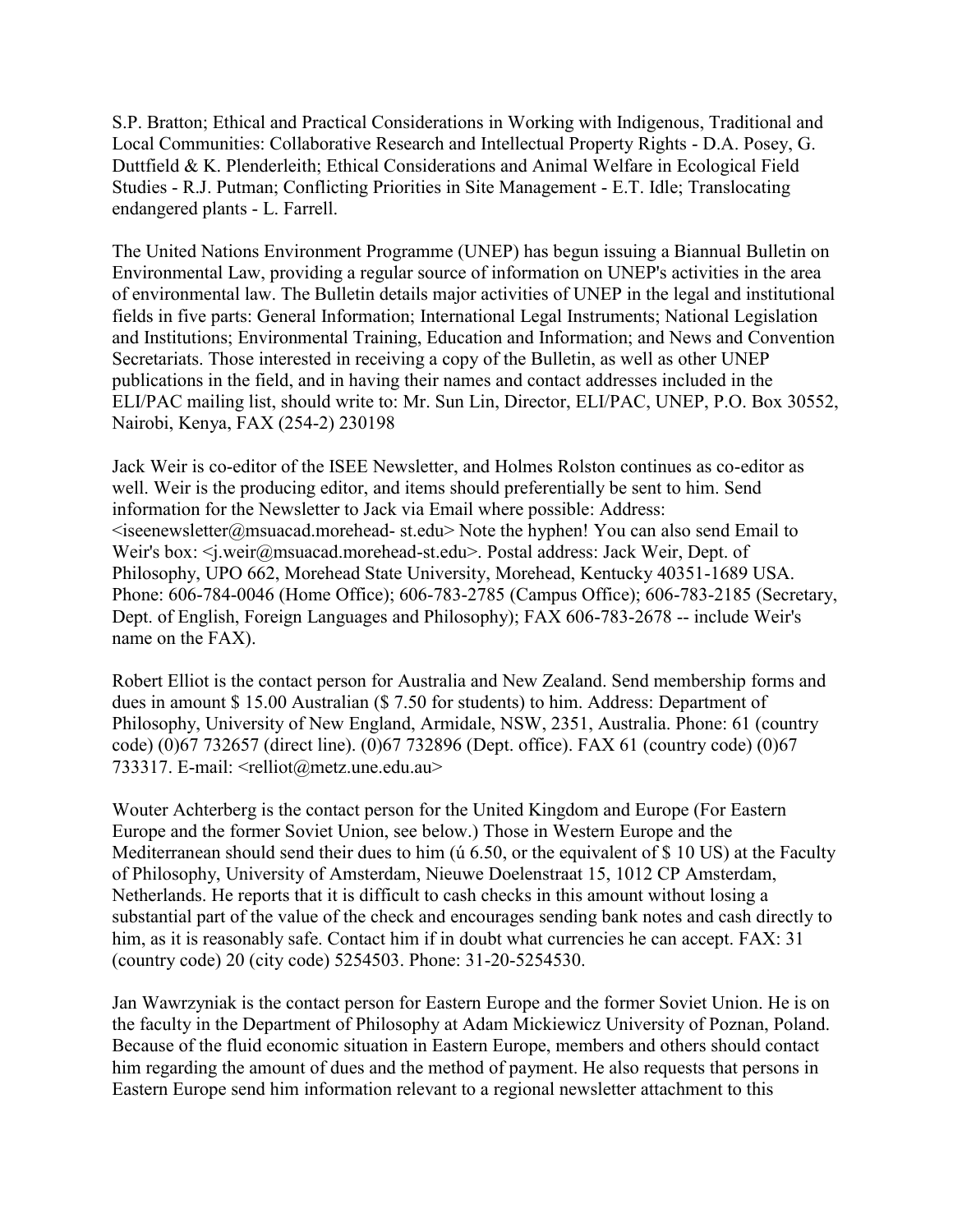newsletter. Business address: Institut Filozofii, Adam Mickiewicz University, 60-569 Poznan, Szamarzewskiego 91c, Poland. Phone: 48 (country code) 61 (city code) 46461, ext. 288, 280. FAX: 48 (country code) 61 (city code) 535535. Home address: 60-592 Poznan, Szafirowa 7, Poland. Phone 48/61/417275. Checks can be sent to his home with more security.

Professor Johan P. Hattingh, Department of Philosophy, University of Stellenbosch, 7600 Stellenbosch, South Africa, is the ISEE contact for Africa. Contact him with regard to membership and dues payable, again the approximate equivalent of \$US 10, but with appropriate adjustment for currency differentials and purchasing power. Hattingh heads the Unit for Environmental Ethics at Stellenbosch. Phone: 27 (country code) 21 (city code) 808-2058 (office), 808-2418 (secretary); 887-9025 (home); FAX: 886-4343. E-mail  $\langle \text{sph2@maties}$ .sun.ac.za>

Professor Yu Mouchang, Institute of Philosophy, Chinese Academy of Social Sciences, Beijing 100732, P. R. China, is the contact person in mainland China.

Annual membership dues for ISEE are US \$15 per year in 1995 in the United States and Canadian \$20 in Canada. Dues overseas remain unchanged (ú 6.50, or the equivalent, or about US \$10), both in Australia and in Europe. Students are half price. If you've not done so, please send in your dues now, to L. Westra (address below). SEE member Mr. A. D. de Leeuw, 4016 Yeo Street, Terrace, B.C., V8G 2S9, Canada requests information about buying out of print environmental books, such as, Passmore's 1974 Man's Responsibility to Nature, and others by Midgly, Dombrowski, Lorenz, and others. He's willing to cover costs. Write him or L. Westra for a full list.

ISEE Newsletter on Internet (Gopher) Back issues of the ISEE Newsletters are now available, though not the current one, 24 hours a day, from anywhere in the world, if you have access to the educational network. To retrieve a back issue Newsletter: At your internet system prompt, send the telnet message: <gopher msuacad.morehead-st.edu> ou will get a welcome screen at Morehead State University, Morehead, Kentucky, and a menu with several choices. Take: 6. Electronic Journals, then take the ISEE option. Find the newsletter(s) you wish, either read on screen, or, better, at any point after the file has been retrieved and is on screen, e-mail it to yourself. When you take q to Quit, you will be given a menu opportunity to mail the entire file (this issue of the newsletter) to your e-mail address. Download this to a disk on your local computer. You can retrieve it into WordPerfect or whatever wordprocessing software you wish. More detail on this in the Newsletter, 5, 3, Fall 1994.

Master Environmental Ethics Bibliography The "Master Bibliography in Environmental Ethics" is now available, with the completed 1994 update ready January 31. For more detail, see the Newsletter, 5, 3, Fall 1994. This bibliography contains all the bibliographic entries from the Newsletter of the society, volumes 1(1990) - 5(1994), all the articles and abstracts from the journal Environmental Ethics, volumes 1(1979) - 16(1994), all the articles and abstracts from the journal Environmental Values, volumes 1(1992) -3(1994), and the other bibliographies. It is available in either WordPerfect 5.1 (a DOS format) or in Macintosh format. The bibliography is in two halves, A-L and M-Z. One way to use it is simply to print out each half, take it to Kinko's, have it spiral bound, label the covers, and you instantly have as full a reference base as otherwise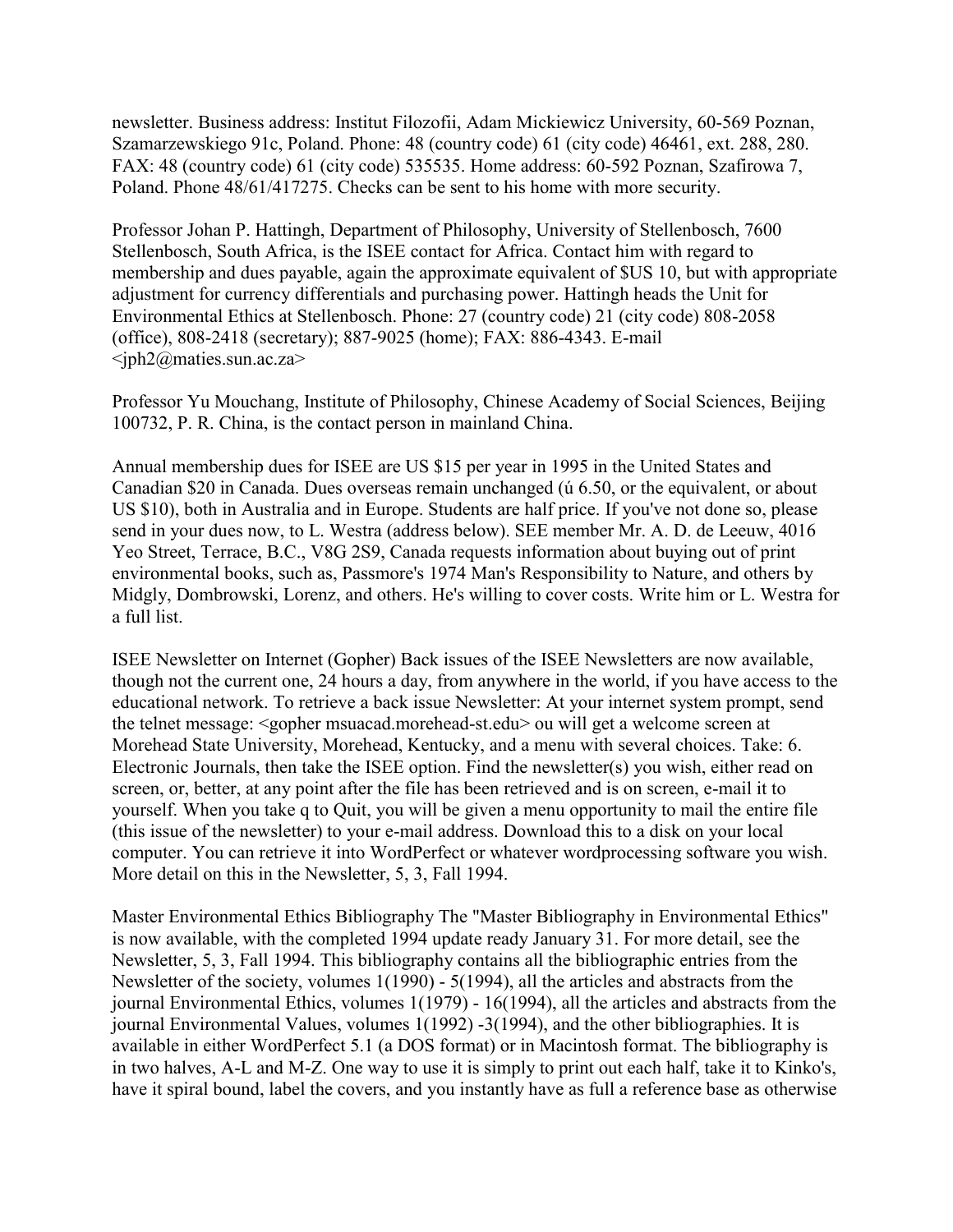exists in print. Another way to use it is to search through it and copy out the various entries in which you are interested, stringing these together into a text of your own on the second screen in your software. The bibliography can be searched for key words, depending on your software. We are working on making it available in selected reference formats, such as EndNote. Additions are welcome and will be incorporated into the data base. Those that arrive on disk in WordPerfect 5.1 formatted similarly will be given immediate attention; others will take longer. Keyboarding is time- consuming. Those that arrive on E-mail are essentially a DOS text and can be brought into WordPerfect rather easily. Copies of these disks are available from any of the ISEE contact persons throughout the world (see their names an addresses below) and at selected other locations. The compiler of the bibliography, from whom disks may be obtained is: Holmes Rolston, III, Department of Philosophy, Colorado State University, Fort Collins, CO 80523, USA. Phone: 303/491-6315 - office. FAX: 303/491-4900. E-mail:  $\leq$ rolston@lamar.colostate.edu>. Send \$5 to Rolston, stating whether you wish the WordPerfect or the Macintosh disk.

Deep Ecology in the High Arctic An interdisciplinary symposium on ecophilosophy was held in Longyearbyen, Svalbard, High Arctic, from 29 August to 2 September 1994. The first, public, session featured two papers: Arne Naess, "The Planetary Challenge" and Andrew Brennan, "Placing Ourselves in Nature." Many students from the University Courses Centre in Svalbard attended this session, and each paper provoked lively discussion. The remaining, closed sessions featured the following papers: Jacob Meloe (Tromsoe), "The Role of Nature in Traditional Fishing Communities"; Niels Jernsletten (Tromsoe), "Traditional Cultural Knowledge"; Bill Devall (California), "How Do We Change Attitudes and Behaviour?"; Kristin Shrader- Frechette (South Florida), "Environmental Activism and the Duties of Scholars to Create Change"; John Heap (Scott Polar Research Institute, Cambridge), "Environmental Protection in the Polar Regions: A Bureaucrat's View." The last afternoon's discussion session was chaired and facilitated by Dennis Cosgrove (London). Participants at the seminar had the opportunity to enjoy and study the High Arctic by means of a mountain walk and a lengthy boat trip to the Russian settlement of Pyramiden and a close view of a glacier. Snow fell the day before the symposium commenced, and participants were able to get a taste of the Arctic winter. The symposium was sponsored jointly by the University of Tromsoe, the Norwegian Polar Institute, the Norwegian Ministry of Justice and the Governor of Svalbard. It is intended to issue the papers in a volume published by the University of Tromsoe Press. Svalbard is an archipelago lying deep inside the Arctic Circle. The territory is administered by Norway under a treaty signed by 41 nations.

The settlement of Longyearbyen is located 78 degrees north and is reached by a one and one-half hour flight from Tromsoe. Longyearbyen was established to exploit the rich coal seams found locally. Coal is also mined at two Russian settlements, Pyramiden and Barentsberg. Apart from these small settlements, the rest of the environment is untouched by development. The archipelago has rich marine life and has also been a favoured place for hunters and trappers. However, only five hunters now remain. A large part of the archipelago consists of conservation areas and permanent icefields.

Arctic fox and reindeer abound, and there are also polar bears. There are no trees on Svalbard. Most of the summer, the land is bathed in the midnight sun, and the long darkness begins in November. Longyearbyen is a base for the Norwegian Polar Institute which conducts research on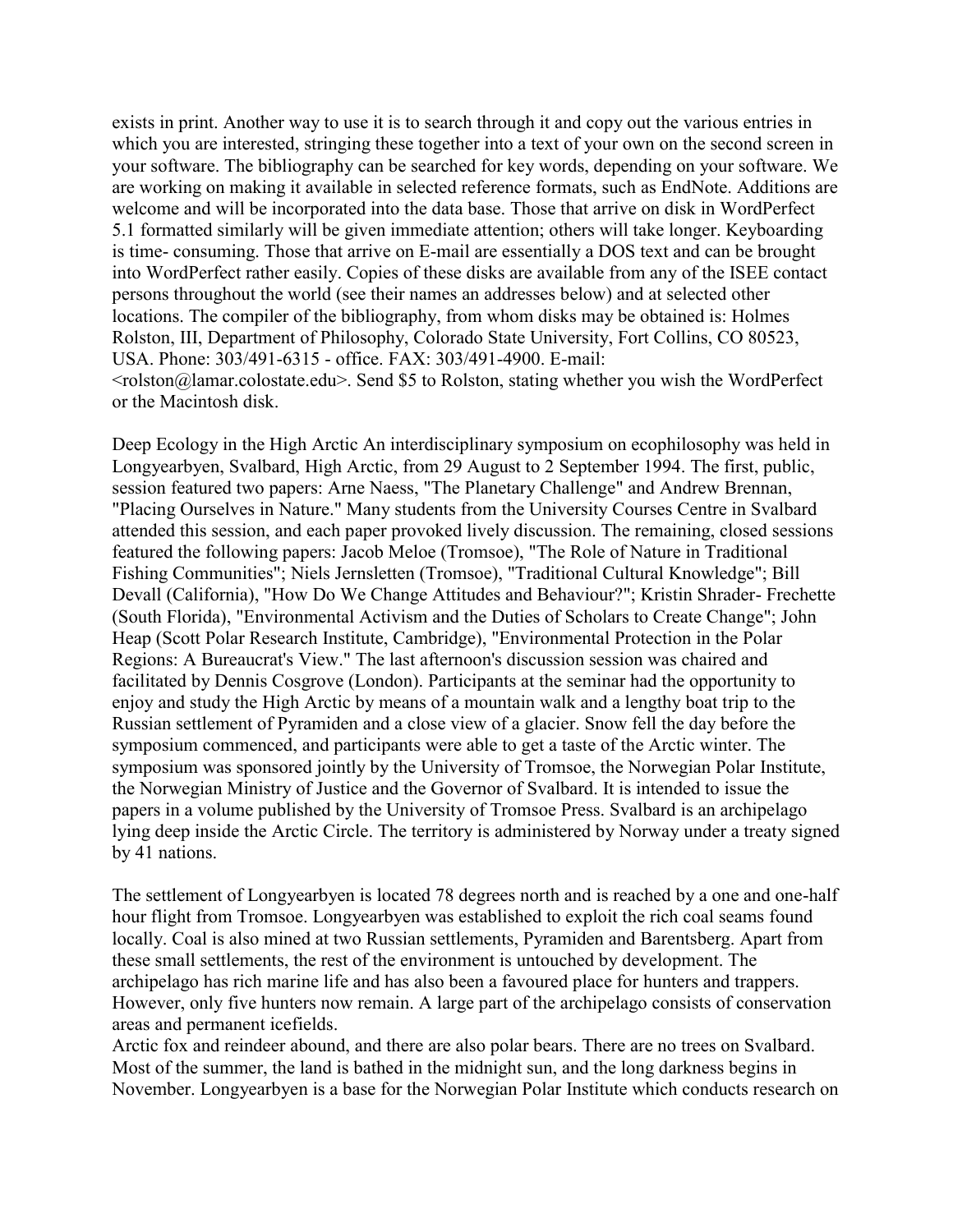Arctic ecology and has a special interest in polar bear studies.

The effect of marine pollution carried by currents from Northern Russia is also being documented. The four Norwegian universities have established a university courses centre at which students of marine biology, Arctic ecology and other relevant disciplines can spend up to a year in field studies. The Polar Institute and the University courses centre are setting up a joint library and would appreciate donations of books on environmental ethics and policy. Beginning in 1995, it is intended to open the University centre to overseas students and to run international summer schools. For further information, and to make donations of material, please contact either Bjorn Frantzen, Norwegian Polar Institute, P.O. Box 505, 9170 Longyearbyen, Norway, or Sigmund Spjelkavik, The University Courses on Svalbard, P.O. Box 156, 9170 Longyearbyen, Norway. (Thanks to Andrew Brennan.)

Human Ecology in Brussels A wide range of students from many different countries are attracted to the program because of its wide range and low fees. The core units in first year include: overviews of human ecology, ecology, statistics and computing; a series of units on biosphere structure and processes including water, meteorology and soil; and topical units on pollution, ecology and industry, and environmental decision-making. First year options include environmental ethics, socio-economics, environmental law and applications of technology. In second year, students complete a dissertation and also take classes on physical aspects of pollution and resource management, human populations, environment and health, human settlements and environmental sociology and economics. The MSc program is taught by staff from many countries and the language of instruction is English. All work for assessment has to be submitted in English also. For those with a background in Arts, Social Sciences and Law a new program has been introduced, leading to a Master's degree in "Ecotechnie". The Ecotechnie degree shares some units with the program in Human Ecology, but does not assume familiarity with university-level work in science or mathematics. For inquiries about both programs, please write to Karin DeBruyn, Vrije Universiteit Brussel (Free University Brussels), Human Ecology Department, Laarbeeklaan 103, B- 1090 Brussels, Belgium Tel. 32-2-477.42.81 FAX 32-2- 477.49.64. Email <kdebruyn@meko.vub.ac.be> Faculty at the Free University of Brussels includes Andrew Brennan, who taught his annual 15 hour environmental ethics unit in October. The unit is part of the Master's degree in Human Ecology, an intensive two-year program aimed at graduates in medicine, public health, environmental science or other relevant sciences. The degree conforms to WHO and UNESCO requirements for recognition. Students are often already established in careers as doctors, government officials, forestry managers and take the degree to increase their understanding of humans in relation to natural systems.

# POSITIONS AVAILABLE

University of South Florida, Tampa. Tenure track, beginning August 1995. Area of specialty: Environmental ethics. Area of competence: Analytic philosophy, decision theory, philosophy of science, or ethical theory. Assistant professor, but more senior persons may apply. Joint appointment in philosophy department and environmental sciences and policy program. Contact: Willis Truitt, Chair, Philosophy Dept., CPR 107, University of South Florida, Tampa, FL 33620-5550.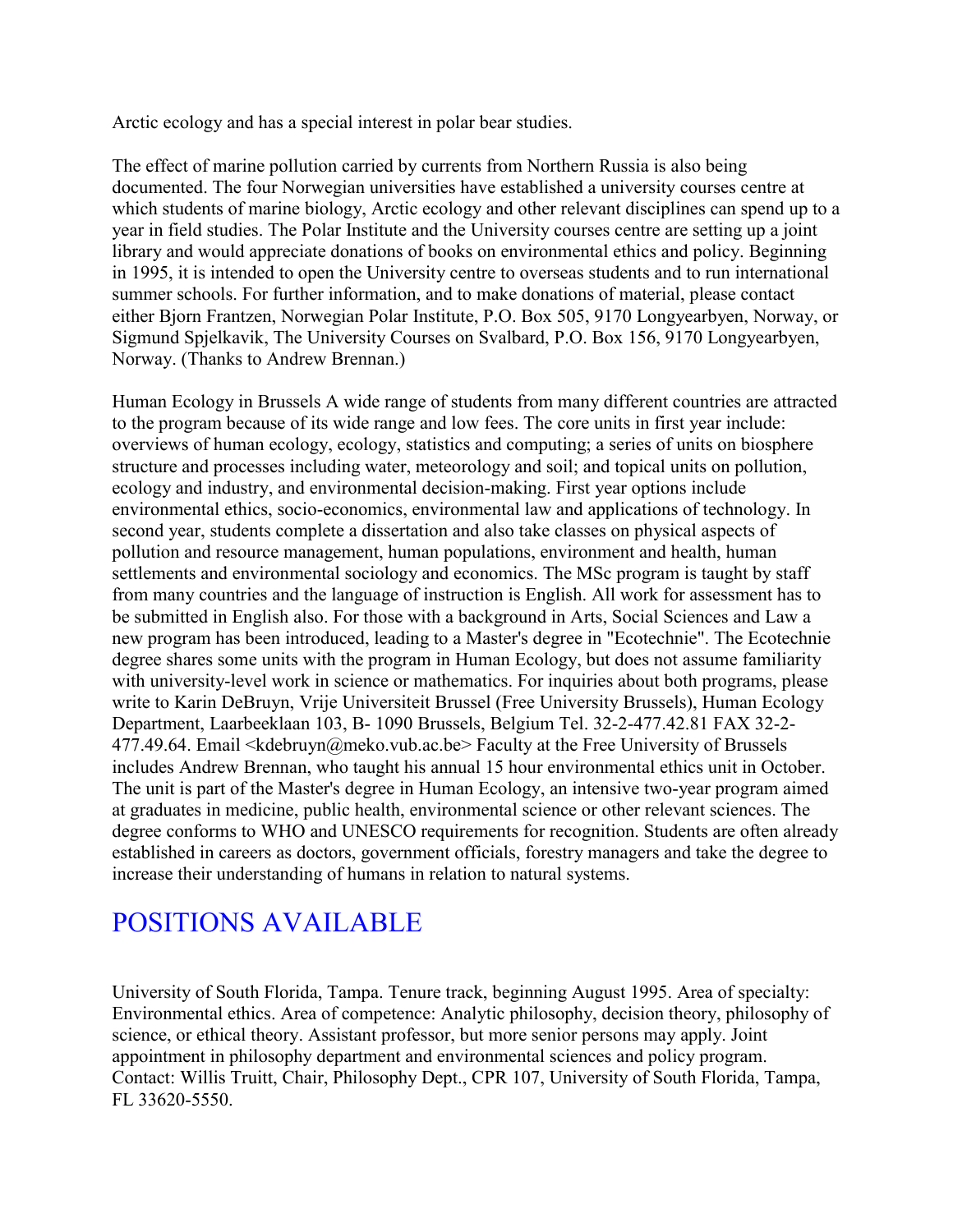# VIDEOTAPES AND MEDIA

John Muir himself--almost! Conversation with a Tramp is Lee Stetson's famous reenactment of Muir, largely using his own words, now done in the summers for twelve years in Yosemite Valley and touring the United States the remainder of the year. The excellent video is available, about 60 minutes; use it all, or use excerpts to bring Muir back to life. \$ 19.95, plus \$ 3.00 shipping. Lee Stetson, Box 811, Yosemite, CA 95389.

Fur Flying? A ten minute interview with Dan Mathews of PETA (People for the Ethical Treatment of Animals) by Elizabeth Vargas, aired on Dateline, NBC, December 20, 1994. Features many models and media persons who are against the use of fur, especially in fashions. Nicely photographed and edited. Mathews is the inspiration for many controversial PETA tactics, which includes nude models with signs, "I'd rather go naked than wear fur!", also the harassment of those who do appear in public in fur. He defends his views, essentially no invasive uses of animals in fashion, or for food, or for research, also no wool, no silk, and comes across confidently, if rather extreme, before a probing and sometimes hostile interviewer. Sure to provoke discussion.

An Introduction to Ecological Economics. 45 minutes. \$ 25.00. 1991. Griesinger Films, 7300 Old Mill Road, Gates Mills, OH 44040. Phone/FAX 216- 423-1601. (See Newsletter v. 5, # 3; more detail now available.) Vignettes of speakers making presentations at a conference in Madison, Wisconsin, illustrated with voice-over scenes of environmental degradation and natural resource depletion. Seven sections: Natural Capital, Ecological Economics, Gross National Product, the Index for Sustainable Economic Welfare, Empiricism and Values, Growth, Conservation Generation. A prominent theme is that our system of economic national accounting (gross national product, profit, utility) is not an adequate barometer of social well-being, much less of ecological health. Speakers call for better measures, often criticizing the reduction of complex, multidimensional, ecological, economic phenomena to one dimensional indicators, and particularly the ethical and axiological inadequacy of such reduction.

### RECENT ARTICLES AND BOOKS

--Sterba, James P., ed., Earth Ethics: Environmental Ethics, Animal Rights, and Practical Applications. Englewood Cliffs, NJ: Prentice-Hall, 1995. Sections: Animal Liberation and Animal Rights; Respect for Nature; The Land Ethic/Deep Ecology; Attempts at Reconciliation (of animal rights vs. land ethic; of anthropocentrism vs. nonanthropocentrism); Ecological Feminism; Social Ecology and Christian Ecology; and in a section on practical applications: Vegetarianism; Global Warming, Acid Rain, and Ozone Depletion; Endangered Species; Radical Environmental Action; Economic Growth and Environmental Quality. 36 authors, a major anthology in the field. Sterba teaches philosophy at the University of Notre Dame.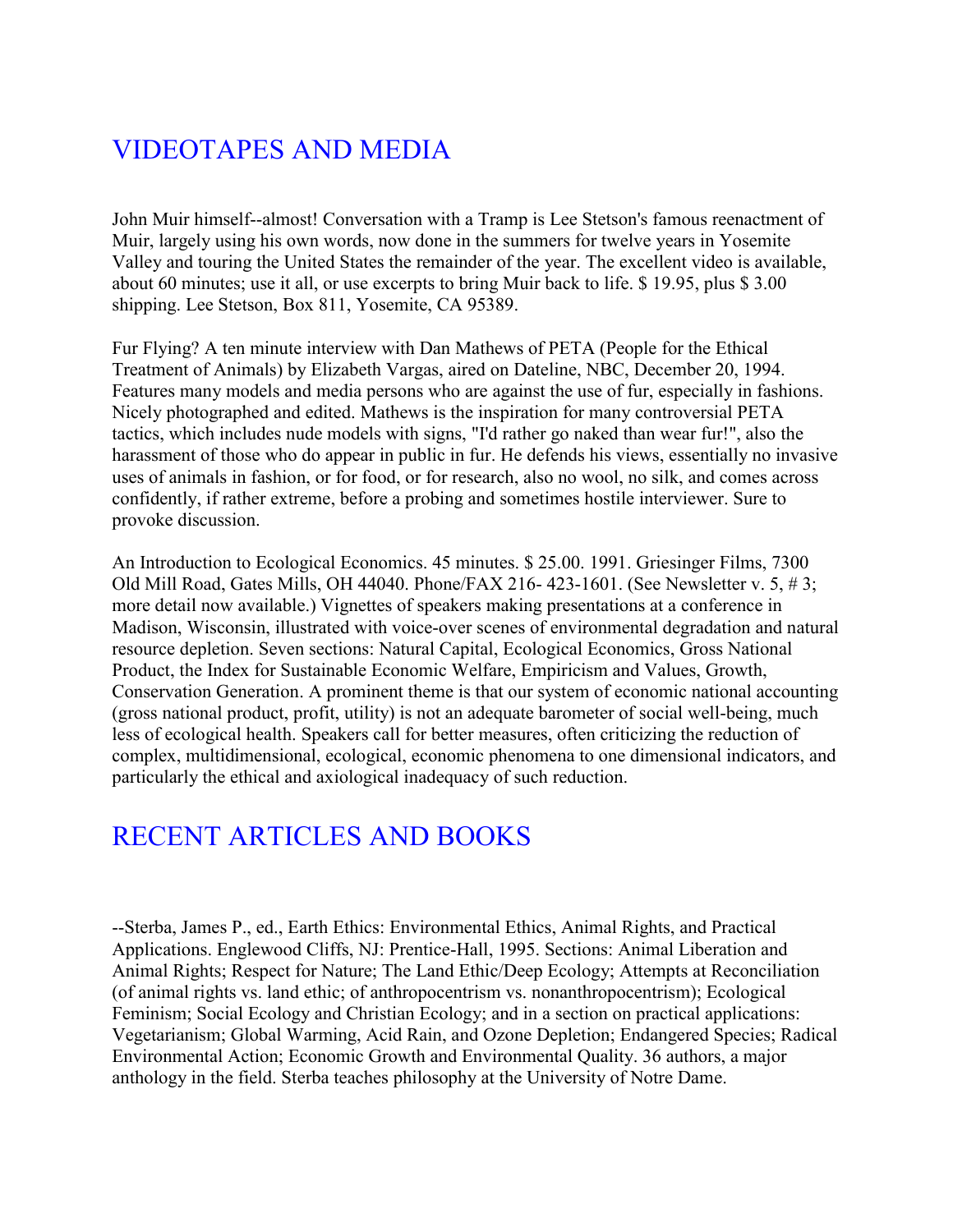Sixteen anthologies in environmental ethics have entered the market in recent years:

--Armstrong and Botzler, eds., Environmental Ethics: Convergence and Divergence. McGraw Hill.

--Attfield and Belsey, eds., Philosophy and the Natural Environment. Cambridge.

--Bormann and Kellert, eds., Ecology, Economics, Ethics: The Broken Circle. Yale.

--Cooper and Palmer, eds. The Environment in Question. Routledge.

--Engel and Engel, eds., Ethics of Environment and Development: Global Challenge and International Response. Arizona.

--FerrÇ and Hartel, eds., Ethics and Environmental Policy: Theory Meets Practice. Georgia.

--Gruen and Jamieson, eds., Reflecting on Nature: Readings in Environmental Philosophy. Oxford.

--List, ed., Radical Environmentalism: Philosophy and Tactics. Wadsworth.

--Newton and Dillingham, Watersheds: Classic Cases in Environmental Ethics. Wadsworth.

--Pojman, ed., Environmental Ethics: Readings in Theory and Application. Jones and Bartlett.

--Scherer, ed., Upstream/Downstream: Issues in Environmental Ethics. Temple.

--Sterba, ed., Earth Ethics: Environmental Ethics, Animal Rights, and Practical Applications. Prentice-Hall.

--VanDeVeer and Pierce, eds., People, Penguins, and Plastic Trees, 2nd ed. Wadsworth.

--VanDeVeer and Pierce, eds., The Environmental Ethics and Policy Book: Philosophy, Ecology, Economics. Wadsworth.

--Westphal and Westphal, eds., Planet in Peril: Essays in Environmental Ethics. Harcourt Brace.

--Zimmerman et al., eds., Environmental Philosophy: From Animal Rights to Radical Ecology. Prentice-Hall. Still in print, though older:

--Scherer and Attig, eds., Ethics and the Environment. Prentice-Hall.

--Regan, ed., Earthbound: New Introductory Essays in Environmental Ethics. Reprinted in 1990 by Waveland Press (Prospect Heights, IL; \$ 19.95; 708/634- 0081), first published by Random House, 1984. Wadsworth has four titles in the field (including Des Jardins, Environmental Ethics). Prentice-Hall has four (including Hargrove, Foundations of Environmental Ethics, or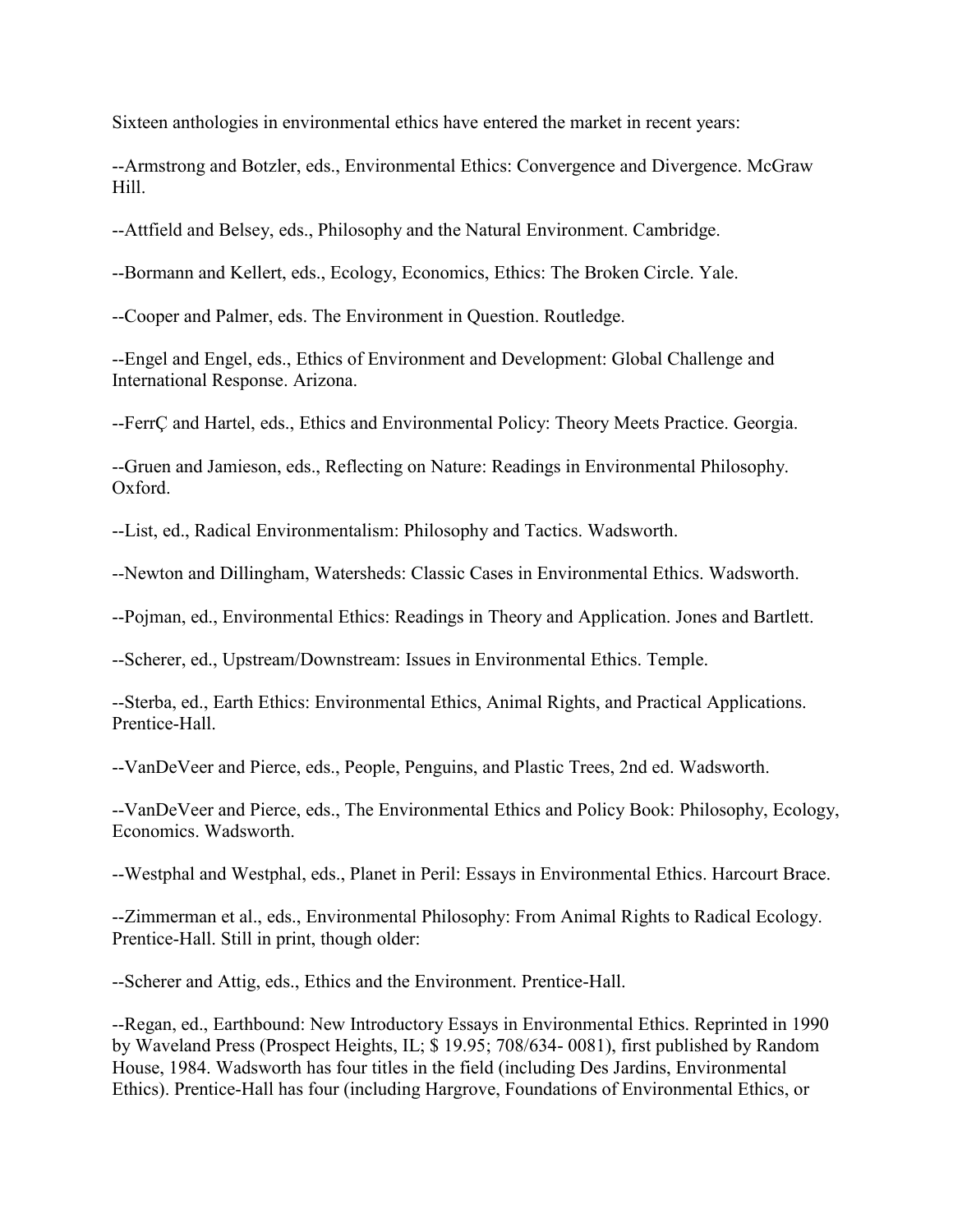five, counting the Kinsley volume in religion.

--Sylvan, Richard, and David Bennett, The Greening of Ethics: From Human Chauvinism to Deep-Green Theory. Tucson: University of Arizona Press; and Cambridge UK: White Horse Press, 1994. Pp. 269. \$22.95 paper, \$45.00 cloth; ú11.95 paper, ú29.95 cloth. Environmental ethics from "down under" showing how topsy turvy the uppermost Western, first world view really is.

The most insightful work of many to come out of Australia so far as it seeks to define, in its own national development, Australia's unique contribution to the greening of ethics. Forceful, critical, subversive, even satirical, and, ultimately, quite constructive, Sylvan and Bennett show that if conservation fails in Australia, then all hope of convincing the rest of the world of its importance is dead. Sylvan and Bennett's analysis is by no means peculiarly Australian. Environmental ethics, they argue, everywhere comes in shallow, intermediate, and deep forms, and the authors use their position to evaluate what is happening in Europe and the United States. In their most original chapter (5), the authors set out their "deep-green theory," both sharing features with, and contrasted with, "deep ecology." The earlier chapters are mostly "de-constructionist," but in conclusion the authors advance their own construction of an appropriately green ethics based on intrinsic value in nature. The final chapters look at practical applications, always more radical than we like first to suppose. Sylvan is in philosophy at the Research School of Social Sciences, Australian National University, Canberra. Bennett is environment officer with the Aboriginal and Torres Strait Islander Commission in Canberra.

--Marietta, Don E., Jr., For People and the Planet: Holism and Humanism in Environmental Ethics. Philadelphia: Temple University Press, 1994. Human duty is based on a critical and holistic philosophy of nature and a humanistic ethics. The holism stresses how humans are a part of the system of nature and rejects any claim that nature exists for humans. But holism must avoid exaggerated statements of its position, recognizing that ecological science is subject to change and growth. Humanism recognizes that humans, though part of nature, are a distinct part of nature. Without making unsupportable claims that humans are morally superior to other living things, humans are different in significant ways from the rest of nature.

The humanist heritage has developed moral concepts such as justice, freedom, and development of the human personality that are too valuable to be sacrificed to environmental concern. An ethics results that combines the insights of environmental ethics and of humanism. Foreword by Holmes Rolston. Marietta is in philosophy at Florida Atlantic College.

--Weston, Anthony, Back to Earth: Tomorrow's Environmentalism. Philadelphia: Temple University Press, 1994. 200 pages. \$ 17.95, paper. \$ 39.95 cloth. "Weston goes beyond the `environmental ethics' approach to argue for the reinstatement of our age-old connections to Nature and other animals, ... a sense of the `vividness, vibrancy, and aliveness of the rest of the natural word.' Weston draws upon an encyclopedic knowledge of recent research in animal behavior in his proposal for a new trans-species `etiquette.' He also provides practical suggestions for redesigning our cities and neighborhoods in bioregional ways to help bring about a new ecological relationship with nature." -- George Sessions. Humans must put aside their presuppositions about their centrality and superiority and recover their participation in the world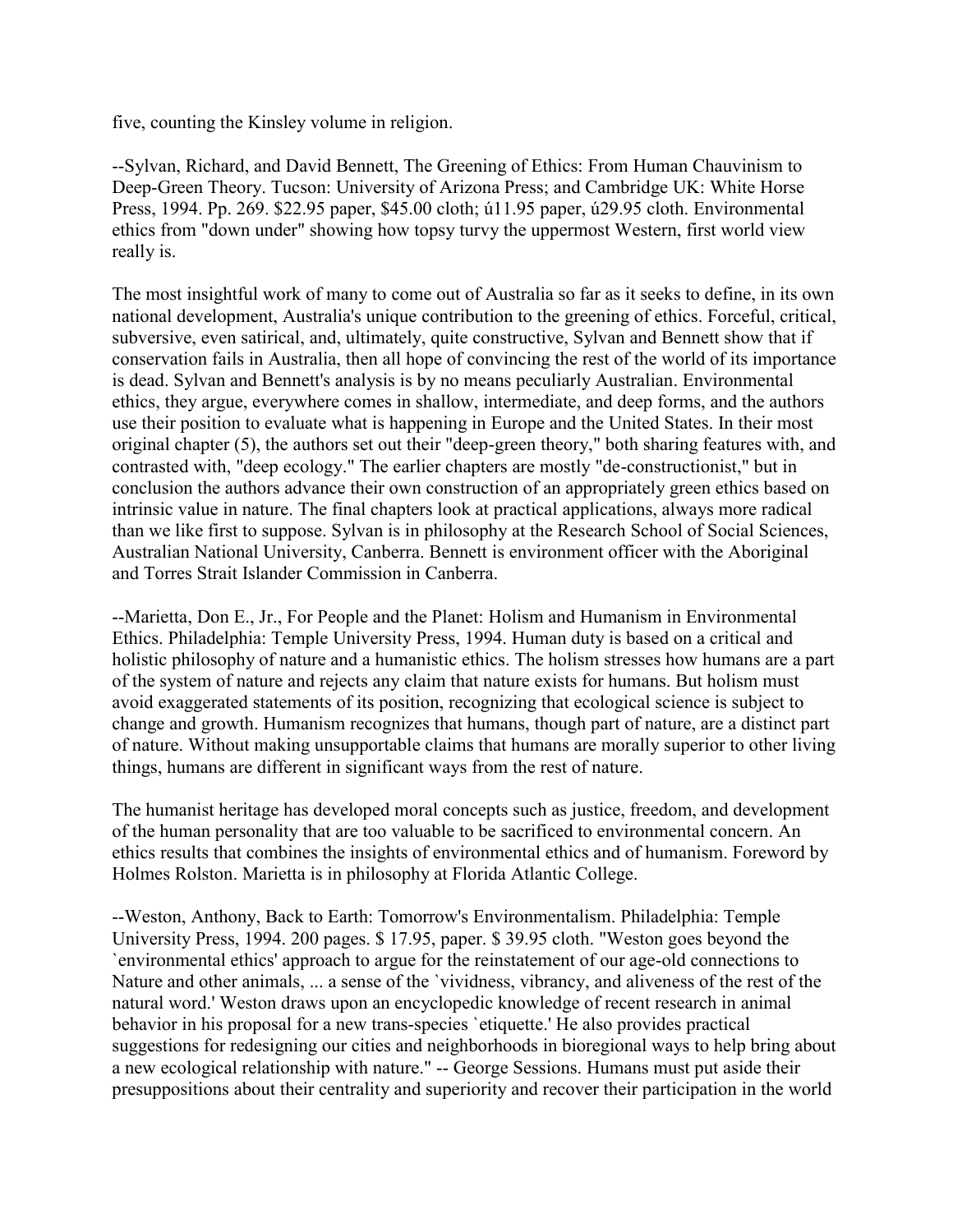through a rediscovery of touch and smell, noticing the details of nature, restoring the great annual celebrations at the turns of the seasons, build Earth-friendly houses, and plan neighborhoods that allow for other-than-human beings. Weston teaches philosophy at Elon College, North Carolina.

--Zimmerman, Michael, Contesting Earth's Future: Radical Ecology and Postmodernity. Berkeley: University of California Press, 1994. 447 pages. Cloth \$30.00. Having once interpreted Heidegger as a forerunner of deep ecology, Zimmerman rethinks his position about deep ecology in particular and radical ecology in general (including ecofeminism and social ecology) in view of recent disclosures of the links between Heidegger's thought and Nazism. To what extent does radical ecology (unwittingly) hold views that are consistent with the reactionary attitudes of fascism? In what respects is radical ecology a dimension of "postmodernity," defined as an epoch that questions the progressive optimism of technological modernity? Zimmerman tries to answer these questions in part by assessing the recent debates among deep ecology, social ecology, and ecofeminism. Appealing to the work of transpersonal theorist Ken Wilber, who maintains that humankind is taking part in a progressive development of consciousness, of which the ecological crisis is a surmountable symptom, Zimmerman tries to mediate the sometimes bitter dispute between deep ecology and social ecology. Though some ecofeminists maintain that "progressive" ideas justify the domination of emotions, the body, woman, and nature, Zimmerman shows the extent to which ecofeminism can and should acknowledge the "emancipatory" dimension of modernity. Finally, recognizing that radical ecology's hope for a low-tech future may well go unfulfilled, Zimmerman explores "critical postmodern" visions of the future high-tech relation between humanity and nature, including the startling vision contained in Donna Haraway's "Cyborg Manifesto." Zimmerman is in philosophy at Tulane University, New Orleans. ounting the four titles above, there are now some twenty-five systematic works in environmental ethics:

- --Attfield, The Ethics of Environmental Concern.
- --Brennan, Thinking About Nature: An Investigation of Nature, Value and Ecology.
- --Callicott, In Defense of the Land Ethic.
- --Callicott, Earth's Insights.
- --Des Jardins, Environmental Ethics.
- --Devall and Sessions, Deep Ecology.
- --Drengson, Beyond Environmental Crisis.
- --Fox, Toward a Transpersonal Ecology.
- --Hargrove, Foundations of Environmental Ethics.
- --Johnson, A Morally Deep World.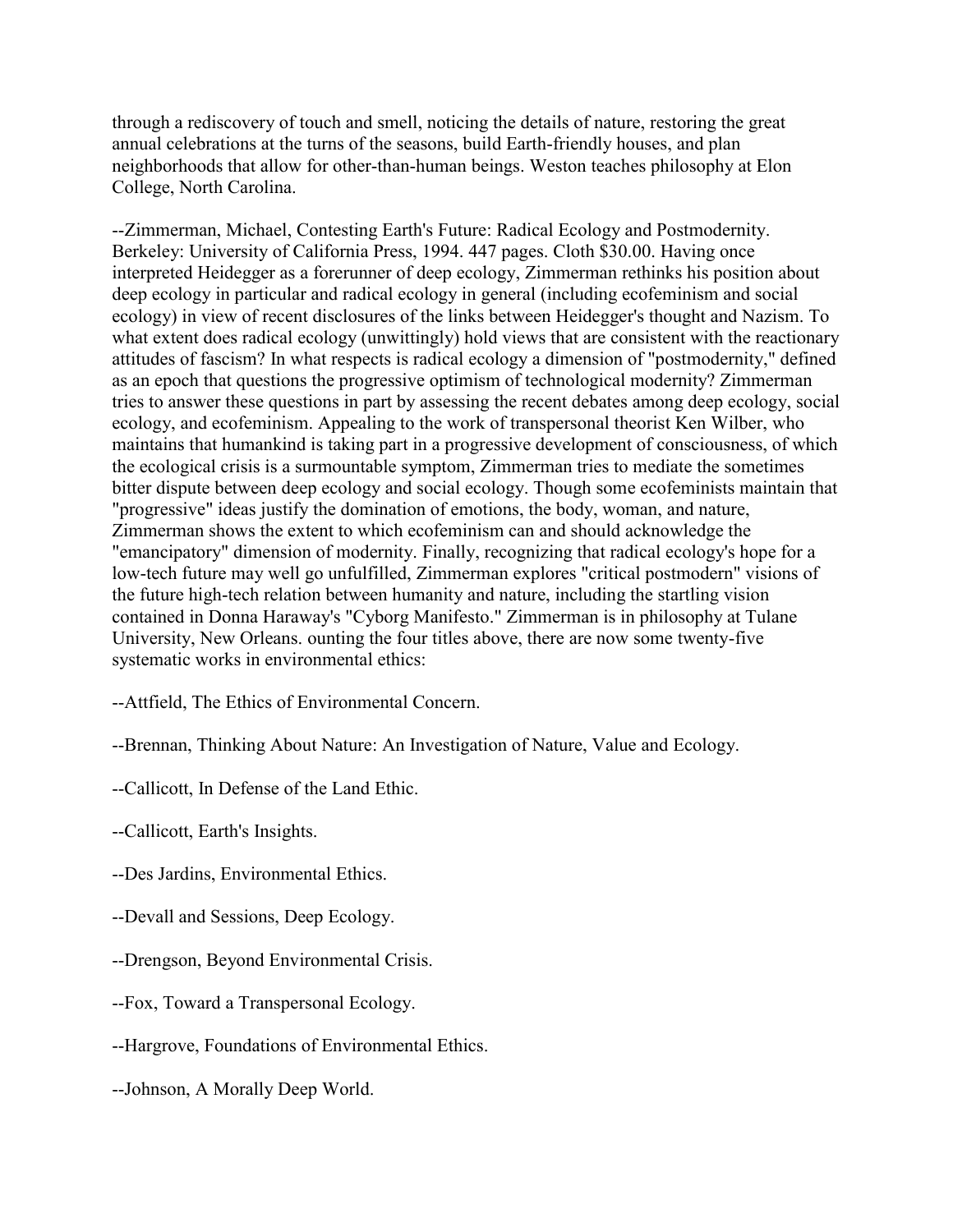--Mathews, The Ecological Self.

--McLaughlin, Regarding Nature.

--Naess, Ecology, Community, and Lifestyle.

--Norton, Toward Unity Among Environmentalists.

--Rolston, Conserving Natural Value.

--Rolston, Environmental Ethics.

--Sagoff, The Economy of the Earth.

--Stone, Earth and Other Ethics.

--Taylor, Respect for Nature.

--Wenz, Environmental Justice.

--Westra, An Environmental Proposal for Ethics: The Principle of Integrity.

--Soromenho-Marques, Viriato, Regressar Ö Terra: Consciància Ecol¢gica e Pol·tica de Ambiente (Return to Earth: Ecological Conscience and Environmental Policy. Lisbon: Fim de SÇculo Ediáoes, Lda., 1994. 151 pages. Paper. ISBN 972-754-073-2 Twelve essays (all in Portuguese): Part I. Ecological Conscience: Emerging Aspects of a New World Vision. 1. "Ecologia, saber e crise contemporÉnea" ("Ecology, Knowledge and the Contemporary Crisis"). 2. "Seis reflexoes sobre o ambiente" ("Six Reflection on the Environment"). 3. "Economia, ecologia e rigor" ("Economics, Ecology and Methodological Rigor") 4. "Tecnocracia ou economia global? Duas notas cr·ticas" ("Technology or Global Economy? Two Critical Notes"). 5. "Justiáa e sentido da Terra" ("Justice and the Sense of the Earth"). 6. "Cidadania, democracia e crise ambiental" ("Citizenship, Democracy and the Environmental Crisis"). Part II. Environmental Policy: The Difficult Apprenticeship of a New Way to Inhabit the Earth. 7. "1972-1992. Vinte anos entre o perigo e a esperanáa" ("1972- 1992: Twenty Years Between Danger and Hope"). 8. "O problema de decisao em politica de ambiente" ("The Problem of Decision in Environmental Policy"). 9. "Pol·tica de ambiente em Portugal. Condiáoes, critÇrios e perspectivas" ("Environmental Policy in Portugal: Conditions, Criteria, and Perspectives"). 10. "Pol·tica de ambiente e pol·tica externa: Notas para uma leitura de conjunto de situaáao portuguesa" ("Environmental Policy and Foreign Policy: Notes for a Reading of the Totality of the Portuguese Situation"). 11. "Pol·tica de ambiente e desenvolvimento sustent\_vel em Portugal: Problemas e perspectivas" ("Environmental Policy and Sustainable Development in Portugal: Problems and Perspectives"). 12. "Ecopol·tica e destino hist¢rico" ("Ecopolitics and Historical Destiny"). Soromenho-Marques is professor of philosophy at Cidade Universitaria, Lisboa, Portugal, and the chair of Quercus, Portugal's National Association for the Conservation of Nature.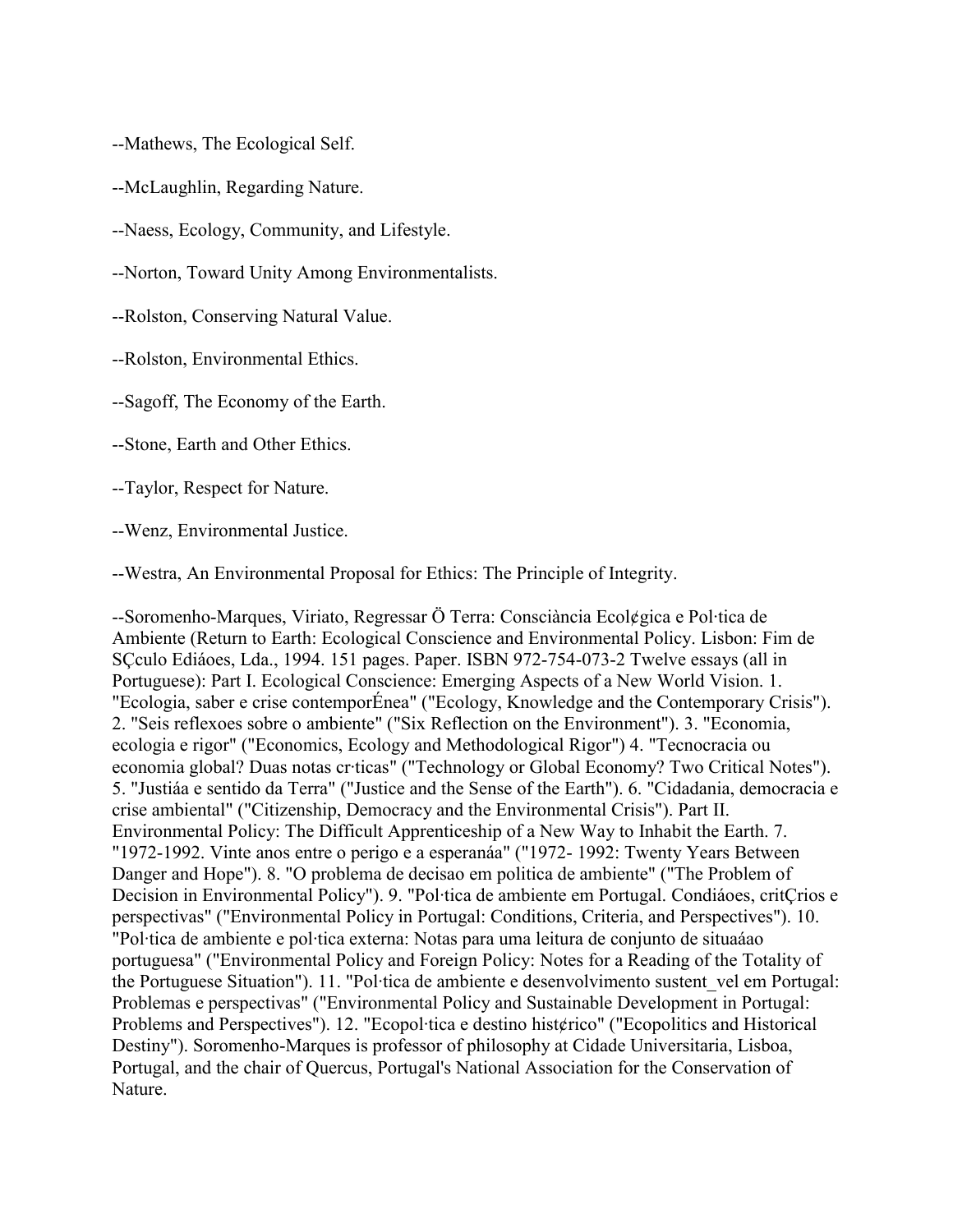--Barreto, Lu·s Soares, êtica Ambiental: Uma Anotaáao Introdut¢ria (Environmental Ethics: An Annotated Introduction). 61 pages. Lisbon: Publicaáoes Ciància Vida, Lda., 1994. ISBN 972- 590-055-3. Chapter titles (in Portuguese): Introduction. General Perspective. Moral Extensionism.

The Christian Perspective. Biocentrism. Ecocentrism. Radical Environmentalism (Deep Ecology, Ecofeminism, Social Ecology, Bioregionalism). Closing Commentary. Selected Bibliography. A brief introduction to the main schools of thought; the author is quite well read in the literature in English. Barreto is Professor Catedr\_tico (Tenured) at the Instituto Superior de Agronomia, Lisbon. Address: Instutito Superior de Agronomia, Tapada da Ajuda, P-1399 Lisboa Codex, Portugal.

--Environmental Politics, which began publication in the spring of 1992, is proving a lively forum for exchange of ideas, more often than not with implications for environmental ethics. The price (ú 35.00, or \$ 50.00 individuals) may discourage individual subscriptions, but encourage your library to get it (ú 80.00, or \$ 120.00). Also you can get automatic E-mail notice of each issue's contents through the UnCover Reveal service (see above). Editors are Michael Waller and Stephen C. Young, Department of Government, University of Manchester, UK. Published by Frank Cass and Company, Ltd., Gainsborough House, 11 Gainsborough Road, London E11 1RS, UK. The winter 1993 (vol. 2, no. 4) issue is: "Rio: Unravelling the Consequences."

--Journal of Environment and Development is published twice a year, concerned with development and conservation, especially on international levels. Seeks to combine legal, scientific, policymaking, and academic communities. Sample articles: William K. Reilly, "The Greening of NAFTA: Continental Environmental Cooperation" (Winter 1993); Heraldo Munoz, "The `Green' vs. Trade Debate in the Americas" (Winter 1994). JED, University of California at San Diego, Mail Code 0519, La Jolla, CA 92093. Phone 619/534- 7617.

--Kinsley, David, Ecology and Religion: Ecological Spirituality in Cross- Cultural Perspective. Englewood Cliffs, NJ: Prentice-Hall, 1995. 248 pages. Chapters: "The Mistassini Cree: Hunting as a Religious Ritual," "Australian Aboriginal Religion," "Native American Religion: Ecological Themes," chapters on Hinduism, Buddhism, Chinese religion, "Christianity as Ecologically Harmful," "Christianity as Ecologically Responsible," "Nature Disenchanted," "Ecological Spirituality in Thoreau, Muir, and Leopold," "Contemporary Ecotheology," "Animal Rights and Ecological Ethics," "Deep Ecology," "Ecoactivism," "Ecofeminism: The Exploitation of Nature and Women," "Four Ecovisionaries: Murray Bookchin, Wendell Berry, Gary Snyder, and Barry Lopez." Kinsley is at McMaster University.

--Stankey, George H., "Wilderness around the World," Journal of Forestry 91 (no. 2, February):33-36. Protection efforts are expanding, despite varying definitions of "wilderness," typically an area not substantially modified by modern human activity and reflecting primarily a natural character. A preliminary survey by UNEP, the World Bank, the World Resources Institute, and the Sierra Club finds that perhaps one-third of the terrestrial Earth is in this condition. Outside the U.S., wilderness areas exist by legislation in Australia, Canada, Finland, New Zealand, and South Africa; and administratively in Zimbabwe, Sweden, and Kenya. The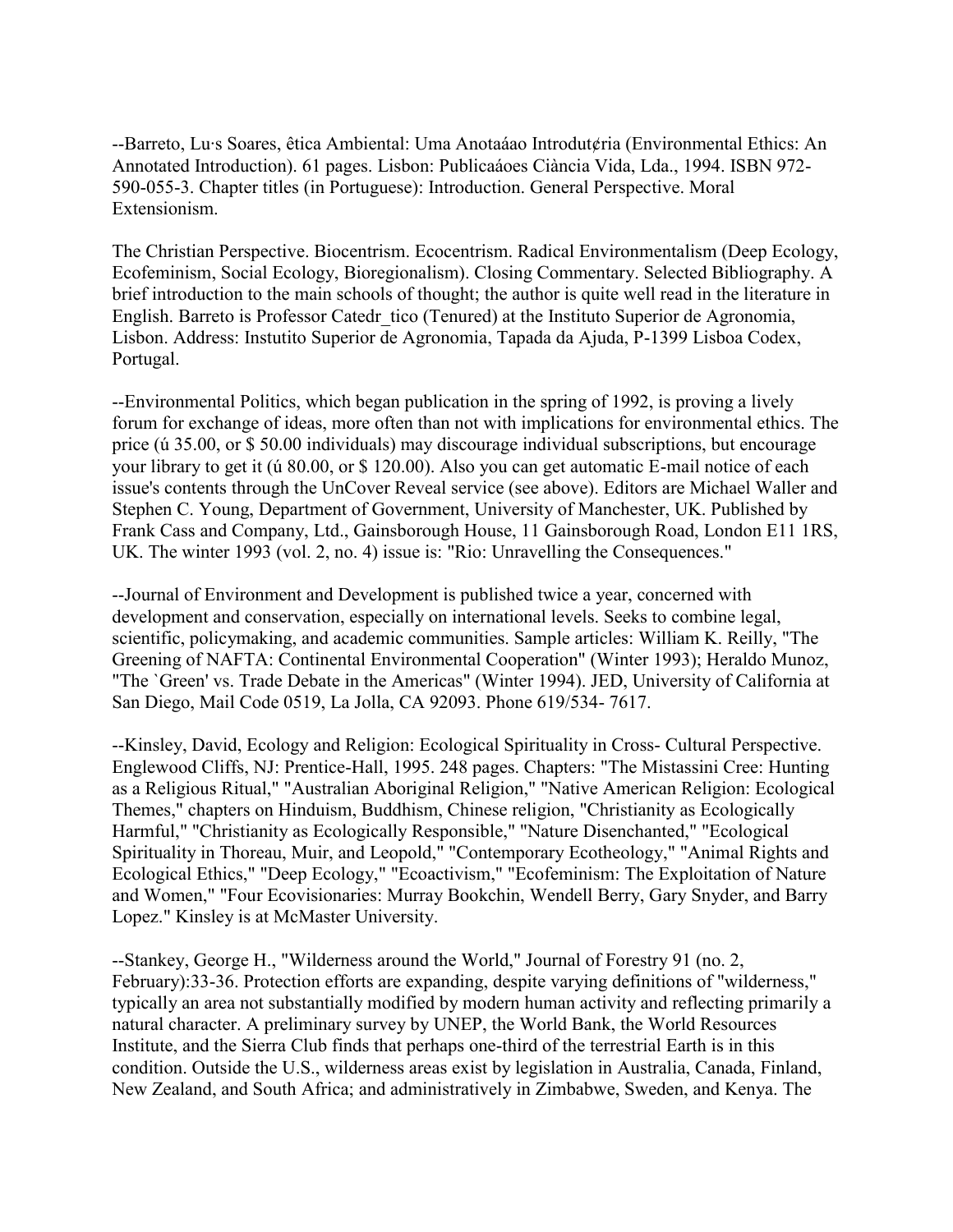Mavuradonha Wilderness in Zimbabwe is the first such area designation in a developing nation, managed for a variety of activities with resulting economic benefits to local villagers and farmers. Stankey is in the Department of Forest Resources, Oregon State University. This whole issue of the Journal of Forestry is on wilderness management.

--Zeveloff, Samuel I., L. Mikel Vause, and William H. McVaugh, eds., Wilderness Tapestry: An Eclectic Approach. Reno: University of Nevada Press, 1992. About two dozen articles from diverse disciplines, growing out of the North American Interdisciplinary Wilderness Conferences. Includes Wayne Ouderkirk, "Wilderness Restoration: A Preliminary Philosophical Analysis"; Felicia F. Campbell, "The Wilderness Within Us: Women and Wilderness"; many more; and a bibliography of wilderness books. The editors, in zoology, English, and psychology, are all at Weber State University, Ogden, Utah.

--DeWitt, Calvin, Earth-Wise: Reclaiming God's Creation: A Biblical Response to Environmental Issues. Grand Rapids, MI: CRC Publications, 1994. \$ 6.50. We should not panic about the state of the environment; its final maintenance and care rests in God's divine hands. At the same time, God has appointed humans the stewards of creation and requires us to consider what consequences our actions may impose on God's creation. DeWitt is professor of environmental studies at the University of Wisconsin-Madison.

--Journal of Forestry, "Nongovernmental Organizations: Their Power and Influence in the U.S. and the World," vol. 92, no. 6, June 1994. The whole issue is on nongovernmental organizations.

--Shrader-Frechette, Kristin S., and Earl D. McCoy, "Ecology and Environmental Problem-Solving," The Environmental Professional 16(1994):342- 347. Contemporary community ecology has neither precise foundational concepts dealing with stability or community structure nor a developed general theory yielding precise predictive power. As a consequence, it has no exceptionless empirical laws useful to environmental problem-solving. Despite these deficiencies, ecology can provide a foundation for environmental policy by means of autecology, natural history, and detailed case studies. By focusing on less theoretical and more practical scientific work, ecologists have been able to guide conservation decisions in cases such as controlling the vampire bat and protecting the red-cockaded woodpecker. Shrader-Frechette is in philosophy and McCoy in biology at the University of South Florida.

--Parton, Glenn, "The Rise of Primitivism and the Fall of Civilization: A Reply to J.B. Callicott and Holmes Rolston, III, on Wilderness," The Environmental Professional 16(1994):366-373. Wilderness is a medium that enfolds everything, not something "out there" independently of humans. Wilderness ought to be the habitat for humans. Civilization terminates wilderness and the good of beings who dwell there, including humans. Primitivism, reemerging as an alternative form of life, is a matter of correcting and undoing that fatal fork in the road that exiled us from our homeland. The price of the goods and services of civilization is too high. We humans should not have come out of the wilderness and we can and should go back to living and working in the wild. That primitive freedom and happiness cannot be surpassed, but only marred and lost. Callicott and Rolston are caught in a people vs. no-people in the wilderness argument, when real people must be in the wilderness, not in civilization. Parton is with the South Fork Mountain Defense in Weaverville, CA.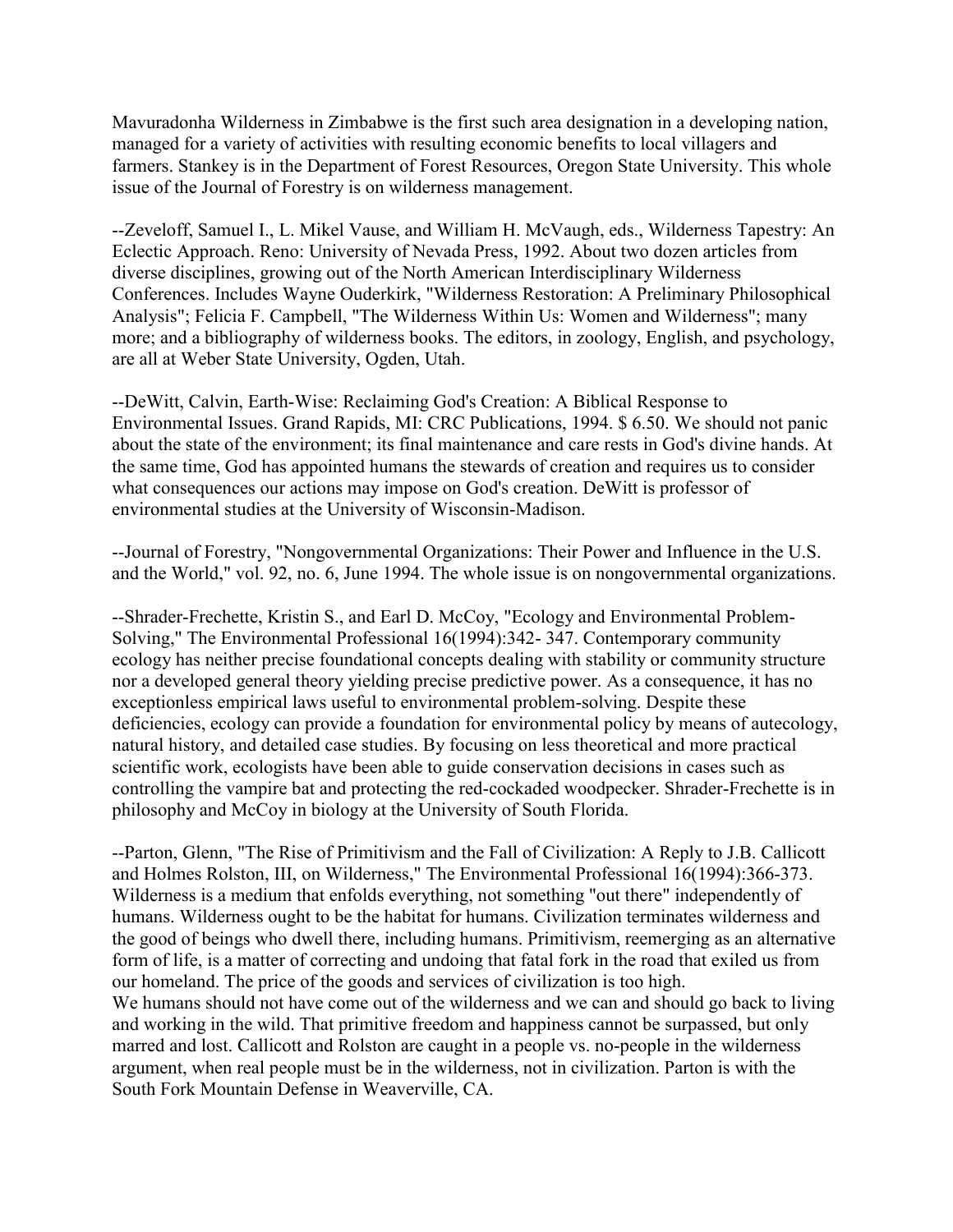--McKibben, Bill, The Comforting Whirlwind: God, Job, and the Scale of Creation. Grand Rapids, MI: Wm. B. Eerdmans Publishing Co., 1994. Paper, \$ 8.99. McKibben, author of The End of Nature, here undertakes an environmentalist reading of the book of Job.

--Freyfogle, Eric T., "The Dilemma of Wendell Berry," University of Illinois Law Review 1994, no. 2:363-385. Because all unsustainable actions must, by definition, cease one day, it is far better that we change those actions now, by conscious choice, while we are still able to carve out productive and satisfying lives. The first step is for each of us to turn inward and make those changes in our own lives that will enable us to live lightly on the land. Only so can we promote the lasting health of the natural and social communities of which we are inextricably a part. In this vision, Wendell Berry is a twentieth century prophet, who, as perceptively and energetically as anyone, has borne witness to the profound moral challenges of the environmental age. Freyfogle is professor of law, University of Illinois, and the author of Justice and the Earth.

--Freyfogle, Eric T., "Owning the Wolf: Green Politics: Property Rights, Ecology Rights," Dissent, Fall 1994, pp. 481-487. The ranchers who object to the wolf's return own the land the wolf wants to roam. If private property means anything--so one argument goes--it means the right to halt trespass by animals with two legs or four. Private property claims have become a rallying cry for anti-environmentalism, and these claims deserve a fair examination. What does it mean for a person to own land that is an integral part of an ecosystem of which humans are a part? Has there been a "takings" when the landowner is required to maintain these ecosystemic processes? Human institutions need reshaping in recognition of the functioning biotic communities where people live. Among the institutions that will require change, the institution of private property stands high on the list. Thoughtful, brief article, eminently suited for raising these issues with students. Freyfogle is professor of law, University of Illinois.

--Posewitz, Jim, Beyond Fair Chase: The Ethic and Tradition of Hunting. Helena, MT: Falcon Press, 1994. Paper. \$ 5.95. Cloth, \$ 17.95. "As hunters we enjoy the rare privilege of participating in the natural process rather than only observing it from a distance. We become, for a time a predator like the human hunters of our distant origins. We are however, a minority; and if we are to continue, we must do it in a way that is acceptable to the majority." "You need to be familiar with the field, the woods, the marsh, the forest, or the mountains where you hunt. If you work hard and long at this aspect of hunting, you can become a part of the place you hunt. You will sense when you start to belong to the country. Go afield often enough and stay out long enough and it will happen. Little by little you will become less of an intruder. More animals will seem to show themselves to you. You are no longer a stranger in their world; you have become part of it. Many people hunt for a lifetime without learning this, and they miss the most rewarding part of being a hunter." Already over 100,000 copies of this book have been used in hunter education programs in thirty states. Posewitz is a longtime Montana conservationist, and founder of Orion, The Hunters Institute.

--Nickel, James W., "Ethnocide and Indigenous Peoples," Journal of Social Philosophy, 25th Special Anniversary Issue, 1994, pp. 84-98. There is a qualified right against ethnocide (cultural genocide). A prohibition of ethnocide protects minorities and indigenous peoples against the inclination of mainstreamers to force them to abandon their distinctive ways of life and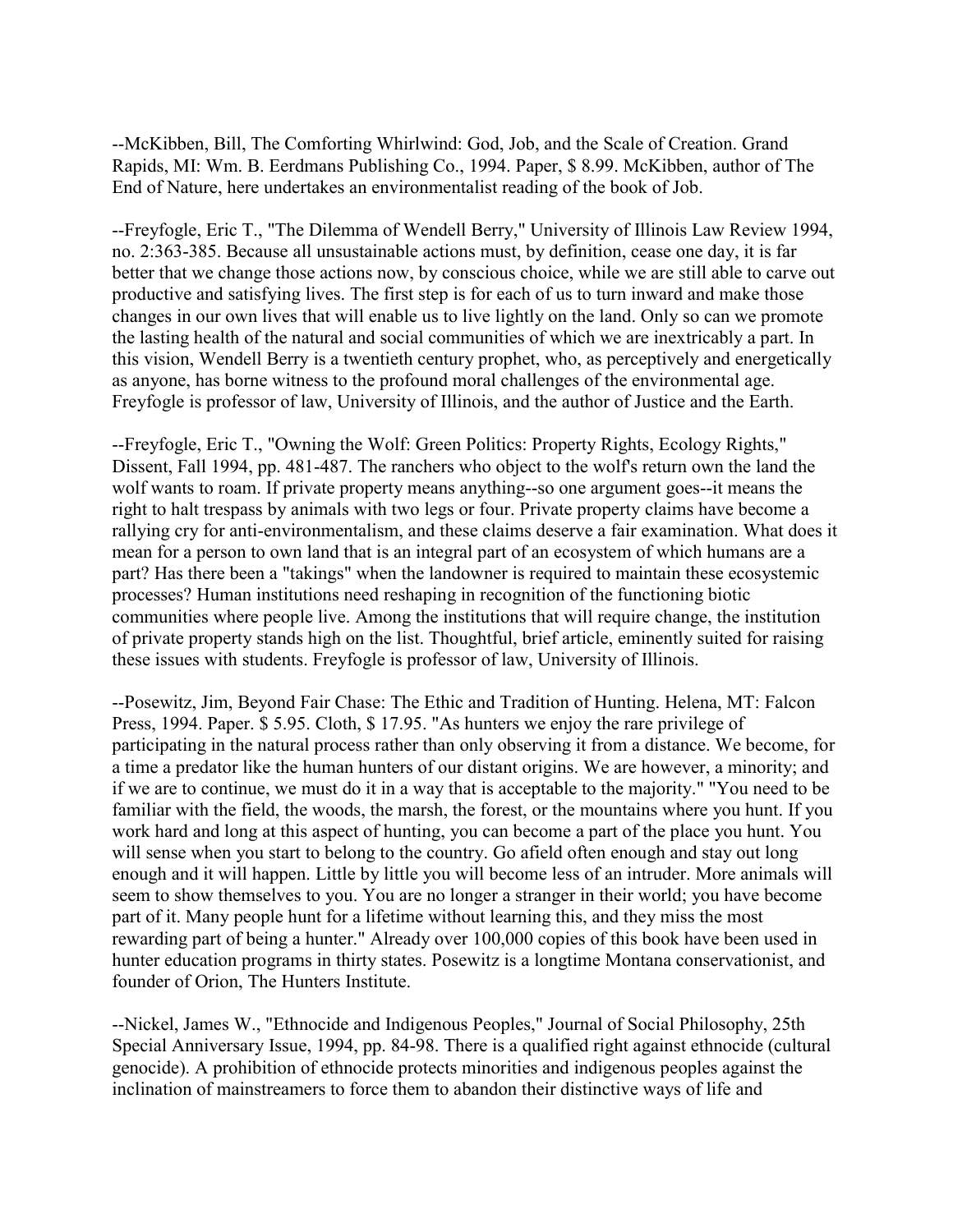assimilate rapidly into the mainstream culture. Ethnocide is like genocide in being a means of getting rid of a group. Genocide involves the physical elimination of the group, whereas ethnocide could, in principle, leave all of the members of the group alive. Nickel is in philosophy at the University of Colorado.

--Barbour, Ian G., "Experiencing and Interpreting Nature in Science and Religion," Zygon 29(1994):457-487. Three paths from nature to religious interpretation: (1) From religious experience in the context of nature. (2) Scientific findings concerning cosmology or evolution used as evidence of design. (3) Traditional religious beliefs reformulated in the light of current natural science. All three can contribute to relating science and religion. Barbour is in physics and religion at Carleton College, emeritus.

--Gilkey, Langdon, "Nature as the Image of God: Reflections on the Signs of the Sacred," Zygon 29(1994):489-505. Aspects of the scientific view of nature examined for signs or traces of the sacred, as early religious apprehension surely supposed. Nature's power and order, and the strange dialectic of life and death are evident in modern biology, as also in all early religion. Gilkey is in religion at Georgetown University, formerly the University of Chicago.

--Hefner, Philip, "Can Nature Truly Be Our Friend?" Zygon 29(1994):507-528. Western culture has not offered a concept of nature rich enough to allow for an understanding of it as a domain of graciousness. Christian theology has consistently spoken of nature in terms that defy the limitations of the authorized views proposed by the ambient Western cultures. Science today furnishes for the first time an authorized concept of nature that is large and dynamic enough to entertain the dimension of grace. Hefner is in theology at the Lutheran School of Theology, Chicago.

--Goodenough, Ursula W., "The Religious Dimensions of the Biological Narrative," Zygon 29(1994):603-618. Three concepts--meaning, valuation, and purpose--are central to the entire biological enterprise, and the continuation of this enterprise is a sacred religious trust. Goodenough is a cell/molecular biologist at Washington University, St. Louis.

--Abelson, Raziel and Marie-Louise Friquegnon, eds. Ethics for Modern Life, 5th edition. New York: St. Martin's Press, 1995. 496 page. Chapter 8 is Environmental Ethics, with two articles: Jan Narveson, "Moral Problems of Population," and Derek Parfit, "On Doing the Best for our Children." Rather strange choices, if there are to be only two articles representing environmental ethics. The editors do not seem to be able to distinguish between environmental ethics and intergenerational ethics. The two 5th edition articles replace Ruth Macklin, "Can Future Generations Correctly be Said to Have Rights?" and Joel Feinberg, "The Rights of Animals and Unborn Generations" in the 4th edition (newsletter v2, #4). Chapter 11 is on animal rights: Peter Singer, "Animal Liberation," and Ruth Cigman, "No Need for Liberation." The suggested reading list is quite inadequate for environmental ethics, mentioning not a single one of the systematic works in the field, and but two of the sixteen anthologies above. Abelson is at New York University; Friquegnon at William Patterson College.

--Cairns, John, Jr., "Ecological Restoration: Replenishing our National Global Ecological Capital." Pages 193-208 in Denis A. Sanders, Richard J. Hobbs, and Paul Ehrlich, eds., Nature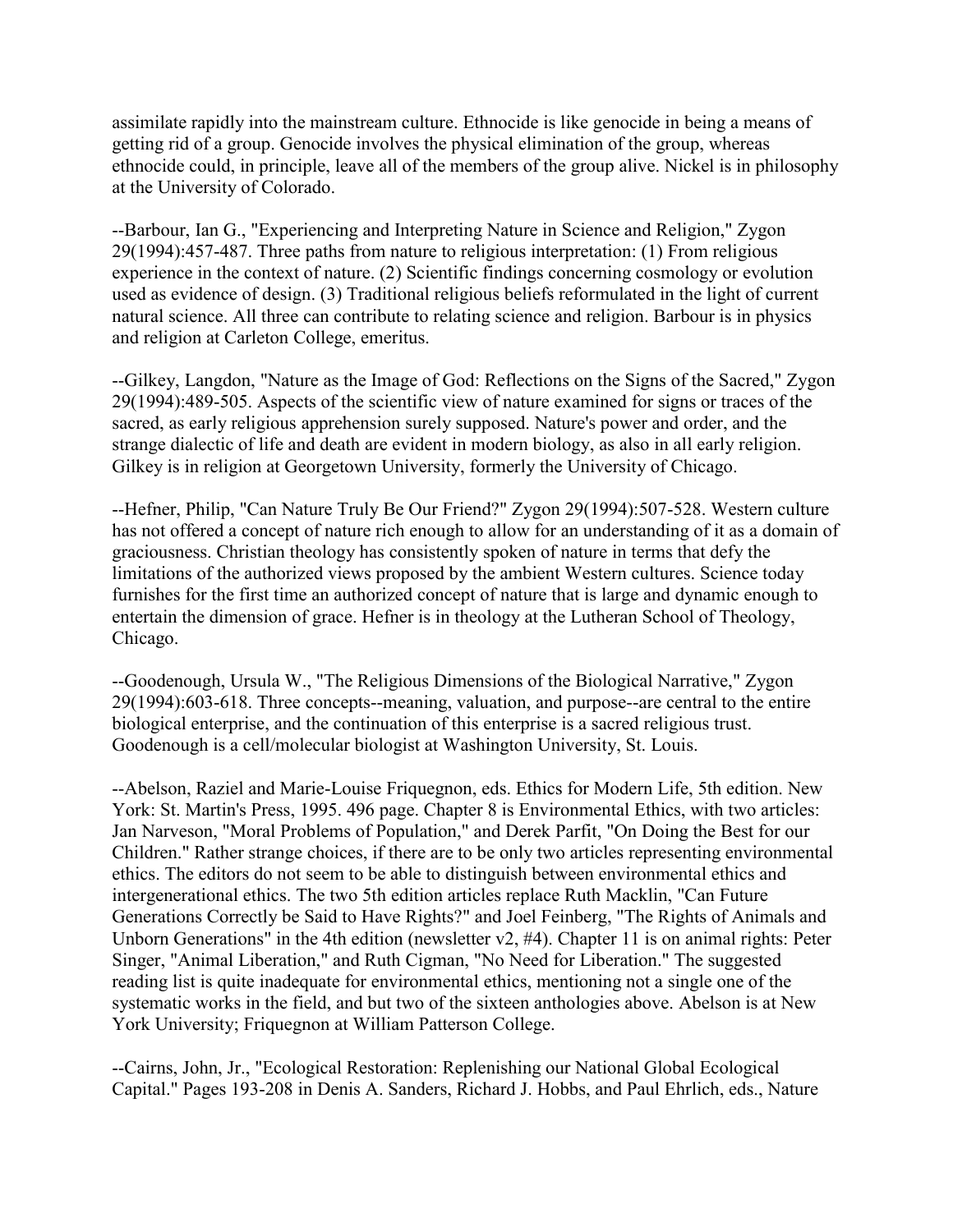Conservation 3: Reconstruction of Fragmented Ecosystems. New York: Surrey Beaty, 1993.

--Fairweather, P. G., "Links between Ecology and Ecophilosophy, Ethics and the Requirements of Environmental Management," Australian Journal of Ecology 18 (1993): 3-19. A two-way interaction between ecology and ethics will continue to bear fruit for both disciplines. We need to address fundamental issues of definition and meaning before useful debate can occur in environmental decision-making. Legal requirements of environmental legislation should be met, but we should act more in line with the spirit of the legislation. Science is not paramount in decision-making--psycho-social factors are. Philosophy and ethics offer a wide range of perspectives that can benefit ecology, though, in general, philosophers have listened to ecologists better than ecologists have listened to philosophers. Ecology needs to guide ecophilosophers as to how nature works, why we expect variability in ecosystems, what is natural, and other issues where a scientific understanding of nature has progressed further than many are aware. Fairweather is in the Graduate School of the Environment, Macquarie University, NSW, Australia.

Mark Sagoff, "Four Dogmas of Environmental Economics," Environmental Values 3 (1994): 285-310. Four dogmas have shaped modern neoclassical economics. The first proposes that markets may fail to allocate resources efficiently, that is, to those willing to pay the most for them. The second asserts that choices, particularly within markets, reveal preferences. The third is the assumption that people always make the choices they expect will benefit them or enhance their welfare. The fourth dogma holds that perfectly competitive markets will allocate resources to their most beneficial uses. This is the doctrine of "the invisible hand." Sagoff argues that these dogmas of applied welfare economics should be abandoned. One consequence of doing so will be an increased interest in the institutional context of production. A second will be a turn toward empiricism.

Other recently published articles by Sagoff include: "Should Preference Count?" Land Economics, 70 (May 1994): 127-44; "Free-Market Versus Libertarian Environmentalism," Critical Review 6, no. 2-3 (1993): 211-30; "Environmentalism vs. Value Subjectivism: Rejoinder to Anderson and Leal,",Critical Review 8, no.3 (1994): 447-67.

Joseph Grange "The Nature of Things," Journal of Speculative Philosophy, 8, no. 2 (1994): 97- 111.

John E. Carroll and Albert LaChance, eds., Embracing Earth: Catholic Approaches to Ecology (Maryknoll: Orbis Books, 1994). A collection of Christian visions attempting to provide valuable, thought-provoking, and inspiring resources with which to confront the global ecological crisis. Contributors include Richard Rohr, William McNamara, David Toolan, and Paula Gonzalez.

--Gregory, Robin, Sara Lichtenstein, and Paul Slovic, "Valuing Environmental Resources: A Constructive Approach," Journal of Risk and Uncertainty 7(1993):177-197. Contingent valuation methods for environmental values have been increasingly used in recent years, but much doubt exists about their validity. The authors here argue that the usual form of such surveys puts unreasonable cognitive demands on the person surveyed; they are asked to place monetary value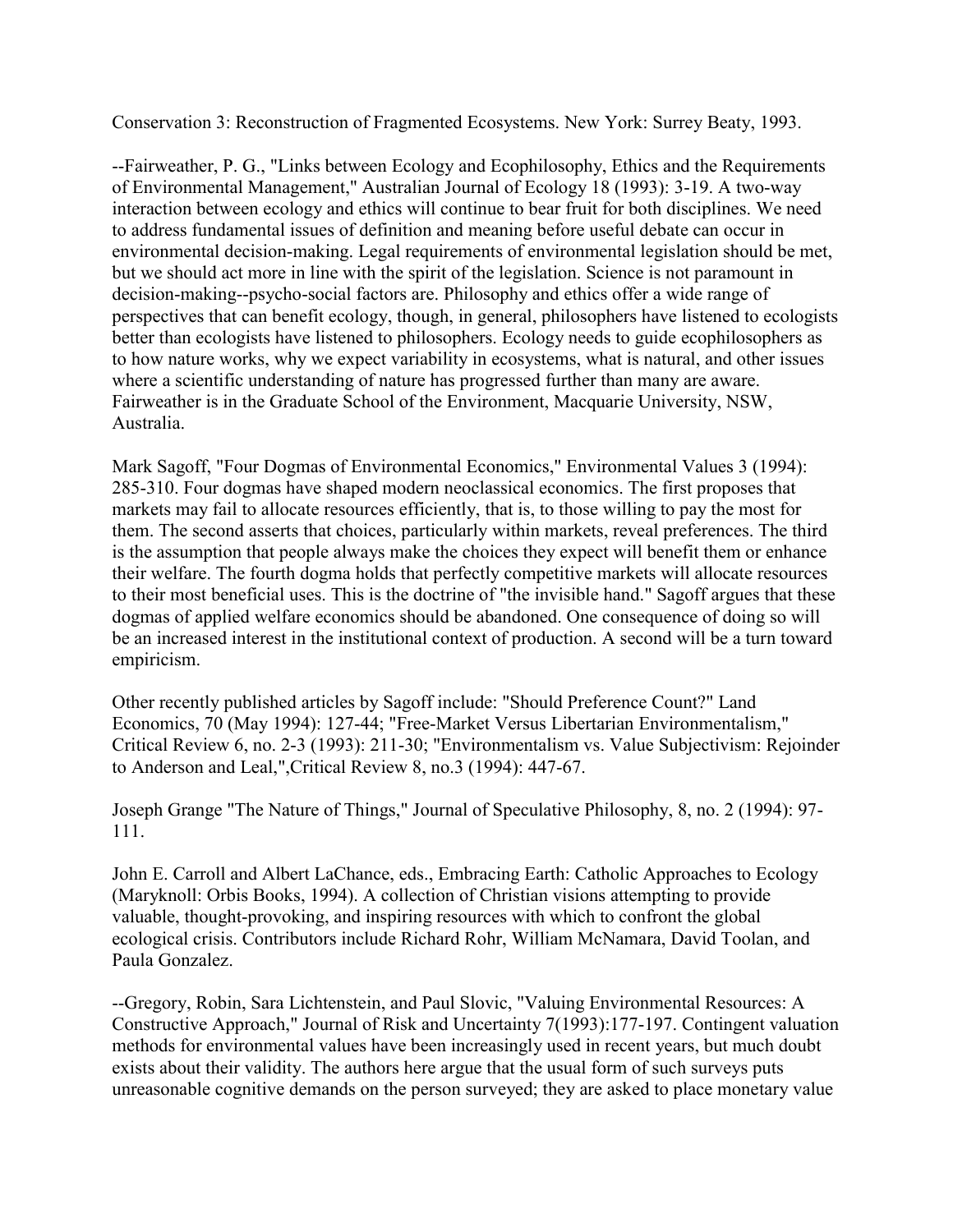on goods that are not represented in their minds in monetary form. Such surveys ought not to be thought of as discovering what values the respondent already has, but rather as a means of helping the respondent construct explicitly values that he or she only holds tacitly.

They suggest a new approach, based on the value-structuring capacities of multi-attribute utility theory and decision analysis. The authors are with Decision Research, Eugene, Oregon.

--ColeKing, Adam (Cole-King), "Marine Conservation: A New Policy Area," Marine Policy 17 (no. 3, May, 1993):171-185. The ethical bases for marine conservation, as well as background perceptions of the marine environment, as this affects policies, institutions, and implementation. There is no clear ethical or philosophical basis to guide marine conservation. The principal points of contention in environmental ethics are whether the duty to protect the environment is because it is intrinsically valuable or because it provides for human needs. If ecocentrism and enlightened self- interest require the same practical results, the ethical debate is of academic interest only. If not, it is extremely important. The chances are that it is extremely important, since it seems unlikely, based on past performance, that collective self-interest can ever be sufficiently enlightened to preserve all our future environmental options. Cole-King is in the Department of Maritime Studies and International Transport, University of Wales, Cardiff.

--Miller, M. L., and J. Kirk, "Marine Environmental Ethics," Ocean and Coastal Management 17(1992):237-251.

--Callicott, J. Baird, "Principal Traditions in American Environmental Ethics: A Survey of Moral Values for Framing an American Ocean Policy," Ocean and Coastal Management 17(1992):299- 308.

--Murphy, Patrick D., Literature, Nature, and Other Ecofeminist Critiques. Albany: State University of New York Press, 1994. 226 pages. \$ 18.95 paper. \$ 57.50 hardcover. A theoretical framework for environmental analysis, developing a conception of environmental literature with an emphasis on works by women. We need to reconceptualize woman/nature and nature/culture associations and to critique problems of the male poetic sex- typing of the planet. There is analysis of the works of Hampl, Harjo, Snyder, and Le Guin, Native Americans, Chicanas, and others. Is agency possible in a postmodern era? Murphy directs the graduate program in literature and criticism at Indiana University of Pennsylvania.

--Chen Denglin and Ma Janzhang, Outline of Chinese Conservation History (in Chinese). Harbin, China: Northeast Forestry University Press, 2nd edition, 1993. 173 pages. ISBN 7- 81008-292-2. 5.60 Yuan. This book narrates systematically the changing history of the natural environment, of its use as resources and its preservation in the various historical periods of China, from primitive society until 1949 before the People's Republic of China was founded. It traces ideas of exploitation, utilization, and conservation, and also governmental institutions for water resources, land resources, forest and wildlife resources. This is the first systematic work of its kind in China, to be used in school education. Chapter titles: (1) Period of Primitive Society. (2) Period of Hsia, Shang, Western Chou Dynasties. (3) Period of Spring and Autumn, and Warring. (4) Ch'in and Han Periods. (5) Three Kingdoms, Two Tsins, and Southern and Northern Dynasties Period. (6) Period of Sui, T'ang, and Five Dynasties. (7) Period of Sung,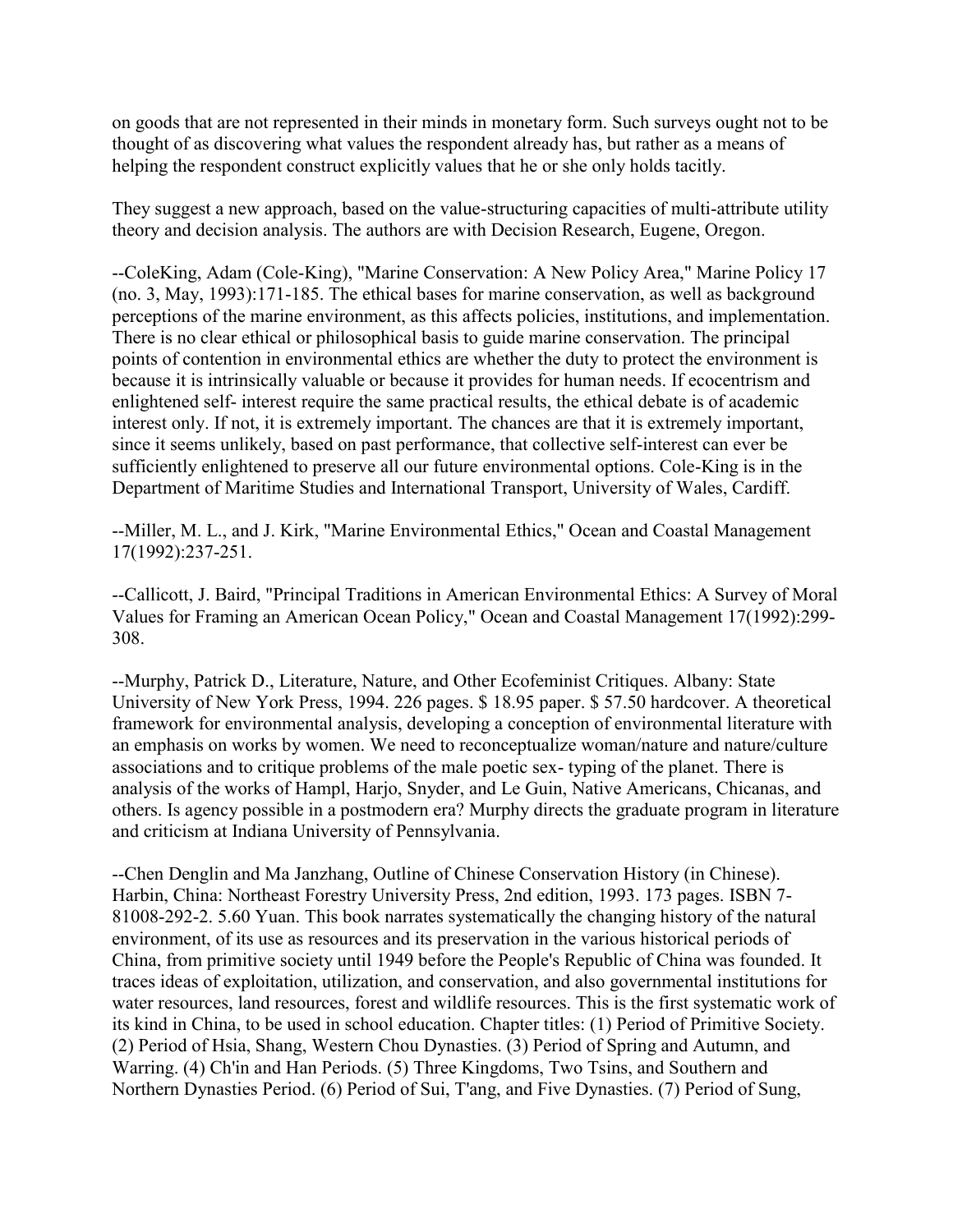Liao, Kin and YÅan. (8) Period of Ming and Ch'ing. (9) Modern Period. (Thanks to Ye Ping, Northeast Forestry University, Harbin.) (China)

--Zhexue Yicong (Philosophy Digest of Translation), a journal of the Chinese Academy of Social Sciences, Institute of Philosophy, Beijing, Issue No. 5, Sept. 1994 (ISSN 1002-8854) contains a section on "Environmental Ethics" in which the following articles are translated into Chinese: (1) W. K. Frankena, "Ethics and the Environment, " (2) Holmes Rolston, "Respect for Life: Can Zen Buddhism Help in Forming an Environmental Ethic? (3) Take- Aki Maruyama (Japan), "Earthly Earth Ethics," and (4) Peter Singer (Australia), "All Animals are Equal." (Thanks to Yu Mouchang, Chinese Academy of Social Sciences.)

--Quammen, David, "Dirge for a Butterfly," Outside 19 (no. 11, November 1994):39-42 & ff. But maybe the Uncompahgre fritillary isn't as dead as it seems. The butterfly, endemic to two Colorado mountains, is thought by some scientists to be going extinct naturally, and they argue that we should then do nothing to save it (see Newsletter v.5, #1). The butterfly, which prefers wet, north-facing slopes at 13,000 feet, is a larvae for two years, an adult only for a week, when it is disinclined to colonize new areas. Its habitat is drying out, and there is habitat further north to which it presumably might be moved. Meanwhile, the most recent work on the butterfly, by Amy Seidl of Colorado State University, finds that numbers have somewhat rebounded, possibly because pressures from sheep and collectors have been removed.

--Robbins, Jim, "The Microbe Miners," Audubon 96 (no. 6, November-December, 1994):90-95. More on the hunt in Yellowstone for thermophilic bacteria, whose enzymes are proving of great value in the polymerase chain reaction (PCR) techniques used in DNA genetic fingerprinting, a process once sold for \$ 300 million, and now earning \$ 100 million a year. While such technological processes can be protected by patent, the question remains whether any royalties are due to Yellowstone Park, or to the U. S. government, or to anybody, for such prospecting, or whether microbes are a common good. Exobiologists are also interested, since the thermophiles are thought to be similar to primitive forms of life, and what is learned in Yellowstone might be used to detect life in space. Robbins is a Montana environmental writer.

--Montaigne, Fen, "Gorbachev: From Red to Green," Audubon 96 (no. 6, November-December, 1994):56-57, 98. Gorbachev, who is president of the newly formed Green Cross International, says the environment is the crucial issue of the post-Communist world. --Horton, Tom, Bay Country. Baltimore: Johns Hopkins Press, 1987.

--Horton, Tom. Water's Way: Life Along the Chesapeake. Elliot and Clark, 1993.

--Sagoff, Mark, "Has Nature a Good of Its Own?" Pages 57-71 in Robert Costanza, Bryan G. Norton, and Benjamin D. Haskell, eds., Ecosystem Health: New Goals for Environmental Management. Washington, DC: Island press, 1992.

If we are to accept the idea that ecosystems may be objects not only of use but also of aesthetic appreciation and moral attention, then we must accept the possibility that these systems have a good of their own we ought to respect and therefore protect. ... Concepts of ecological health and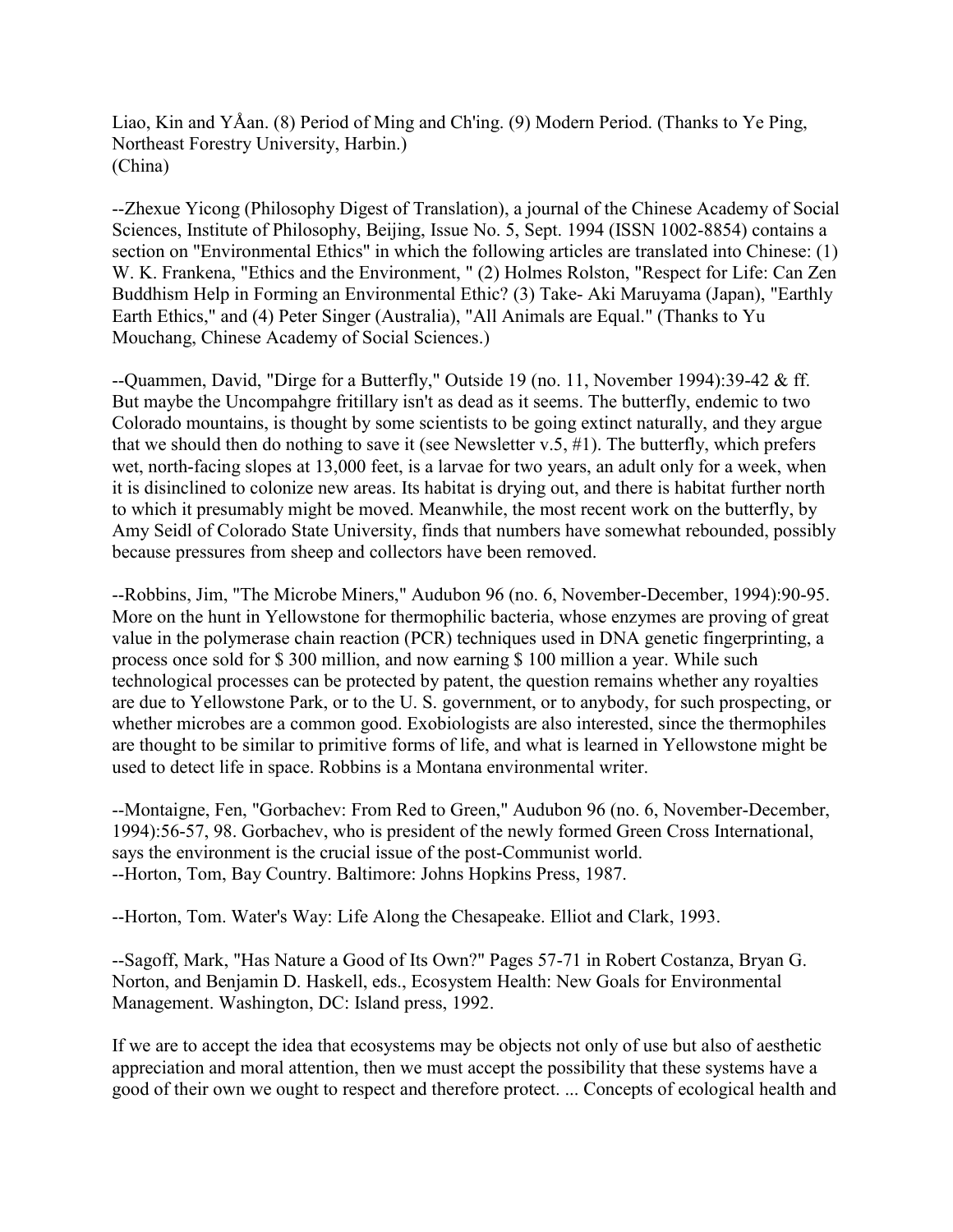integrity ... make the most sense in relation to the intrinsic--the moral and aesthetic--value of ecological communities and systems. Sagoff is at the Institute for Philosophy and Public Policy, University of Maryland.

--Barrows, Paul L., "Wildlife Health: When to Intervene," Transactions of the Fifty-Seventh North American Wildlife and Natural Resources Conference, 1992, pages 433-438. When is intervention appropriate and to what degree in the treatment of wildlife diseases? Some advocate a laissez faire attitude, let nature take its course; but others believe we ought to rehabilitate each sick, injured, or dying wild bird or animal encountered. Reason and practicality lie between these extremes. Examples of intervention are discussed, both at the individual and population level, also reports from organizations and study symposia on this issue. Colonel Barrows is commanding officer of the U.S. Army Veterinary Command with a special interest in the welfare of wildlife on military reservations.

--Gadgil, Madhav and Ramachandra Guha, This Fissured Land: An Ecological History of India. Berkeley: University of California Press, 1992. Part I. A Theory of Ecological History. Part II. Towards a Cultural Ecology of Pre-modern India. Part III. Ecological Change and Social Conflict in Modern India. With much attention to forests, some also to agriculture and wildlife.

--Jansma, Pamela E., Reading about the Environment: An Introductory Guide. Libraries **Unlimited** 

--BÅhrs, Ton and Robert V. Bartlett, Environmental Policy in New Zealand: The Politics and Clean and Green? New York: Oxford University Press, 1993.

--Vaughan, Ray, Essentials of Environmental Law. Rockville, Md: Government Institutes, 1994. 182 pages. Paper. \$ 42. Good book but considerably overpriced. Federal statutes that limit government and industry action. Natural resource laws. Wildlife laws. State laws and regulations. Toxic torts. How to identify and resolve environmental problems. "In essence, the most fundamental measure of any environmental legal system will be how we human beings view our fellow earthlings and what we are willing to do for them and their survival even when there is no readily apparent corresponding benefit for ourselves. Even in the one law most designed to address the decline of other species, the Endangered Species Act, we have not truly attempted to address what value a species is in and of itself and what value another species may put on us. The fundamental ethics of an honest and open relationship with the Earth, other species, and even our fellow human beings have not been attempted in environmental laws, and so, those laws fail to truly protect the environment and other beings. Consequently, those laws also fail to protect human beings at anything more than a rudimentary level of insuring survival of our species and of insuring the economic vitality of society" (Preface). Vaughan is an environmental lawyer in Alabama. This publisher also publishes state environmental law handbooks to almost all of the states.

--Valente, Christina M., and William Valente, Introduction to Environmental Law and Policy: Protecting the Environment through Law. St. Paul, MN: West Publishing Co., 1994. Chapters on environmental problems, environmental regulation, insecticides, toxic substances, solid waste, superfund, water pollution, air pollution, federal lands, federal facilities, Indian lands. The senior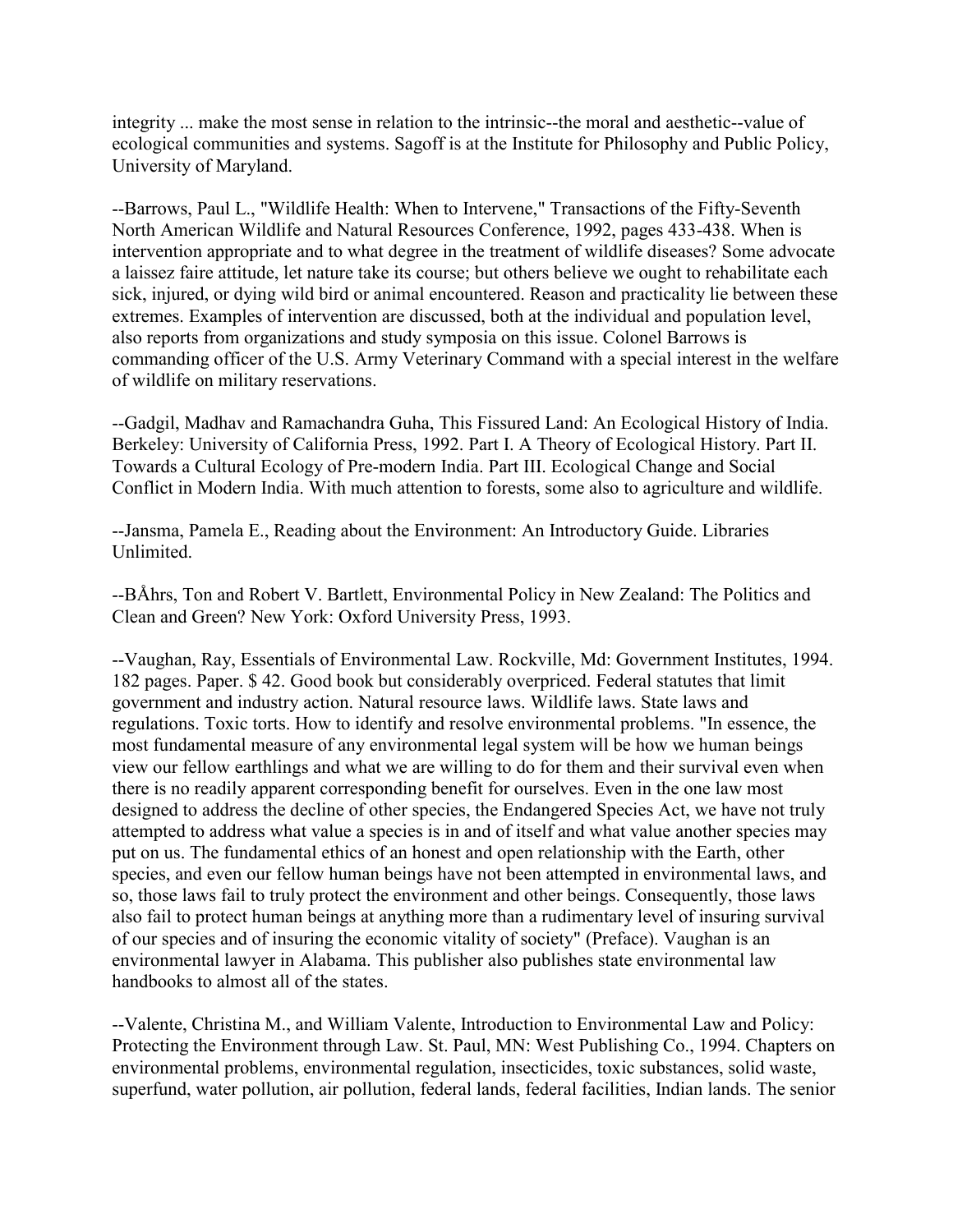author is a Senior Assistant Regional Counsel with the Environmental Protection Agency, Philadelphia Region.

--Sibary, Scott and Jane Kerlinger, "Pollution Control and Free Trade," Illahee: Journal for the Northwest Environment 10 (no. 3, fall 1994):181- 191. Excellent introduction to the issues of fairness in the free trade environmental regulations debate. Free trade allows unfair competition, if one considers the distribution of harms resulting when national standards of environmental protection differ. A polluting business in a lesser regulated nation can shift the costs of its production onto other persons in that nation, not party to the business transaction, and gain relatively to businesses in regulated (often developed) countries that, owing to environmental regulation, do internalize the costs of pollution. Also, this is market inefficiency. With application to NAFTA and GATT, somewhat dismaying. The authors recommend a scheme of countervailing duties, but they realize the many complexities. A good article to introduce these issues to students, if not to yourself. Sibary is an attorney and professor of management at California State University, Chico. Kerlinger is an engineer in geosciences, also at Chico.

--Thiroux, Jacques P., Ethics: Theory and Practice, 5th edition. Englewood Cliffs, NJ: Prentice-Hall, 1995. 577 pages. The first edition was 1977. Chapter 15, the last chapter, is "Environmental Ethics." Key terms. Nature and morality. Our attitude toward nature and what lies behind it. Arguments for use and exploitation of the natural environment. Moderate position. Criteria for animal rights. Ways of dealing with animal rights. Use of animals for food. Use of animals for experimentation. Killing animals for sport. Protection of endangered species. Cases for study. Supplementary reading. A rather brief introduction, perhaps understandable in a text that covers everything, but not particularly penetrating. Bibliography is considerably out of date. Thiroux teaches philosophy at Bakersfield College.

--Norton, Bryan G. and Robert E. Ulanowicz, "Scale and Biodiversity Policy: A Hierarchical Approach," Ambio 21 (no. 3, May 1992): 244-249. A hierarchical approach to natural systems, which assumes that small subsystems change according to a faster dynamic than do larger systems of which they are a part, is a useful means to conceptualize problems of scale in determining biodiversity policy. Conservation biology is a normative science that, like medicine, is shaped by a goal of protecting and healing ecosystems. The goal of sustaining biological diversity over multiple human generations implies that biodiversity policy must be set at the landscape level of the ecosystem. Since ecosystems can be described at many levels of organization, conservation biologists must model ecosystems on a scale appropriate to the crucial dynamic that supports the sustainability goal. This dynamic, the autopoietic feature of ecosystems, supports and sustains species across generations. The value of these ecosystem processes is measured as the avoided costs of sustaining species in zoos or highly managed habitats. The protection of the health of these landscape-level processes should therefore be the central goal of biodiversity policy. Norton is in the school of public policy, Georgia Institute of Technology. Ulanowicz is at the Chesapeake Biological Laboratory in estuarine science.

--Norton, Bryan G., "On What We Should Save: The Rule of Culture in Determining Conservation Targets," pages 23-29 in P. L. Forey, C. J. Humphries, and R. I. Vane-Wright, eds., Systematics and Conservation Evaluation, The Systematics Association, Special Volume No. 50 (Oxford: Clarendon Press, 1994). No one questions that we have a moral obligation to conserve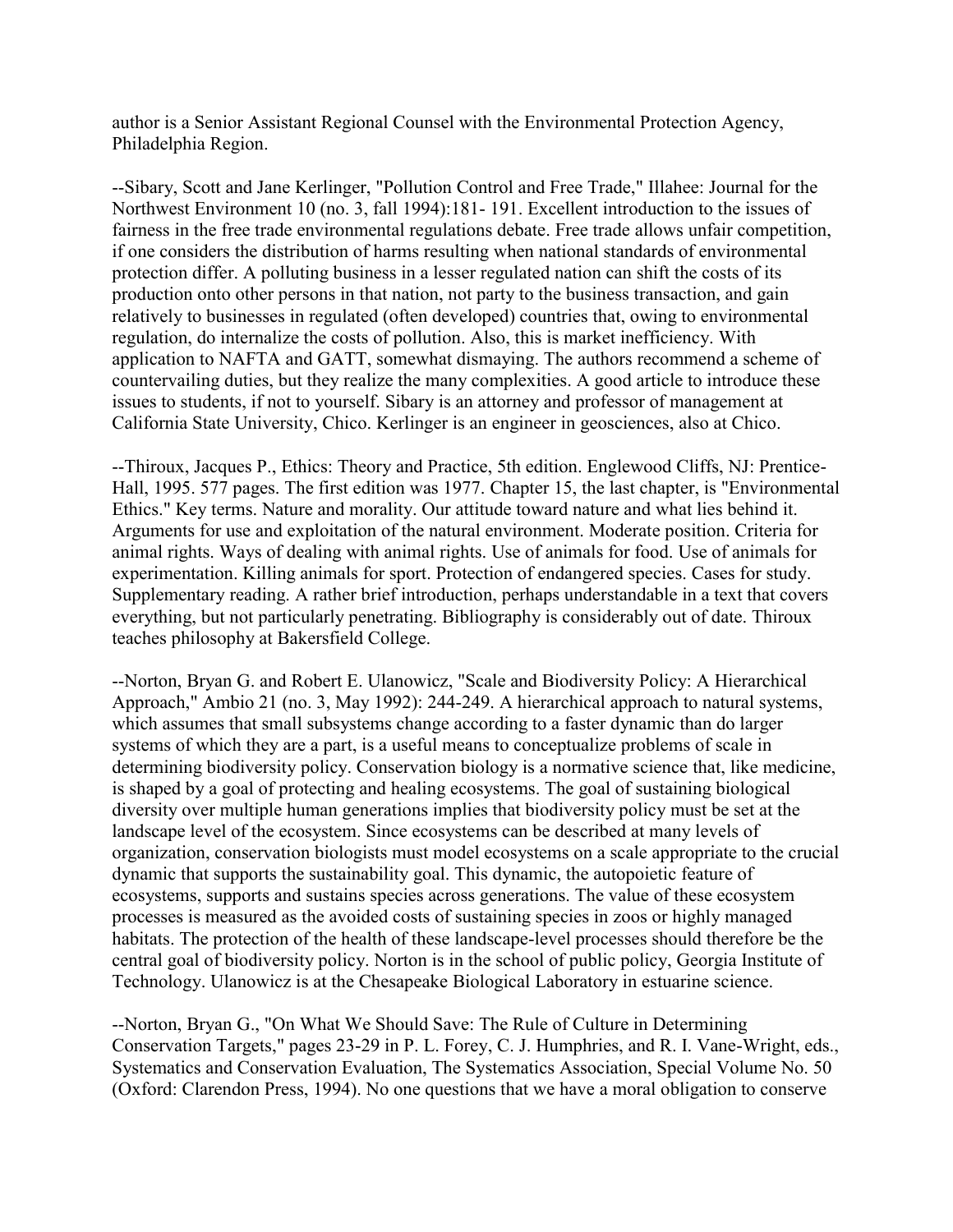biodiversity for future generations, but there is no consensus how to make this operational. There is no objective scientific definition of diversity, since all knowledge is theory-bound, and since natural systems are irreducibly complex. We need a post-modern, post-positivist account.

"Diversity measures are constructs by human individuals who undertake their studies for many different motives." Given certain purposes, hierarchy theory is useful to minimize human alteration of natural systems, focussing on ecosystem health and structures and processes that perpetuate natural systems. Ecological economics is a bridging discipline to link ecology and culture. Norton is in the school of public policy, Georgia Institute of Technology.

--Pister, Edwin P. (Phil), "Desert Fishes: An Interdisciplinary Approach to Endangered Species Conservation in North America," Journal of Fish Biology (UK) 37(1990): Supplement A: 183- 187. In the 1960' and 1070's, protective legislation and basic research needed for conservation efforts did not exist, and Pister recounts developing these. Desert aquatic communities were among the first to need attention, and an interdisciplinary effort was mounted in an early application of conservation biology. Pister was, until retirement, with the California Department of Fish and Game and remains secretary of the Desert Fishes Council. This whole supplement is the papers from a symposium, "The Biology and Conservation of Rare Fish," held by the Fisheries Society of the British Isles, Lancaster, U.K., July 16-20, 1990.

--Dawson, C P., N. A. Connelly, and T. L. Brown, "Salmon Snagging Controversy: New York's Salmon River" Fisheries 18(no. 4, 1993):6-10. In salmon snagging the fisherman jerks a large hook through a pod of fish in hopes of snagging one of them. The authors find four reason to support such snagging, but seven to oppose it. They don't seem to ask, or know, whether the fish suffer, more or less than if caught in other ways. Many fish and wildlife agencies are attempting to phase out snagging.

--White, R. J., "Why Wild Fish Matter: Balancing Ecological and Aquacultural Fishery Management," Trout 33 (no. 4, 1992):16-48. We have built 89 fish hatcheries on the Columbia River alone, costing billions of dollars, and these stock more smolts that ever before. But returns to natal streams continue to decline, spawning runs have dropped from an average of 16 million salmon to one million. Hatchery fish may have disrupted the system through genetic pollution, as wild stocks are swamped with genes from hatchery fish that are not adaptive fits.

--Nordstrom, Karl F., "Intrinsic Value and Landscape Evaluation," The Geographical Review 83 (no. 4, October 1993):473-476. The concept of intrinsic value in nature, as developed by philosophers, can provide geographers with a framework for examining both natural and humanaltered landscape features in ways that do not appeal solely to human preference or utility. The concept can carry more weight in pragmatic decisions if it is defined and refined so that it retains its original meaning but is approximated by arguments in human terms. Three components of this meaning are: (1) essential or inherent, and not merely apparent, (2) originating or due to causes or factors within a body, (3) being good in itself or desired for its own sake, without regard to anything else. Accounts of intrinsic value, though they make objective reference, will also be of a subjective nature but this does not diminish the usefulness of the concept to geographers as a reference point in assessing changes in a landscape. Nordstrom is in geography and marine coastal science, Rutgers University.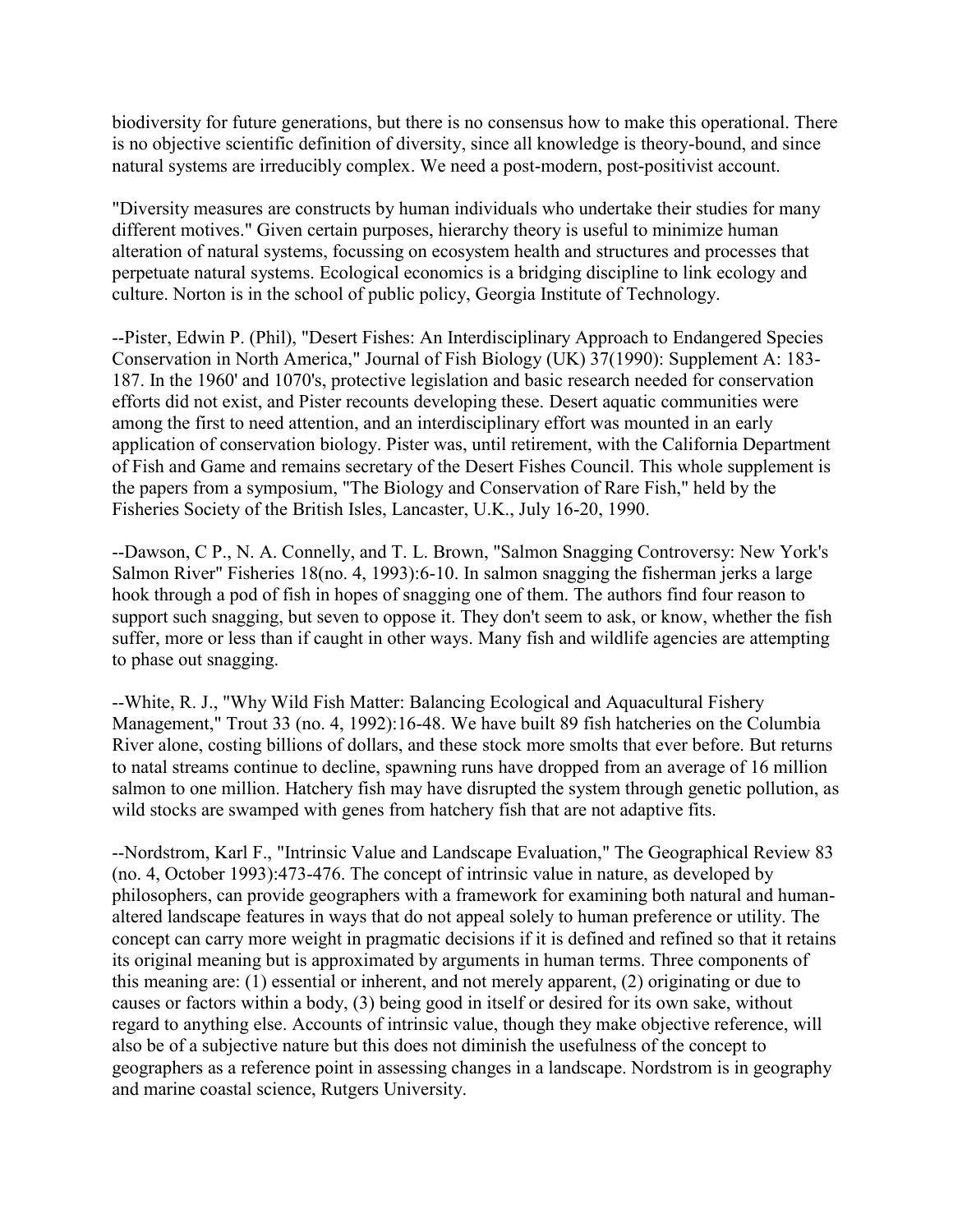--Nordstrom, Karl F., "The Concept of Intrinsic Value and Depositional Coastal Landforms," Geographical Review 80 (no. 1, 1990):68-81. Many recent studies in geography, ecology, and environmental ethics argue the need to manage natural resources in ways that do not appeal solely to human preference or utility. Nordstrom applies the concept of intrinsic value in nature to inanimate objects such as depositional landforms, comparing undeveloped coastal areas with those subjected to human modification. Such features as beaches and shoreline depositional forms can be dynamic landforms that are distinct from their surroundings and have symmetry and harmony, beginnings, endings, cycles with an integrity of place. Humans typically destroy these features with their alterations, but there can be enlightened management practices that respect such intrinsic values. An interesting blending of geography, marine science, and environmental ethics. Nordstrom is in geography and marine coastal science, Rutgers University. Philosophers who think that geographers don't do their philosophical homework should read the two preceding articles, or the next two.

--Henderson, Martha A., "What Is Spiritual Geography?" The Geographical Review 83 (no. 4, October 1993):469-472. Following recent books and wide publicity given to the idea of spiritual geography, thought to be a mixed blessing by many geographers, Henderson defines it as a wrestling of one's story out of the circumstances of landscape and inheritance, finding a place that momentarily traps and illuminates the supernatural ability of humans to cherish, adapt, create, and re-create their surroundings. One comes to understand what is holy in the land and in one's relationship to it. This fulfills the human need and ability to legitimize the unknown through the construct of place. "Geographers should not be hesitant to recognize place as a medium to understand human spirituality." Henderson teaches geography at the University of Minnesota-Duluth.

--Lowenthal, David, "Environmental Conflict," Research and Exploration (National Geographic) 7(no. 3, Summer, 1991):266-275. Environmental impact issues are highly acrimonious, reflecting deep differences. Fears about species extinction, the greenhouse effect, ozone layer depletion, nuclear and other contaminants lead many to question the fundamental bases of modern entrepreneurial, technological society. We inherit outworn environmental attitudes along with often worn-out environments. The adversarial tone of environmental controversy stems from mounting evidence of the human capacity to destroy or irreversibly damage the biosphere, the complexity and uncertainty of ecological impacts and their global relationships, rising suspicions that government, industry, and even science might be impotent to contain, let alone cure, biosphere destruction. The accusatory polemics, however, make it even harder to respond appropriately to impact analyses that demand action, even if incomplete and provisional. Differing from the past, meanwhile, today all disputants find the notion of the conquest of nature deplorable. Lowenthal is in Geography, University College, London, an emeritus professor.

--Flournoy, Alyson C., "Beyond the `Spotted Owl Problem': Learning from the Old-Growth Controversy," Harvard Environmental Law Review 17(no. 2, 1993):261-332. The author considers at extensive length the claim that there is a "spotted owl problem," (that environmental laws, including those protecting endangered species, are too strong and need to be revised to accommodate human welfare and economic interests), and rejects efforts to weaken or bypass existing laws. Current statutes may, however, be inefficient and risky where legislation intended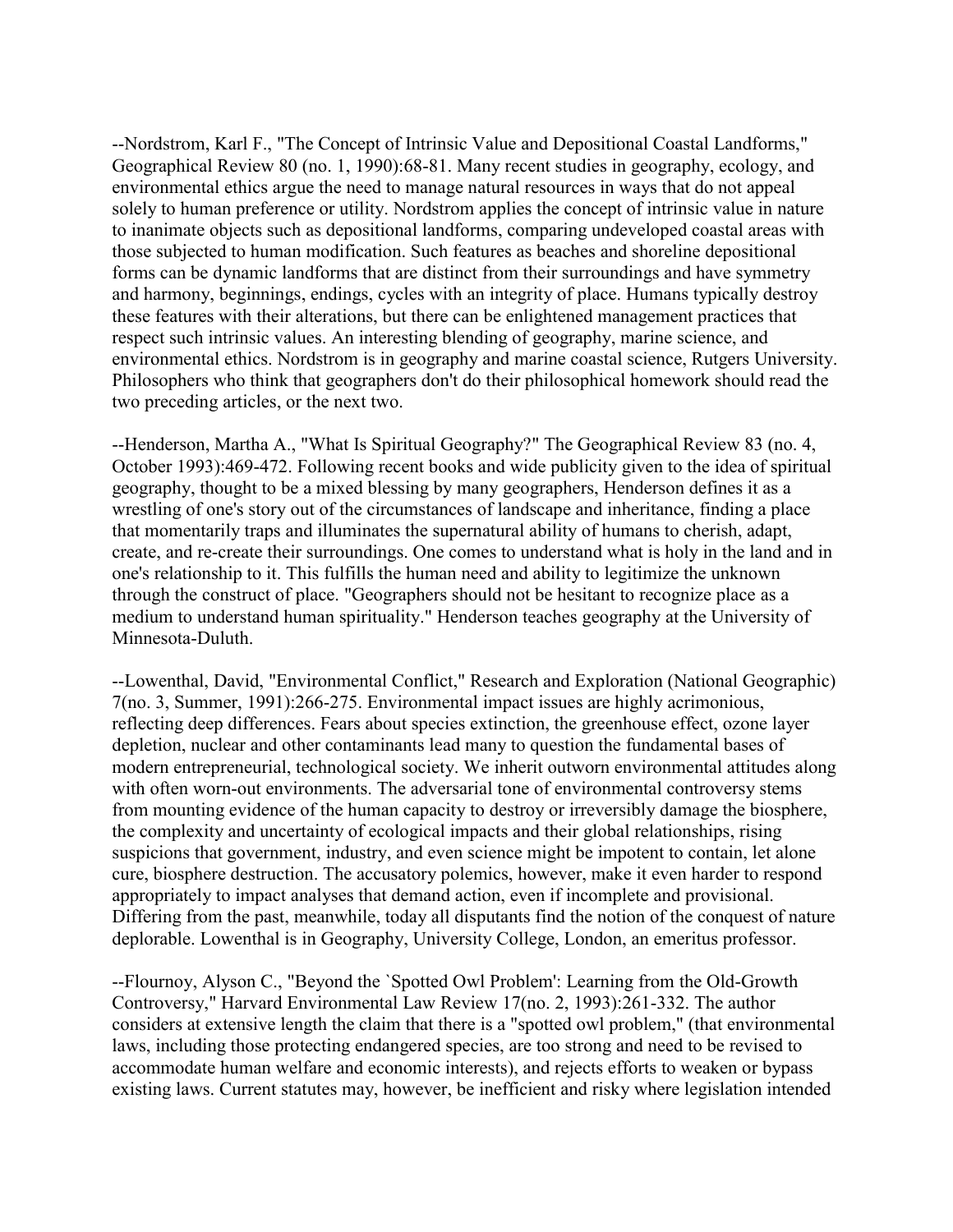for the protection of a single species is used to try to protect ecosystems as a whole, such as oldgrowth forests. The Endangered Species Act is not the problem its detractors claim it to be. On the contrary, the promotion of economic activities inconsistent with widespread ecological values in the absence of effective laws addressing conservation of land and natural resources is the real problem. The challenge is to adapt the law and economic policy to the reality of important ecological constraints. More and better laws alone cannot resolve the problem, however, since gaps in the laws "partly reflect a struggle to find an agreeable environmental ethic on which to build policy

Only with a clearer ethical vision of appropriate preservation goals can better laws be shaped." Thorough and insightful article. Philosophers who think that lawyers do not do their philosophical homework should read this article. Flournoy teaches law at the University of Florida.

--Meyers, Gary D., "Old-Growth Forests, the Owl, and Yew: Environmental Ethics Versus Traditional Dispute Resolution Under the Endangered Species Act and Other Public Lands and Resource Laws," Boston College Environmental Affairs Law Review 18 (1991) 623-668. The owl/old-growth controversy is not really about owls versus people, jobs versus old-growth, environmentalists versus the timber industry, or science versus politics. The issue is about values, what we value, what evidence we need to make decisions, and what methods we use to implement choices. The issue cannot be considered only in terms of human wants and human needs. ... Until we value ecosystems for all the services they perform and express that value in our resource management laws, the owl/old-growth controversy will continue to haunt us.

... If greater recognition of our place in nature is one of the outcomes of revising our values, and if we can achieve greater understanding of our need for others in the natural community, then possibly we can avoid the ... tragedy of the commons. ... We can, with time, move beyond fellowship to communion with our fellow creatures. Meyers is in law, Lewis and Clark College.

--Blumm, Michael C., "Ancient Forests, Spotted Owls, and Modern Public Land Law," Boston College Environmental Affairs Law Review 18 (1991) 605-622. Blumm finds notable how effective citizen environmental groups have been in changing national values. They have succeeded in gaining court injunctions that induced Congress to supply increasing statutory protection for ancient forests. This moved the debate out of the control of the Northwest's congressional delegation and made it a national issue. Environmental groups have insisted that the courts enforce the laws, despite a U. S. Forest Service that had often been captured by the timber industry. The agency entrusted with conserving these forests frequently found its own data used against itself in courts. The question of who ought to manage the forest is unsettled. Congress has ultimate authority, but it hardly has the institutional capacity to manage four million acres of remaining old growth forest. Blumm is in law, Lewis and Clark College.

--Varner, Gary, "The Prospects for Consensus and Convergence in the Animal Rights Debate," Hastings Center Report 24 (no. 1, 1994):24-28. Those who conduct research on animals and those who advocate on behalf of animals have more in common than is generally supposed. The apparent intransigence of opposing parties is more a function of political posturing than theoretical necessity, and continuing to paint the situation as a standoff serves the interests of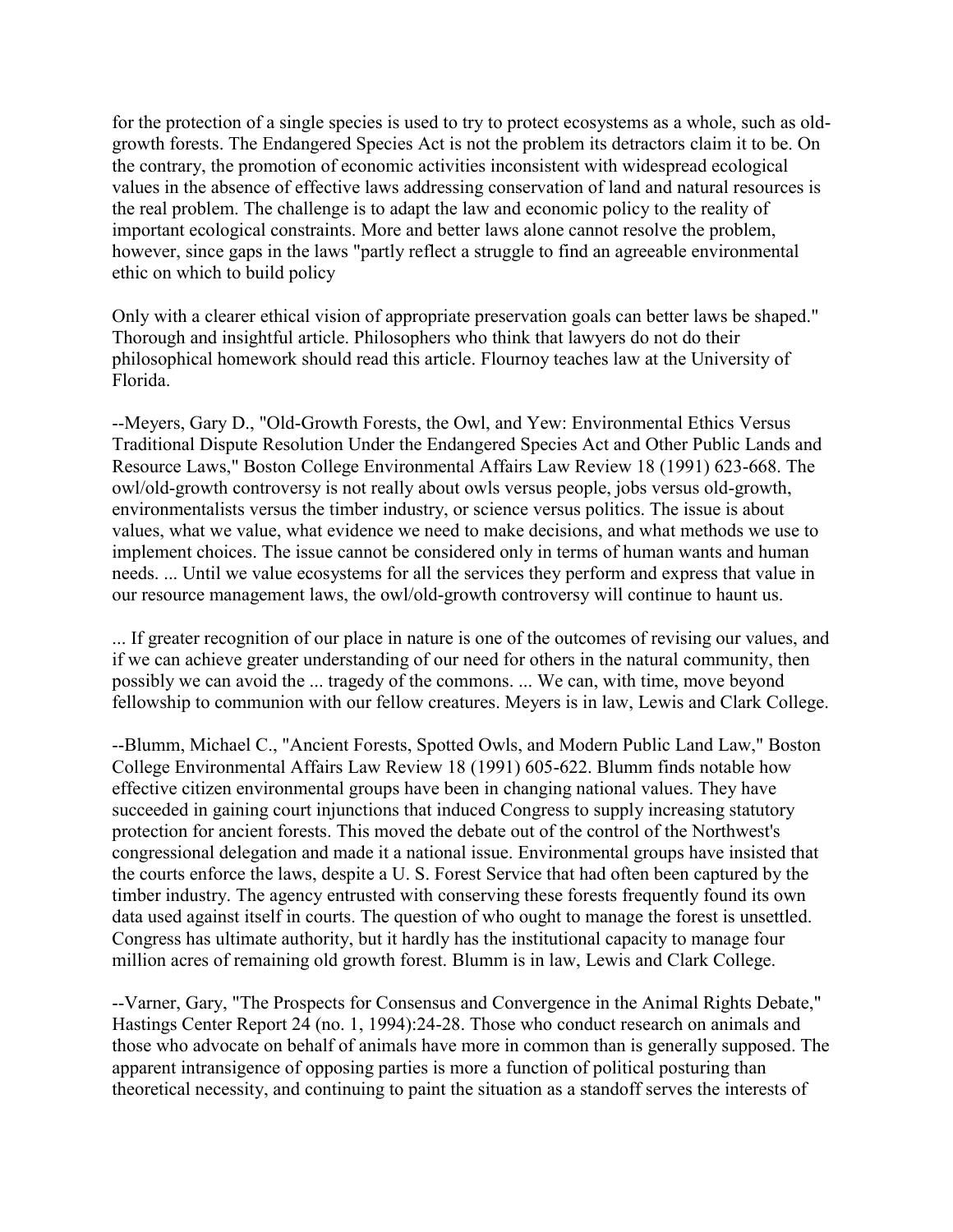neither side. A critical look at the philosophical bases of the animal rights movement reveals surprising potential for convergence (agreement at the level of policy despite disagreement at the level of moral theory) and, in some cases, consensus (agreement at both levels. Recognizing this should make defenders of animal research take animal rights views more seriously and could refocus the animal rights debate in a constructive way. Varner is in philosophy at Texas A & M University.

--Howard, Walter E., "Animal Research Is Defensible," Journal of Mammalogy 74(1993):234- 235. A death ethic is essential to nature and animal rights advocates fail to appreciate this. The most important purpose in life for animals, except for trying to breed, is to serve as food to another, usually of a different species. People are an unusually efficient predator and much more humane than nature. They create the lives they destroy, treat them humanely, and replace them with other such lives. There is an ethical right for humans to use animals responsibly in research, for food, as game, and for recreation, as long as unnecessary pain is not inflicted. The killing of wild and laboratory animals can be justified morally and considered a sacred act. Howard is in wildlife at the University of California, Davis.

--Bekoff, Marc, and Ned Hettinger, "Animals, Nature, and Ethics," Journal of Mammology 75(1994):219-223. A reply to Howard, see above. Howard is unnecessarily combative, lacking in detail, unbalanced, and poorly argued. His vague platitudes to not help in understanding the variety of ethical issues that arise from the diverse uses of animals. For example, nature has no death ethic, nor can nature have one. An ethic that permits any use of animals by humans that causes them less suffering or allows them a longer life than is typical for animals is far too weak. Superficial appeals to nature's brutality to justify the treatment of nonhumans will not do. Bekoff is in biology at the University of Colorado; Hettinger in philosophy at the College of Charleston.

--Rollin, Bernard E., "Animal Production and the New Social Ethic for Animals," Journal of Social Philosophy 25 (June, 1994):71-84. Also in Proceedings of the Mid-America Veterinary Conference, 1994, pp. 3-11.

--Lemonick, Michael D., "A Terrible Beauty," Time, December 12, 1994. Cover story. An obsessive focus on show-ring looks is crippling, sometimes fatally, America's purebred dogs. Fashionable form has been separated from natural function, and these dogs are a genetic mess. Decades of bad breeding have saddled a quarter of America's purebreds with hereditary illnesses that cripple and even kill; the nation's canine establishment is much to blame. (The following article leaves one wondering whether we treat professional football players much better).

--Kimmins, J. P. (Hamish), "Ecology, Environmentalism and Green Religion," The Forestry Chronicle (Canada), 69 (no. 3, June):285-289. Management of forests to optimize the many values there will not be successful if based solely on the science of ecology, because this science cannot tell foresters what their goals should be. There really is no such thing as "ecologically sound" or "ecologically destructive" forest management outside the context of a society's prevailing value judgment system. Management will also fail if based solely on green religion, because this frequently ignores the ecological requirements of many of the living organisms in forest systems.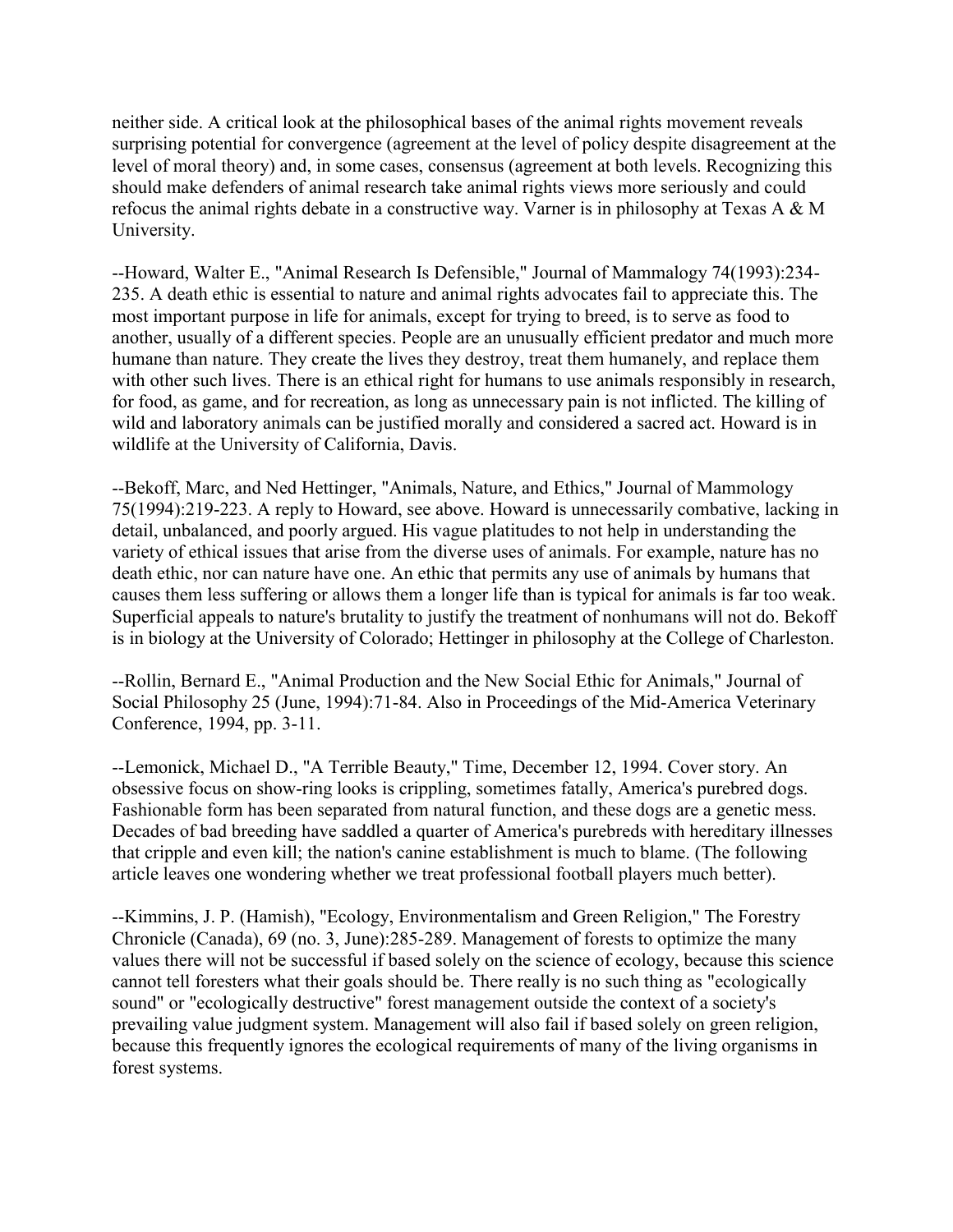By "green religion" Kimmins seems to mean beliefs about forest ecosystems that are held contrary to what he thinks is sufficient evidence to the contrary. In any case, foresters need to learn from those Kimmins calls "environmentalists," who have sensitized contemporary society to the diverse values in forests, much better than did ecologists or foresters, but to avoid the blind faith of green religion. Kimmins is in forest ecology at the University of British Columbia.

--Xu, Zhi, "Assessing Distributional Impacts of Forest Policies and Projects," Evaluation Review 18 (no. 3, 1994):281-311. Xu develops a model that assesses what he calls "distributional impacts," rather than costs and benefits, or economic impacts, production, and the usual measures. This model integrates monetary and nonmonetary measures of forest policies and projects with attention to who benefits, how much, and optimizing the values carried by forests. Xu is in forest resource policy and economics at the University of Minnesota.

--Shaw, R. Paul, "Warfare, National Sovereignty, and the Environment," Environmental Conservation 20 (no. 2, Summer 1993):113-121. A sobering article. Armed conflict does enormous damage to the environment, which may take decades and centuries to recover, if recovery is possible at all. Combined shooting and silent wars cripple the capacity of governments to raise funds for environmental investments and undercut prospects for sustainable development, especially in Third World countries. The enduring relationship between war proneness and nation-building shackles efforts by the international community to protect the global commons. Unfortunately, this runs deep in human nature. The evolutionary process produced, in the interests of ethnic self-defense, a human disposition to nationalism that is largely incompatible with protecting the global commons. For ninety-nine percent of our heritage, protecting the global environment was not a perceived problem. There is some hope, however, in the concept of a homeland, as distinct from that of a nation state, toward which humans do have an innate disposition to care. Perhaps we can come to see Earth as a homeland, or, more realistically, to see how global trends may affect our homelands adversely. This could help to enable diverse peoples to act in concert globally and to protect their environments regionally. Shaw is an economist with the World Bank.

--Burnett, G. W. and Lisa M. Butler Harrington, "Early National Park Adoption in Sub-Saharan Africa," Society and Natural Resources 7(1994):155- 168. National parks are widely thought to have begun in Yellowstone National Park in the U.S. in 1872 and to have spread around the world from that inspiration. But parks were adopted early in southern Africa and spread rapidly through much of sub-Saharan Africa. The earliest preservation activities were oriented toward watershed protection and erosion control in fynbos areas. The game reserve orientation of some parks originated later. Burnett is in recreation and tourism at Clemson University, Harrington in geology/geography at Eastern Illinois University.

--Voges, Ian F., "Environmental Management: Implementing the Paradigm Shift," Global Strategies for Environmental Issues, NAEP 19th Annual Conference Proceedings. Washington, DC: NAEP (National Association of Environmental Professionals) Publications, 1994, pages 266-276. Environmental managers can only incorporate efficiency under their current management paradigm; they are unable to handle the recent values of sustainability and equity. This will require a new paradigm, one that places cost/benefit analyses in this larger perspective. Voges is in philosophy at the University of Stellenbosch, South Africa.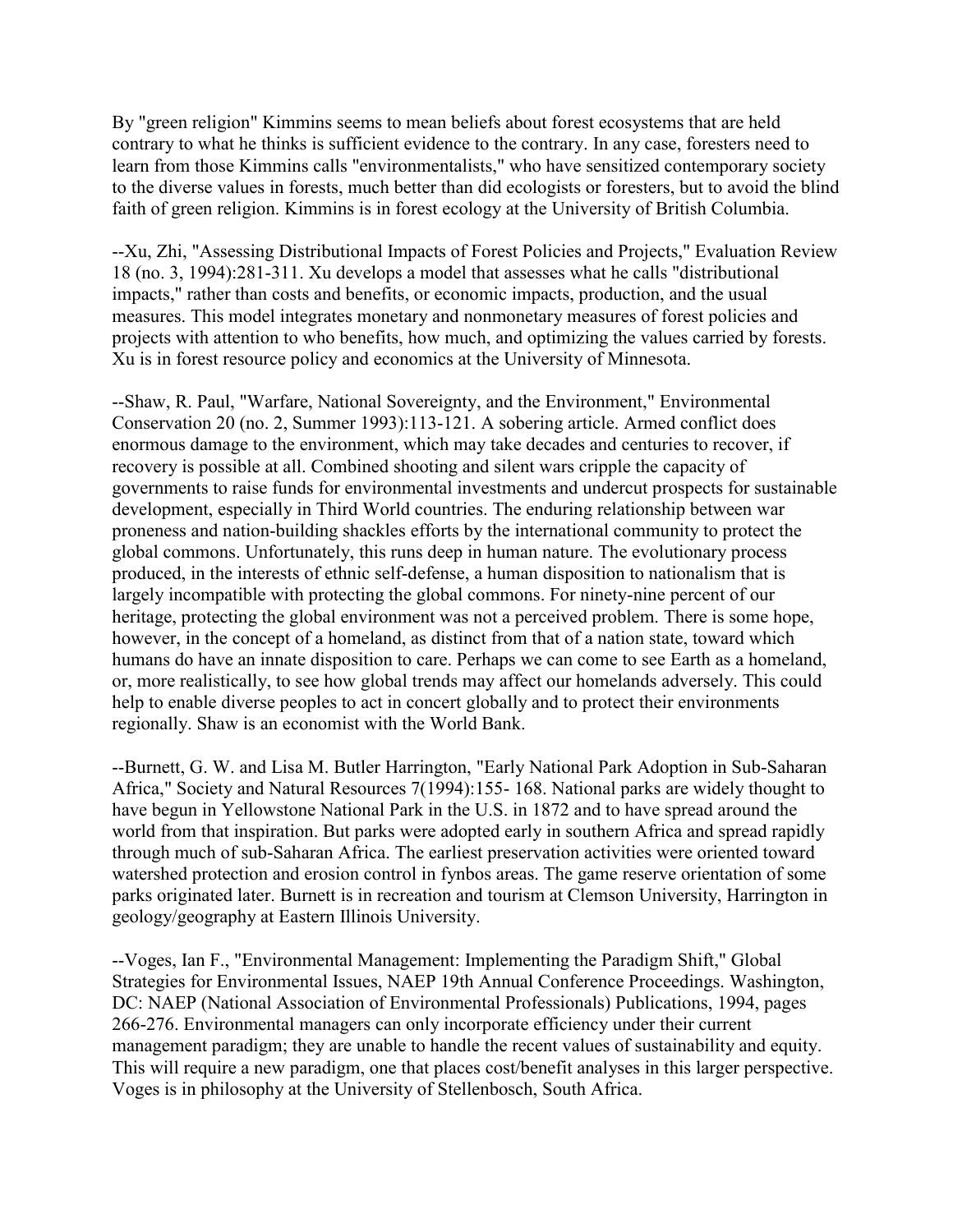--Steel Brent S., Peter List, and Bruce Shindler, "Conflicting Values About Federal Forests: A Comparison of National and Oregon Politics," Society and Natural Resources 7(1994):137-153. Both national and Oregon publics are more biocentric than anthropocentric in general orientation toward federal forests, though the national public is more strongly biocentric than the Oregon public. A biocentric orientation does not give primacy to human interests but places them in a nature-centered or ecocentric approach. It does not deny that human values are important, but places these in a larger context, finding inherent as well as instrumental value in nature. Among the public, younger persons, women, members of environmental organizations, liberals, and postmaterialists are significantly more biocentric than older persons, men, those economically dependent on timber, conservatives, and materialists. One can predict that biocentric orientations will increase in the future, and agencies that manage resources with traditional anthropocentric orientations, such as the U.S. Forest Service and the Bureau of Land Management, are likely to encounter steadily more resistance from the public. Steel is in political science at Washington State University, Vancouver; List in philosophy, and Shindler in forest resources at Oregon State University.

--diZerega, Gus, "Social Ecology, Deep Ecology, and Liberalism," Critical Review 6 (nos. 2-3, 1992):305-370. Extensive critique of Murray Bookchin, representative of left environmentalism, from the author's perspective, which he calls "evolutionary liberalism." This involves an appreciative assessment of deep ecology. Bookchin attempts a social ecology that unites the leftist critique of liberal democratic society with contemporary environmental concerns. His work is undermined, however, in part by the dubious comparisons he makes between market systems and ecosystems, in particular by his failure to understand how these systems operate by impersonal principles of self-organization, combining both cooperation and competition. But the market system, whatever its merits, does promote an instrumental human relation to nature. Free market environmentalism cannot incorporate an appreciation for creatures that have intrinsic value but no instrumental value for human beings, nor for the intrinsic values of things that do have such instrumental value. Deep ecologists are therefore right to criticize the unwillingness of market societies to appreciate the intrinsic value of nature. This can be addressed with an evolutionary liberalism. Here property rights, for example, would be taken up with a sense of stewardship of values in the natural world. The deep ecological principle that should not be compromised is that property rights should reflect not just efficiency in meeting human desires, but also the value of the nonhuman world. We can achieve a harmony between humans and the natural world under the guidance of the rules of self-organizing systems. diZerega is with the Institute of Government Studies, University of California, Berkeley.

--Seligman, Clive, "Environmental Ethics," Journal of Social Issues 45 (no. 1, 1989):169-184. The central question is on what ethical basis should we decide how to deal with nature. Is a human centered, utilitarian perspective sufficient to protect the environment? If not, what alternatives are possible? A key philosophical problem is to what extent inherent value can be ascribed to things that are not human: animals, vegetation, and even land. Philosophers do not agree among themselves on these issues. An environmental ethic should explicitly consider whether our behavior toward nature is consistent with our values, that is, consistent with our "best selves." A psychological theory of how humans value may provide some insights into the way we think about ethical dilemmas. As our personal values deepen, we will be increasingly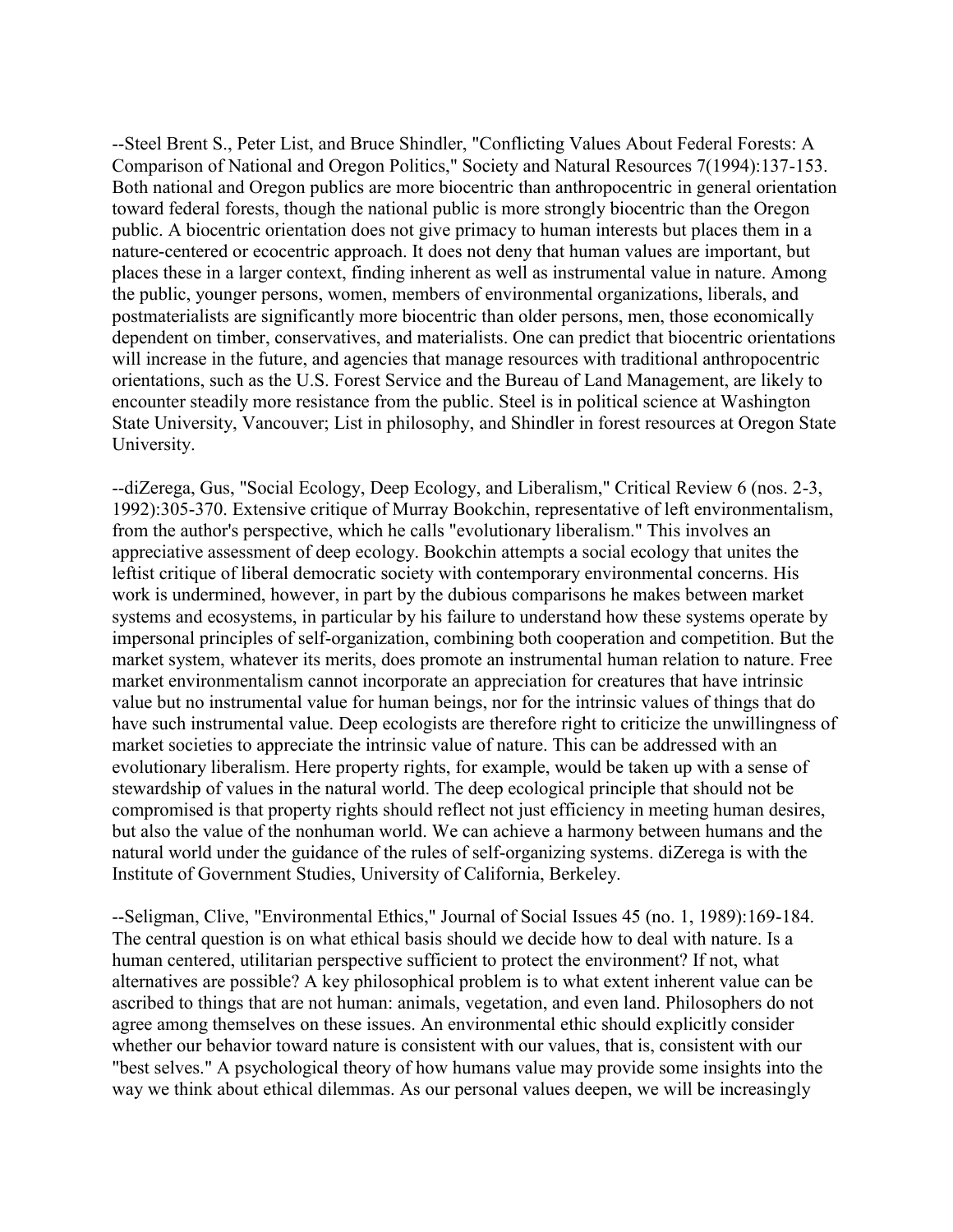inclined to do the right thing environmentally. Seligman is in psychology at the University of Western Ontario.

--Swanson, Timothy M., and Edward B. Barbier, eds. Economics for the Wilds: Wildlife, Wildlands, Diversity and Development. London: Earthscan, 1992. 226 pages. ú 12.95, paper. The only way to save wildlife is to make it economically profitable to save them. The reason wildlife is now under threat is that there are so few economic incentives; the vast majority of species are refugees of the international economic system. Unless we find ways of integrating these wild values into the economic system, wildlife and wildlands face a bleak future. They cannot be saved in peopleless parks. Unfortunately, the largest reserves of biological diversity lie in some of the poorest countries of the world, and it is neither fair nor prudent to ask developing countries to preserve wildlands, especially when the developed countries have destroyed theirs. The contributors suggest new ways of making wildlife and wildlands count economically. Bruce Aylward, "Appropriating the Value of Wildlife and Wildlands" argues, however, that there are some aspects of biodiversity that cannot be brought into economic arguments. Questions of our moral obligations to nonhuman species are given scant treatment here; most of the authors hold that such moral arguments are likely to be increasingly flimsy in the face of overwhelming population pressures and the inequitable trading relations and development patterns between North and South.

--Schroeder, Christopher H., "Rights Against Risks," Columbia Law Review 86(1986):495-562. Through "Do no harm" is a basic duty, we permit technology that puts persons at risk, for example by environmental pollution. The realities of modern technology mean that we must permit some risky action, imposed on individuals who have not consented to it, and also unintentional in the objectives sought by the corporation involved, through action that raises the probability of harm for many and does in fact result in injuring, sometimes killing statistical persons. This can be consistent with a concept of rights that places the utmost importance on the sanctity and autonomy of individuals. "A blunt lesson emerges from this analysis: certain risks can be imposed justifiably on others" (p. 553). "Some nonzero level of risk will almost certainly be taken to be acceptable because of the substantial adverse consequences attendant to any more severe levels of risk prevention" (p. 562). Schroeder is professor of law, Duke University.

--Eckersley, Robyn, "Free Market Environmentalism: Friend or Foe?", Environmental Politics 2(1993):1-19. "Free market environmentalism" proposes that environmental problems can be solved by creating and enforcing tradeable property rights in respect of common environmental assets. But while the market can allocate resources efficiently, it cannot by itself perform the task of setting an optimal (in the sense of just) distribution of income nor an optimal (in the sense of sustainable scale) of the economy relative to the ecosystem. There are certain specific environmental problems where "free market environmentalism" may prove to be the most appropriate solution (it can, for example, promote energy efficiency through market mechanisms), but it is inappropriate as a blanket solution to the ecological crisis. This calls for economic policies concerned with three broad goals: economic efficiency, social justice and ecological sustainability. Eckersley is in politics at Monash University, Australia.

A useful response by Michael Jacobs (University of Lancaster, UK) is in the Winter 1993 issue, vol. 2, no. 4.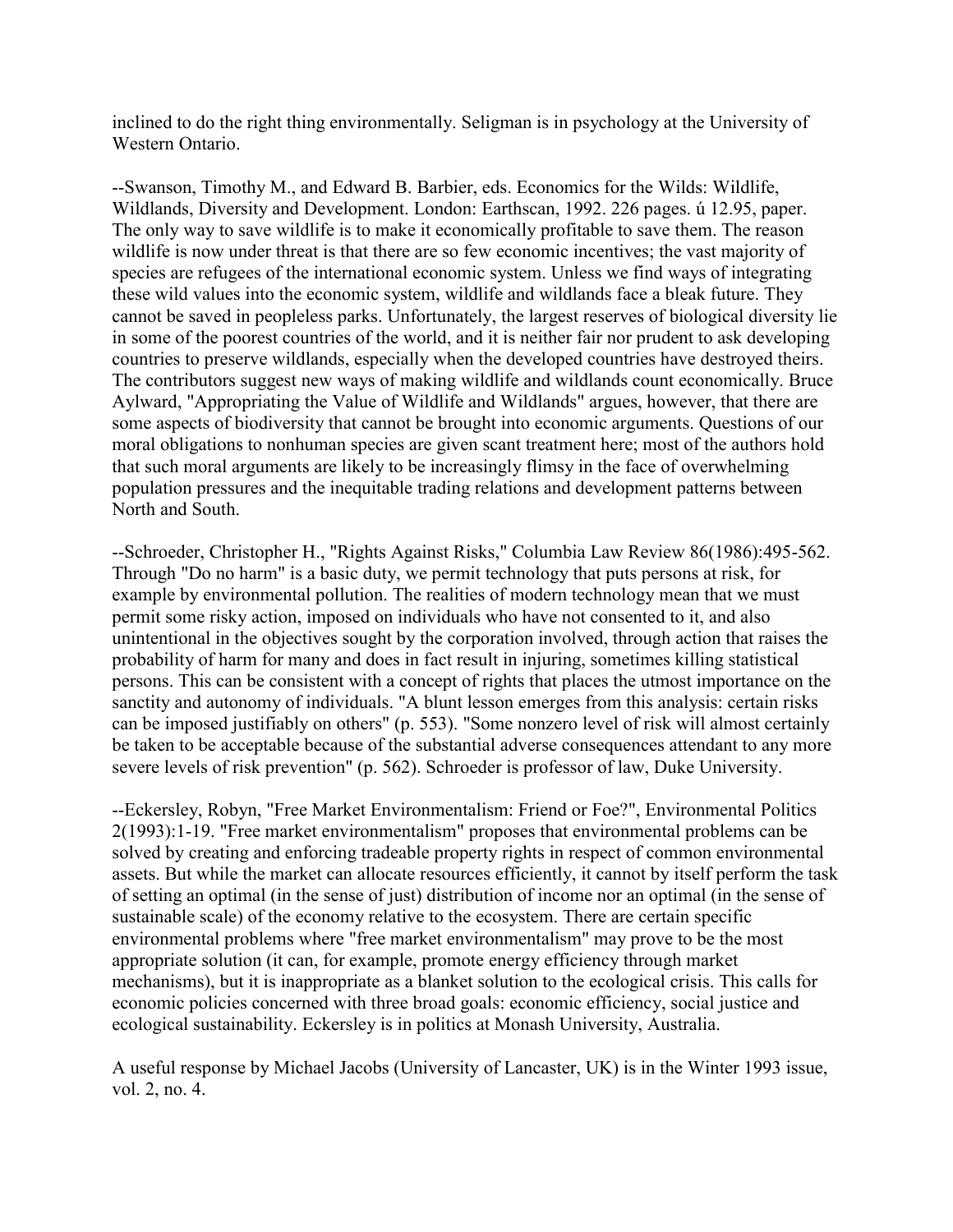--Duffus, David A., and Philip Dearden, "Recreational Use, Valuation, and Management of Killer Whales (Orcinus orca) on Canada's Pacific Coast," Environmental Conservation 20 (no. 2, Summer):149-156. Killer whales are among the most spectacular of all animals to see in the wild, and recreational watching of them has increased dramatically. The authors analyze surrounding issues: the experiences people have, economic benefits to communities, possible harassment of the whales, management issues, and whether the Canadian experience can be a model for whale and dolphin watching elsewhere. The authors are in geography at the University of Victoria, British Columbia.

--Hunter, Malcom L., Jr., "Natural Fire Regimes as Spatial Models for Managing Boreal Forests," Biological Conservation 65(1993):115-120. Conservationists often think that humans, in harvesting a resource, ought to mimick natural regimes, and therefore imitate nature as much as possible. But in boreal forest ecosystems in Canada, which were shaped by crown fires that destroyed and replaced large areas, this would mean timber harvesting, mimicking fires, in quite large clearcuts that environmentalists are reluctant to advocate. Perhaps moderate sized clearcuts clustered into portions of land areas bounded by water bodies is a solution. Hunter is in forest resources, University of Maine.

--Castle, Emery N., "A Pluralistic, Pragmatic and Evolutionary Approach to Natural Resource Management," Forest Ecology and Management 56(1993):279- 295. Four requirements must be satisfied by natural resource management. (1) It must provide for economic and social change, especially true in modern societies. (2) It must recognize the interdependence of humans and the natural environment. (3) The welfare of future generations must be considered. (4) The process by which group decisions are made is critical. Castle reaches three conclusions: (1) No single environmental ethic or philosophical system exists nor is one likely to be discovered that will guide environmental policy, though several philosophical approaches help. Natural resource policy is necessarily pluralistic. (2) Pluralism is not an acceptable comprehensive system because it does not forbid inconsistencies. For this reason policy must be pragmatic, and democracy is a pragmatic device. (3) Social and natural systems co-exist through time and must mutually adapt, though neither is stable or predictable far into the future. Castle teaches economics at Oregon State University.

--Tausch, Robin J., Peter E. Wigand, and J. Wayne Burkhardt, "Viewpoint: Plant Community Thresholds, Multiple Steady States, and Multiple Successional Pathways: Legacy of the Quaternary?," Journal of Range Management 46(1993):439-447. Ecological theory that has been the basis of vegetation management for most of this century is now being questioned. The legacy of Quaternary climate change is that plant communities are far less stable than they appear to be from our perspective (at least in the U.S. West). They are unique at each location, difficult to define, and communities that are relics from a previous environment can be sensitive to small or transient environmental changes. Many ecological principles and concepts, and ecosystem paradigms derived from them, require revision to incorporate this variation. Plants adapt to climate change as much by migrating as by genetic adaptation. In ecosystems, various plants are entering and leaving at various times. Many ecosystems have no one steady state, many can follow multiple successional pathways, often depending on small changes at threshold points. This calls for more hands on management and more managerial decisions about the routes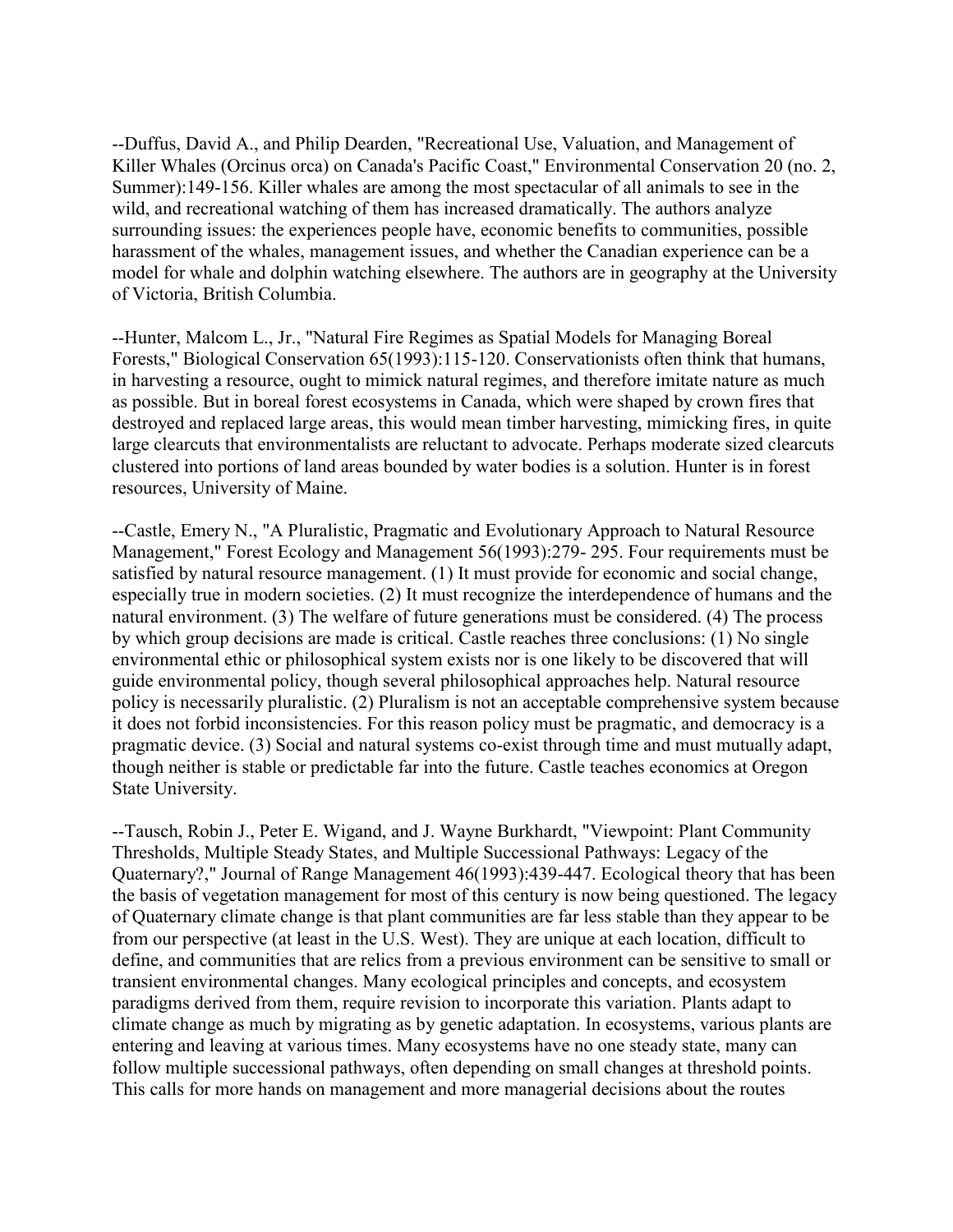preferred, since there is no one natural state to be preferred. Tausch is at the US Forest Service Intermountain Research Station, Reno, Nevada, and Wigand and Burkhardt are at the University of Nevada.

--Reice, Seth R., "Nonequilibrium Determinants of Biological Community Structure," American Scientist 82(1994):424-435. Biological communities are always recovering from the last disturbance, their "normal" state. Natural systems are so frequently disturbed that equilibrium is rarely achieved. On the other hand, disturbance is scale dependent. If the area studied is large enough, all disturbances are predictable and "normal." If a disturbance is predictable, the biota can and will adapt to it; a disturbance that is unpredictable will have a greater impact. Disturbance and heterogeneity, not equilibrium, generate biodiversity. Disturbance should be viewed as both natural and beneficial to the world's biodiversity. We need to value, nurture, and preserve our planet's biodiversity. Understanding that heterogeneity and disturbance are important contributors to biodiversity will help us achieve these goals. Reice is in ecology at the University of North Carolina, Chapel Hill.

--Hampicke, Ulrich, "Ethics and Economics of Conservation," Biological Conservation 67(1994):219-231. Nature can be valued in its own right or as an instrument for the benefit of humankind. The second valuation, although less fundamental from a philosophical point of view, is sufficient to substantiate conservation as a moral duty. The harm done to future generations in burdening them with an ecologically impoverished world cannot be justified by the moral standards of a civilized society when we consider the fact that conservation costs are not excessive. Even from a purely anthropocentric point of view it is logically impossible to assess the full monetary value of an irreversibly lost ecological asset. However, monetarization is possible within a limited scope. Many such studies in Germany show that conservation costs are low in terms of the benefits received. A good summary of the mix of philosophy, ethics, and economics, with applications to Germany. Hampicke is in the Department of Economics, Gesamthochschule/UniversitÑt Kassel, Germany.

--Booth, Douglas E., "Ethics and the Limits of Environmental Economics," Ecological Economics 9(1994):241-252. There are limits to the cost-benefit framework, given the acceptance of an ethic of environmental concern. Two approaches to environmental ethics are considered: one based on the view that humans are the focus of moral concern, the other holding that moral concern ought to be extended to the nonhuman world. In the first case, cost-benefit analysis can legitimately be applied so long as those humans who suffer loses from environmental damage are adequately compensated. But even in human cases, the application of cost-benefit analysis is inconsistent with the moral considerability of humans in cases where damage is harmful to human health and also in cases where the natural environment is so highly valued that the compensation of damaged parties is infeasible. In the second case, cost-benefit analyses cannot legitimately be applied where nonhuman entities are morally considerable. Booth teaches economics at Marquette University. Any philosopher who thinks that economists do not do their philosophical homework should read the preceding three articles.

--Thompson, Jr., Barton H., "Judicial Takings," Virginia Law Review 76(1990):1449-1544. More than you ever wanted to know about "takings" legislation and history, also a good introduction to a topic of increasing interest in environmental conservation. Thompson concludes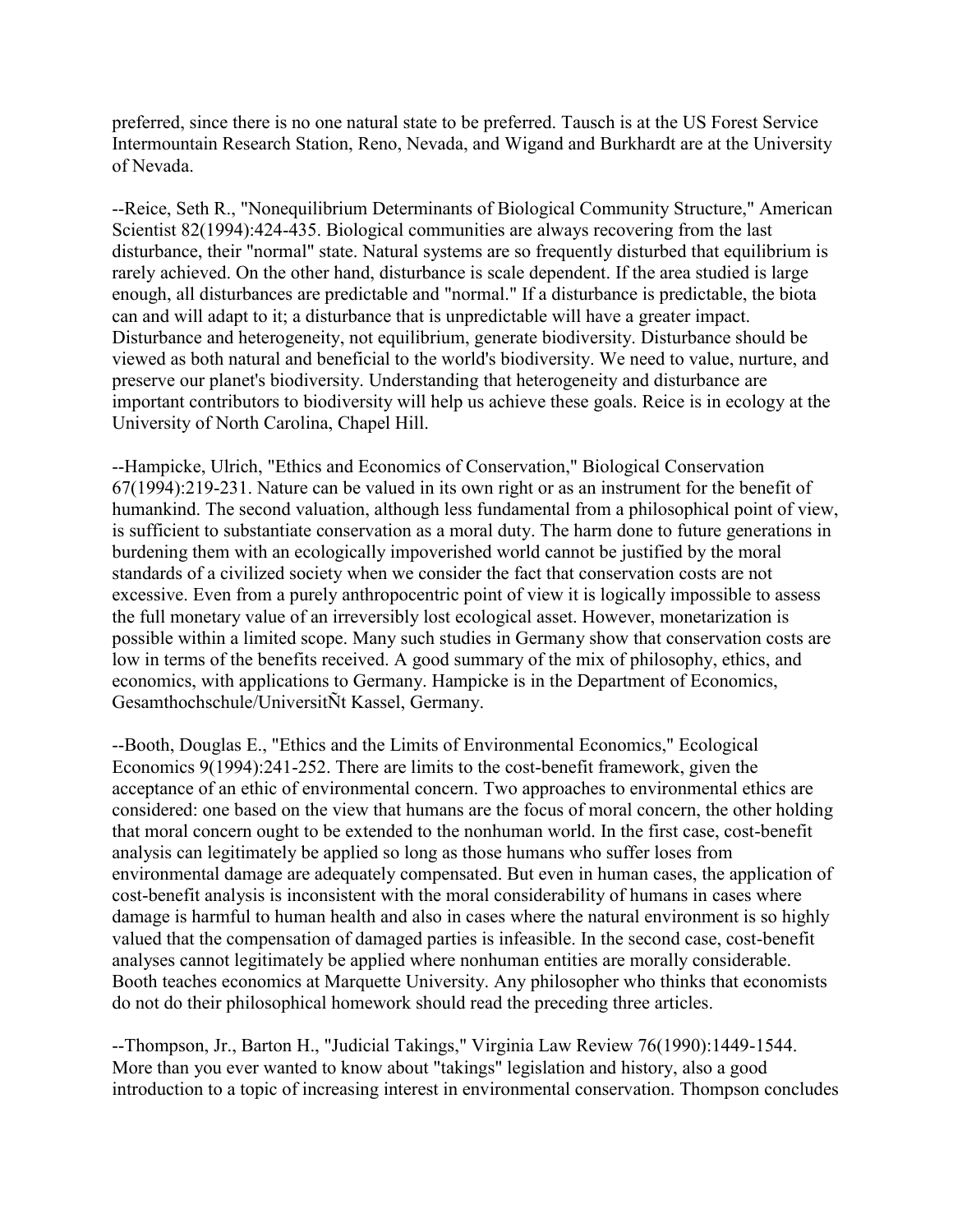that takings jurisprudence is quite muddled, and variously applied in legislative, administrative, and judicial branches of government. The concept of private property has undergone steady change in recent decades and courts are often disinclined to intervene when government uses its power to limit the permissible actions of private property holders, as, for instance, in environmental regulations. Burton is at the Stanford Law School.

--Ariansen, Per, "Anthropocentrism with a Human Face," Opuscula (published by the Examen Philosophicum Section of the Department of Philosophy, University of Oslo), Fall 1994. In English. Ariansen argues for an anthropocentric environmental ethic that finds it morally blameworthy to mistreat animals, although direct moral obligations are towards humans. We could not act morally directly towards plants or animals even if we very strongly wanted to. Sentient animals are, as far as we know, in a position where they are unable to see wilfully inflicted pain as different from any other occurrence of pain. It is therefore simply impossible to offer ethics to animals. They will not be able to understand what they are being offered. It is impossible to morally offend an animal, though clearly it is possible to inflict pain on them and in manners that morally offend humans. Duties toward animals are in reality duties towards ourselves, though the way this is so is often misunderstood. We ought to have respect for the pain of others even if it is clear that the patient will never discover that the pain or loss inflict had a human origin. The morally relevant relationship between humans and non-humans is essentially dependent upon the scheme of morality as it unfolds in inter-human society. Although this scheme centers around the autonomy of the moral agent, it nevertheless presupposes a respect for the suffering of others, since in a world without suffering, lying and cheating would have no moral significance. A deep respect for the suffering of others imposes on humans a limited prima facie commitment also to animal welfare. Some case can also be made that the destruction of non-sentient and non-animate nature, such as a crystal, can be analogously treated. Ariansen teaches philosophy at the University of Oslo and is the author of Miljofilosofi: En Innforing (Environmental Philosophy: An Introduction). Ariansen also has two forthcoming papers: (1) "Sustainability, Morality and Future Generations," given at a conference in Kyoto, Japan, sponsored by the Future Generation Alliance Foundation and the Kyoto Forum. (2) "Beyond Parfit's Paradox," prepared for the October 1994 conference, "Our Responsibilities toward Future Generations," held in Malta. Copies on request: Per Ariansen, Filosofisk Institutt, Universitetet i Oslo, Boks 1020, 0315 Blindern, Oslo, Norway. FAX: (+47) 22 85 75 51

--Langhelle, Oluf, and Ornulf Seippel, "Norsk miljofilosofi, en basis for en alternativ ideologi: Sigmund Kvaloy Satereng," Tidsskrift for Alternativ Framtid (The Norwegian) Journal for an Alternative Future), no. 2, 1993. One in a series of philosophically relevant articles presenting profiles in Norwegian environmental philosophy, this one presenting and discussing Satereng's ecophilosophical platform, with a response by Satereng in the subsequent issue. Satereng is a farmer-writer-lecturer in Norway who has developed a variety of deep ecology drawing on Mumford, Bergson, Whitehead, and Naess, a strong critic of the industrial growth society. Langhelle and Seippel are research fellows at the Alternative Futures Project, Oslo.

--Langhelle, Oluf, and Ornulf Seippel, "Norsk miljofilosofi, en basis for en alternativ ideologi: Arne Naess" Tidsskrift for Alternativ Framtid (The Norwegian) Journal for an Alternative Future), no. 3, 1993. An analysis of Arne Naess's deep ecological platform.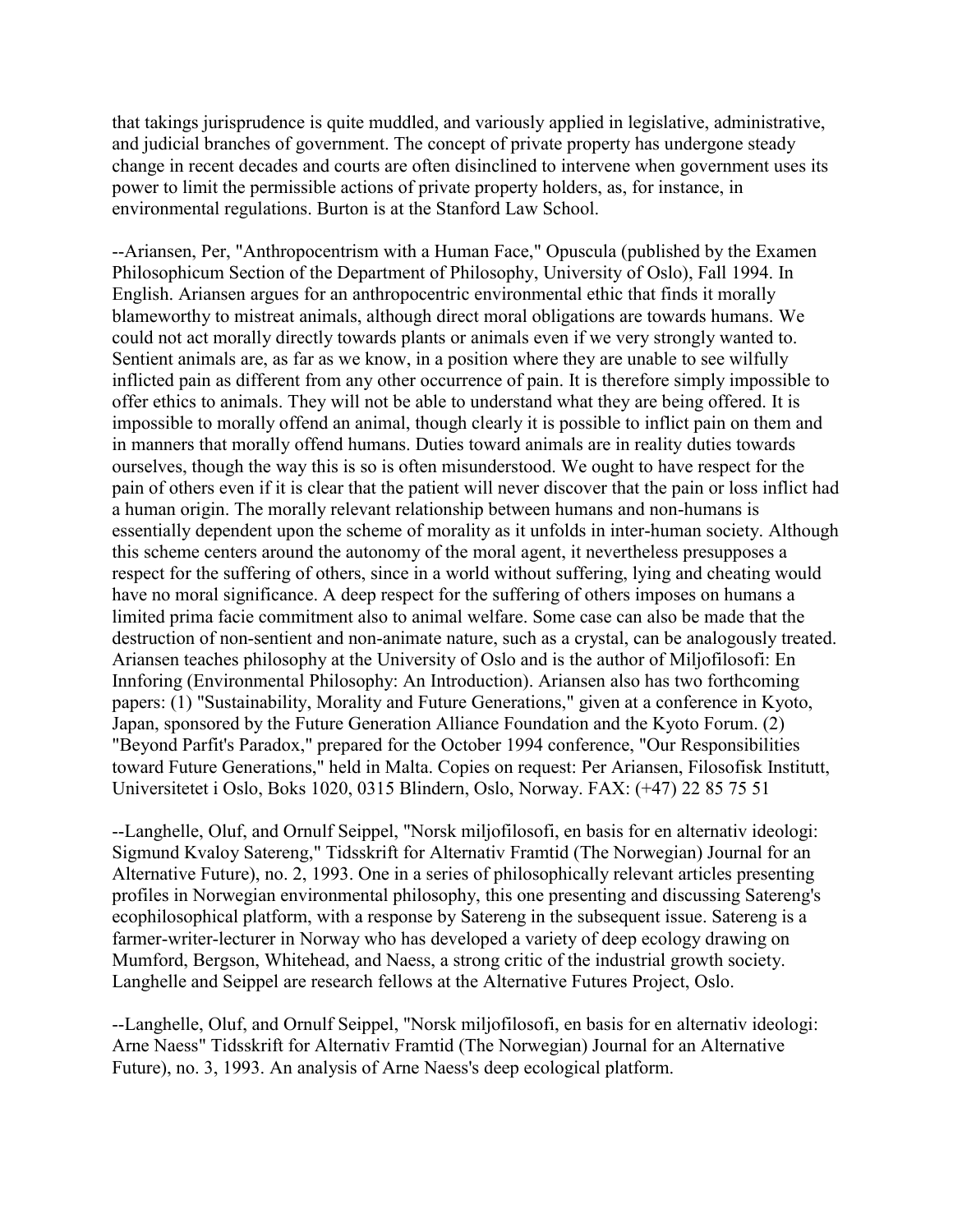--Ariansen, Per, "Heggelianismen i norsk mijodebatt," Tidsskrift for Alternativ Framtid (The Norwegian) Journal for an Alternative Future), no. 3, 1994. An analysis of Hjalmar Hegge's environmental philosophy. Hegge is a Norwegian influential for two decades in the public debate on environmental issues, drawing on Rudolf Steiner and Johann V. von Goethe, and offering a critique of industrial society.

--Naess, Arne, "Helhetssyn, gronne kulturer og den okologiske krisen" ("Holism, Green Cultures and the Ecological Crisis). Tidsskrift for Alternativ Framtid (The Norwegian) Journal for an Alternative Future), no. 4, 1994.

--Skirbekk, Gunnar, ed., The Notion of Sustainability and its Normative Implications. Oslo: Scandinavian University Press, 1994. 193 pages. Six articles, all in English: Michael Ruse (Philosophy, University of Guelph), "Sustainability"; Jorgen Randers (Economics, Norwegian School of Management, Oslo), "The Quest for a Sustainable Society--A Global Perspective"; Peter B. Sloep (Biology, Dutch Open University at Heerlen), "The Impact of `Sustainability' on the Field of Environmental Science"; Kristin Shrader- Frechette (Philosophy, University of South Florida), "Sustainability and Environmental Ethics"; Gunnar Skirbekk, "Ethical Gradualism, beyond Anthropocentrism and Biocentrism?"; Georgios Anagnostopoulos (Philosophy, University of California, San Diego), "Sustainability and Ways of Achieving It." The authors claim to defend a "reasonable radicalism," avoiding the Scylla of soft eco-holism and the Charybdis of shortsighted scientism. Skirbekk is in philosophy at the University of Bergen.

--Grumbine, R. Edward, Environmental Policy and Biodiversity. Washington, DC: Island Press, 1994. 416 pages. 21 articles. \$ 22.00 paper. \$ 45.00 hardbound. Four parts: Conservation Biology: Theories and Principles for Policy and Management; Toward a Common Law of Ecosystem Management; Applying Conservation Biology in the Real World: Case Studies; Conservation Science, Politics, and Policy-Making. Sample articles: Michael SoulÇ and Daniel Simberloff, "What Do Genetics and Ecology Tell Us about the Design of Nature Reserves?"; Daniel J. Rohlf, "Six Biological Reasons Why the Endangered Species Act Doesn't Work--and What to Do about It"; Susan MacKenzie, "Great Lakes Intergovernmental Cooperation: A Framework for Endangered Species Conservation"; Donald Ludwig, Ray Hilborn, and Carl Walters, "Uncertainty, Resource Exploitation, and Conservation: Lessons from History." Grumbine is director of the Sierra Institute, University of California Extension, Santa Cruz.

--Orr, David W., Earth in Mind: On Education, Environment, and the Human Prospect. Washington, DC: Island Press, 1994. \$ 16.95 paper; \$ 29.95 hardcover. "Educators must become students of the ecologically proficient mind and of the things that must be done to foster such minds. In time this will mean nothing less than the redesign of education itself." These essays, previously published, are here gathered and compounded in their power to provoke and to stimulate thinking about the role of the college and university in teaching ecological literacy. Sample chapters: What is Education for? The Dangers of Education. Rating Colleges (as environmental models and for teaching environmental responsibility). Agriculture and the Liberal Arts. Love It or Lose It: The Coming Biophilia Revolution. A World That Takes Its Environment Seriously. Prices and Life Exchanged: Costs of the U.S. Food System. Refugees or Homecomers? Conjectures About the Future of Rural America. Orr directs environmental studies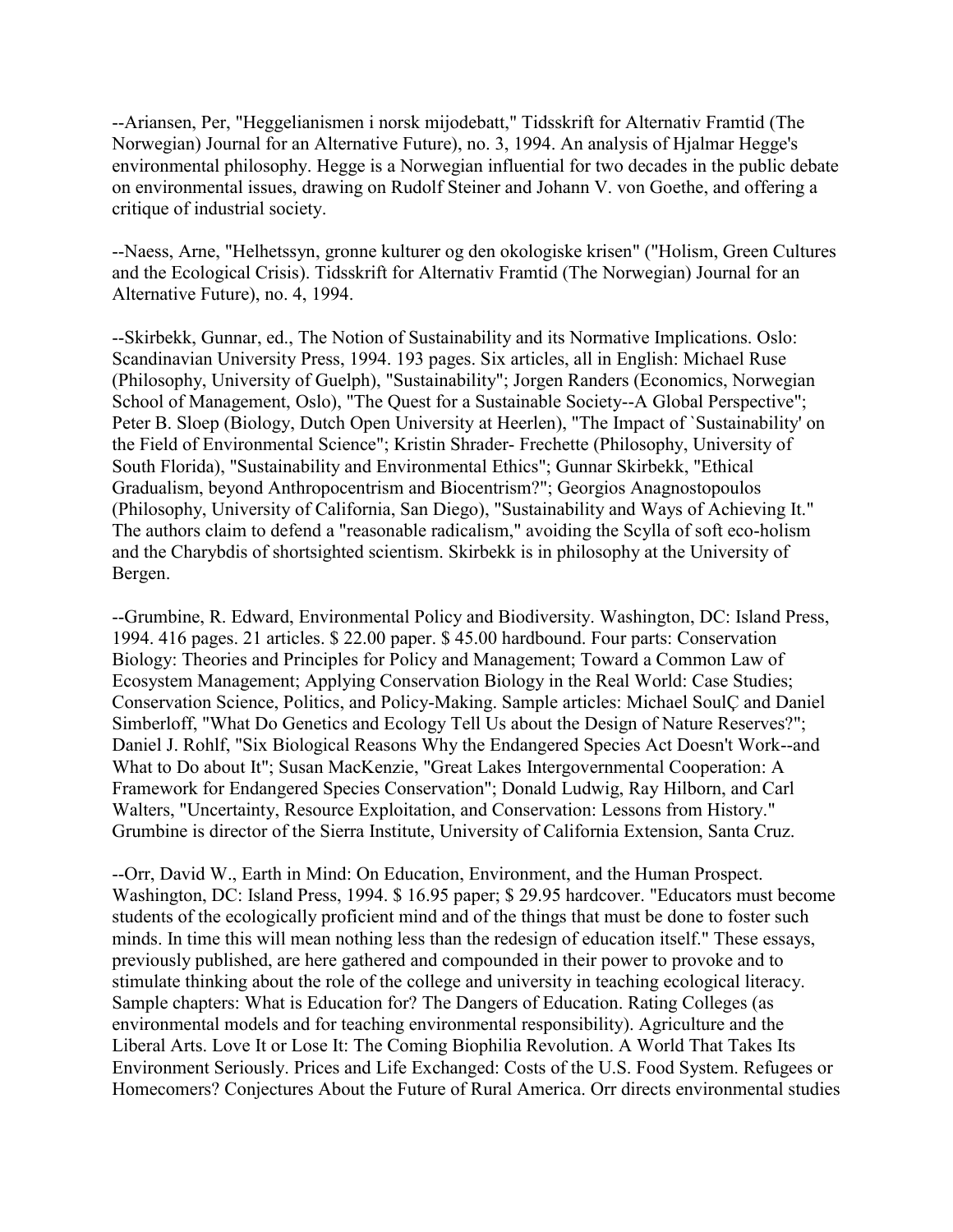at Oberlin College.

--Lea, John P., "Tourism Development Ethics in the Third World," Annals of Tourism Research 20(1993):701-715. The origins of ethical concern about tourism development in the Third World are traced in both the sociology of development and the environmental ethics literature. New secular and religious writings single out the traveller and the tourism industry as objects of ethical concern. Lea attempts a preliminary overview of the growing "responsible tourism" and travel ethics literature and explores the significance of anti-tourism activity in the Indian State of Goa. He suggests a three-part grouping into Third World development ethics, tourism industry ethics, and personal travel ethics. "It is certain that tourism ethics in general and environmental ethics in particular will become an important subdiscipline within tourism studies in the near future." Lea teaches architecture at the University of Sydney, Australia.

--Burton, Ian and Peter Timmerman, "Human Dimensions of Global Change--A Review of Responsibilities and Opportunities," International Social Science Journal 41(1989):297-313. "Ordinary human interactions with the environment are entering a new stage that calls for an extraordinary response." "As we now enter the era of global change, a new relationship has to be forged between human society and environment, which will be morally, economically and ecologically sustainable." "A new environmental ethic and a coalition of reason will be needed." "The moral solidarity of humankind must continue to grow." The authors are in geography, International Federation of Institutes for Advanced Study, Toronto. This whole journal issue is on the theme: Reconciling the Sociosphere and the Biosphere: Global Change, Industrial Metabolism, Sustainable Development, Vulnerability.

--Repetto, Robert, compiler, The "Second India" Revisited. Washington, DC: World Resources Institute, 1994. \$ 14.95 paper. 90 pages. A study produced by a team of nine Indians and others. The "Second India" is the near doubling of the population of India in the last twenty years. The much-admired green revolution in agriculture, coupled with a quadrupling of the rate at which contraceptives are used, has enabled India to do little more than mark time in per capita food production in the last twenty years. Though parts of India, where women have better education and higher status, have reduced births to the replacement rate, in much of India the rate is over five births per woman. Population is still increasing, and India's population is projected to exceed that of China in the next century. There is no foreseeable method of continuing the green revolution to feed such population growth. Also, the increased food production has come at considerable environmental degradation. Repetto is a senior economist at the World Resources Institute.

--MacLeish, William H., The Day Before America. Boston: Houghton Mifflin, 1994. 278 pages. \$ 21.95. What the condition of the continent was before the Europeans got their hands on it. The land was changing geologically and ecologically even before the first human inhabitants from Asia arrived, some 25,000 years ago. The first inhabitants were not shy about altering whatever they could, but they were few (average density about 11 persons per 100 square kilometers) and were pikers in what they could do compared with the sophisticated ecological savagery of the Europeans who came after them.

Concludes with a chapter on the "native sense" of place.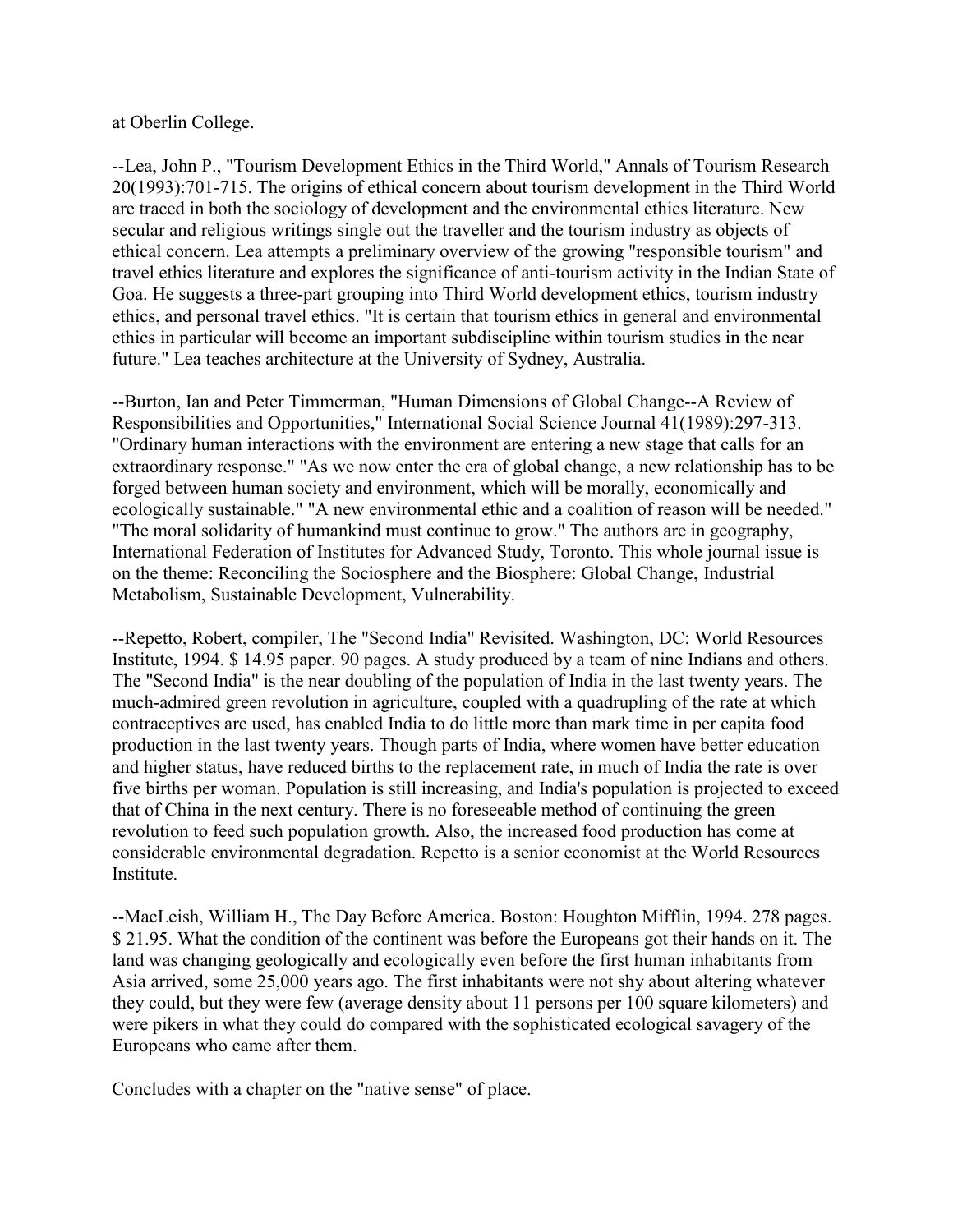--White, Richard, "Native Americans and the Environment," in W. R. Swagerty, ed., Scholars and the Indian Experience: Critical Reviews of Recent Writing in the Social Sciences, pp. 179- 204. Bloomington: Indiana University Press, 1984. A critical summary and review of over a hundred works in the field.

White is at the University of Utah.

--Blum, Deborah, The Monkey Wars. New York: Oxford University Press, 1995. 306 pp. \$ 25. Traces the history of the conflicts over primate experimentation and research. Blum seeks a middle ground where both human and animal lives count, and where we can honestly and calmly ponder the pain/gain equation, how much pain we are willing to inflict to reduce human pain. She finds, for instance, that there will probably be no vaccine for AIDS found without primate research. Blum is a science writer for the Sacramento Bee who received a Pulitzer Prize for an earlier series of newspaper articles on this subject.

--Marquis, Robert J., and Christopher J. Whelan, "Insectivorous Birds Increase Growth of White Oak through Consumption of Leaf-Chewing Insects," Ecology 75(1994):2007-2014. The authors find that insect-eating birds substantially reduce the insects that eat tree leaves, and thus, by regulating insects, substantially increase the growth of oaks. The research suggests that the migrating songbirds that (used to) fill the North American forests each spring are not simply decorative frills playing some minor role in the ecosystems, but that they play a crucial role in maintaining the health and productivity of forest trees. But such birds, unfortunately, have been in recent decline. Marquis is in biology at the University of Missouri-St. Louis. Whelan is at the Morton Arboretum, Lisle, Illinois.

--Vitousek, Peter M., "Beyond Global Warming: Ecology and Global Change," Ecology 75(1994):1861-1876. Three well-documented global changes are: increasing carbon dioxide in the atmosphere; alterations in the global nitrogen cycle; and ongoing land use/cover change. The carbon dioxide increase since 1800 is unique in the past 160,000 years, and likely to have climatic consequences and direct effects on biota in all Earth's ecosystems.

More nitrogen is fixed annually by humans (primarily for fertilizer, also by legume crops and as a byproduct of fossil fuel consumption) than by all natural pathways combined. This alters aquatic ecosystems, contributes to eutrophication of the biosphere, and affects biological diversity. Land use has transformed one-third to one-half of Earth's ice free surface, with major effects even on otherwise pristine areas downwind and downstream.

There is little uncertainty that serious changes are impending. Ecologists should speak out to help effective discussion about what can and should be done. Vitousek is in biology at Stanford University.

--Klyza, Christopher McGrory, and Stephen C. Trombulak, eds., The Future of the Northern Forest. Hanover, NH: University Press of New England, 1994.

270 pages, \$ 19.95, paper. \$ 45 cloth. Essays from a variety of academics and environmental and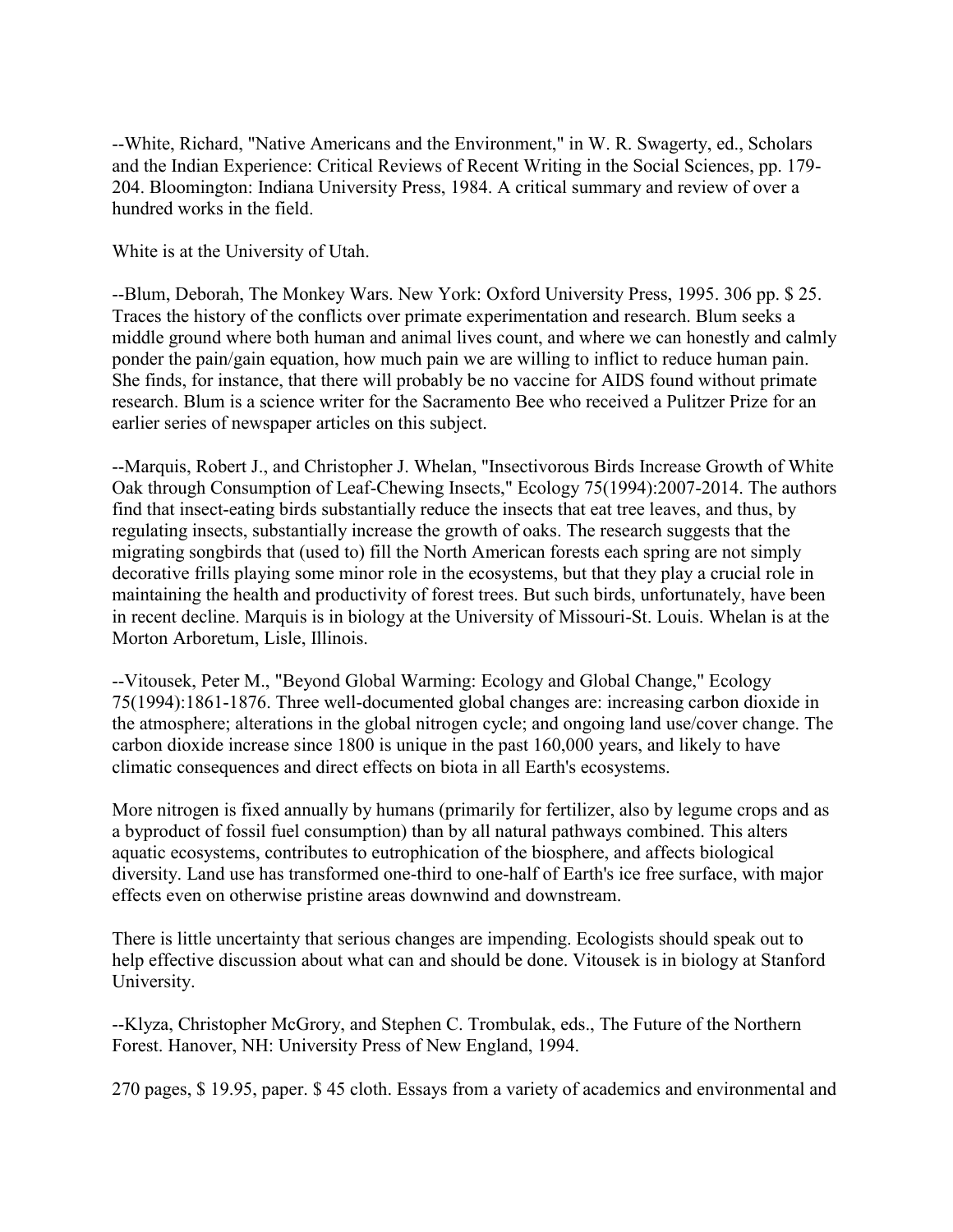political activists involved in the two major studies of the 25 million acres of northern forests at stake: the Governors' Task Force on Northern Forest Lands and the Northern Forest Lands Study.

--Fleischner, T. L., "Ecological Costs of Livestock Grazing in Western North America," Conservation Biology 8(1994):629-644. About 70% of the eleven U.S. Western states are currently grazed, all types of ecosystems, the most widespread land use practice. There are a host of negative repercussions: reduced densities and biomass of many plant and animal species, reduced biodiversity, spread of exotic species, spread of introduced wildlife diseases, interrupted ecological succession, impeded cycling of the most important nutrient, nitrogen, changed habitat structure, disturbed community organization, especially of riparian areas. Fleischner is in environmental studies at Prescott College, Arizona. This research paper grounds the Society for Conservation Biology, Position Statement on Livestock Grazing," Society for Conservation Biology Newsletter 1 (no. 4, November, 1994):2-3.

"The ecological evidence is clear that livestock grazing must be drastically reduced in the American West."

--Journal of Forestry, "Ethical Decisionmaking: A Roundtable Discussion," vol. 91, no. 4, April 1993. Contains: Banzhaf, William H., "Rarely Black and White" Irland, Lloyd C., "Developing Ethical Reflection" Marshall, Fred, "Ethical Priorities" Coufal, James E., and Zane J. Cornett, "The Ethics of Forest Stewardship" The issue theme is "Environmental Ethics and Policies: Assessing the Benefits and Consequences."

--Thompson, Richard P., "Compensated Takings and Negotiated Solutions," Journal of Forestry 91 (no. 4, April 1993):14-18. The author claims that increased regulations of what private landowners may and may not do on their forest lands amounts to partial takings, and finds that courts are increasingly recognizing this, although they still lean too much to extend police powers protecting from harm in environmental cases. There is a limited ability of regulatory law to impart respect and stewardship for natural resources; one cannot legislate morality. Landowners must be given incentive. One simple method is to compensate landowners for legitimate losses from takings due to environmental regulation. But one should also view landowners as partners with society in conservation and negotiate with them directly on mutual issues. Thompson is in natural resource management, California Polytechnic State University, San Luis Obispo.

--Barlow, R. M., "Buber Looks at Nature: An Alternative Epistemology," Contemporary Philosophy 12 (no. 10, July, 1989):5-11. Martin Buber's alternative, dialogic existential epistemology counters the subject-object thrust of traditional epistemologies.

--Risk, Paul, "Death, Suffering, Predation, Animal Rights and Interpretation," Journal of Interpretation 14 (no. 1, 1990):R-12-R-15.

Suffering and death are part of the natural scheme of things, but pose a difficult problem to the environmental interpreter, especially when dealing with children, or with "bleeding hearts." We ought to incorporate honesty, entirety, and moral implications into environmental interpretation.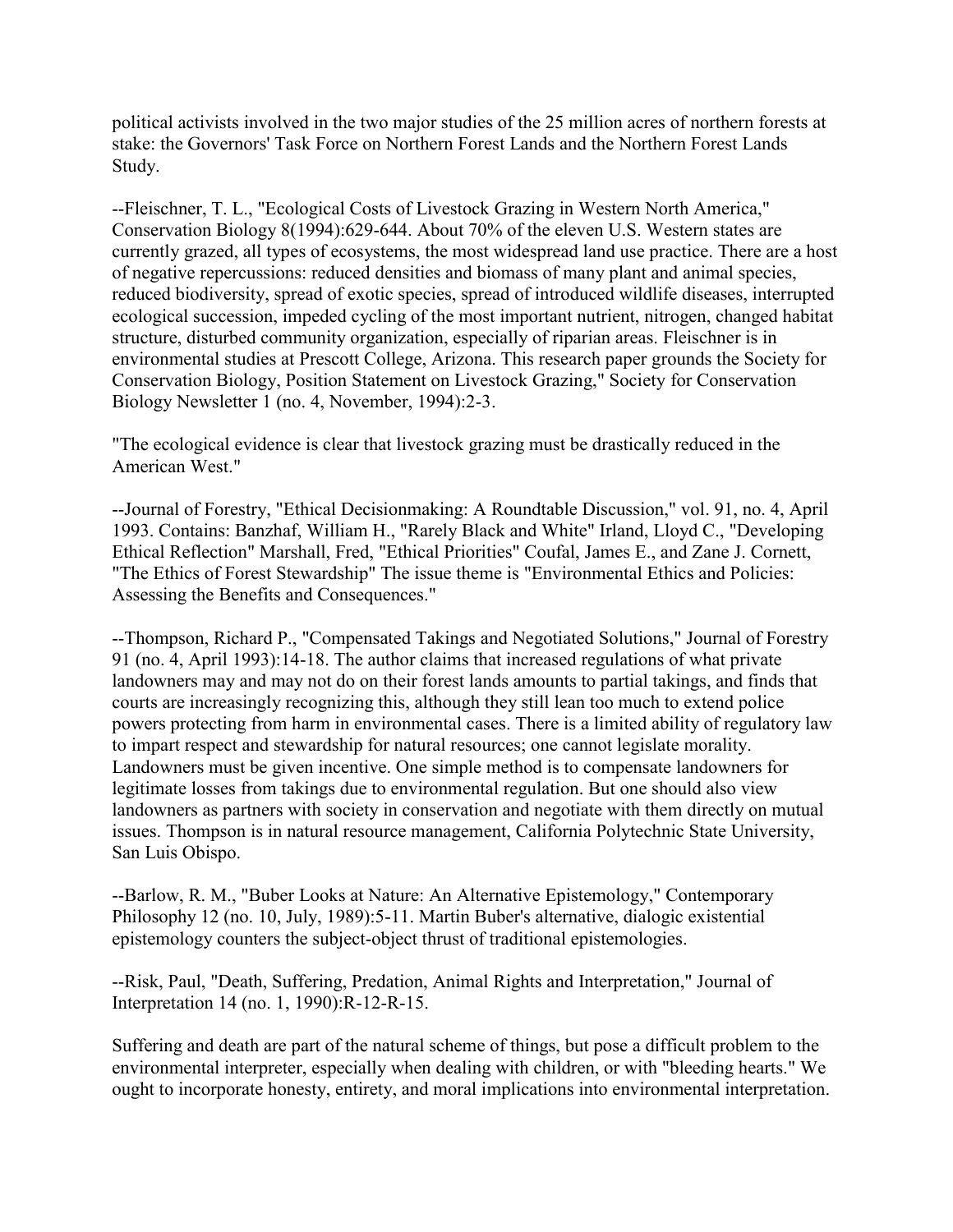Risk teaches parks, recreation, and tourism at the University of Maine.

--Strassman, Judith A., and Sam H. Ham, "Interpreting Controversial Species: A Case Study and Principles" (The Grizzly Bear), Journal of Interpretation 14 (no. 2, 1990):7-9. Present the facts. Dispel myth and misinformation. Cultivate a respect and appreciation for the grizzly bear as an endangered species. Develop credibility and public trust in the federal and other agents involved. Be open-minded about all sides of the issue. With details of how the authors applied this to the conservation of the bears. Strassman and Ham are in the College of Forestry, Wildlife and Range Sciences, University of Idaho.

--Tobias, Michael and Georgianne Cowan, eds., The Soul of Nature: Visions of a Living Earth. New York: Continuum, 1994. 299 pages. 32 contributions on spirit and nature. Part I. Earth Sapiens (sense of place), including Gretel Ehrlich, "Island"; Annie Dillard, "Tinker Creek.: Part II. For the Love of All Animals, including Barry Lopez, "Apologia"; Joel Monture, The Boy Who Lived with the Bears." Part III, Living Every Day, including Wendell Berry, "People, Land, and Community"; David Steindl-Rast, "Belonging to the Universe." Part IV: The Future of Nature, including Petra Kelly (German woman, co-founder of the Green Party, who was mysteriously murdered in 1992), "Creating an Ecological Economy"; B. D. Sharma, "On Sustainability"; and many more. Tobias is an author and film producer, including the miniseries, Voice of the Planet. Cowan is director of the Spirit and Nature Program at the Earth Trust Foundation.

--Bruggeman, Walter, Using God's Resources Wisely: Isaiah and Urban Possibility. Louisville, KY: Westminster/John Knox Press, 1993. 89 pages, paper. Six studies in the prophet Isaiah, addressed to a growing awareness of the environmental crisis and how it relates to social relations especially in urban settings. Isaiah's prophecies are an artistic- theological history of the city of Jerusalem--a case study of urban environmental crisis that resulted from a lost sense of covenantal neighborliness. There are alarming parallels in today's urban crises. Ecological degradation, consumerism, and resource depletion are essentially urban problems, and urban power, anxiety, and greed reach into non-urban places to destroy the rural and wild places, as well as to undermine the city's own life support. Bruggeman teaches Old Testament at Columbia Theological Seminary, Decatur, Georgia.

--Edwards, Denis, Made from Stardust: Exploring the Place of Human Beings Within Creation. North Blackburn, Australia: Collins Dove, 1992. 81 pages. \$ 9.00. Edwards, a Roman Catholic priest of the Archdiocese of Adelaide Australia, begins with a meditation on an Australian aboriginal story that provides insight into the interconnectedness of the universe as a whole, and develops a Biblical account that moves away from an anthropocentrism that sees the world as given for humanity's use alone. This is related to evolutionary science, as well as to astrophysics. He closes with a plea for social justice and the well-being of the planet based on the integrity of creation. Edwards lectures in systematic theology in the Adelaide College of Divinity.

--Meilaender, Gilbert, "Terra es animata: On Having a Life," Hastings Center Report 23(no. 4, 1993):25-32. The contemporary concept of the person, dominant in bioethics, has lost the connection between our person and the natural trajectory of the bodily life, a strange upshot for bioethics. Premodern Christians knew persons as terra animata, animated earth. Persons are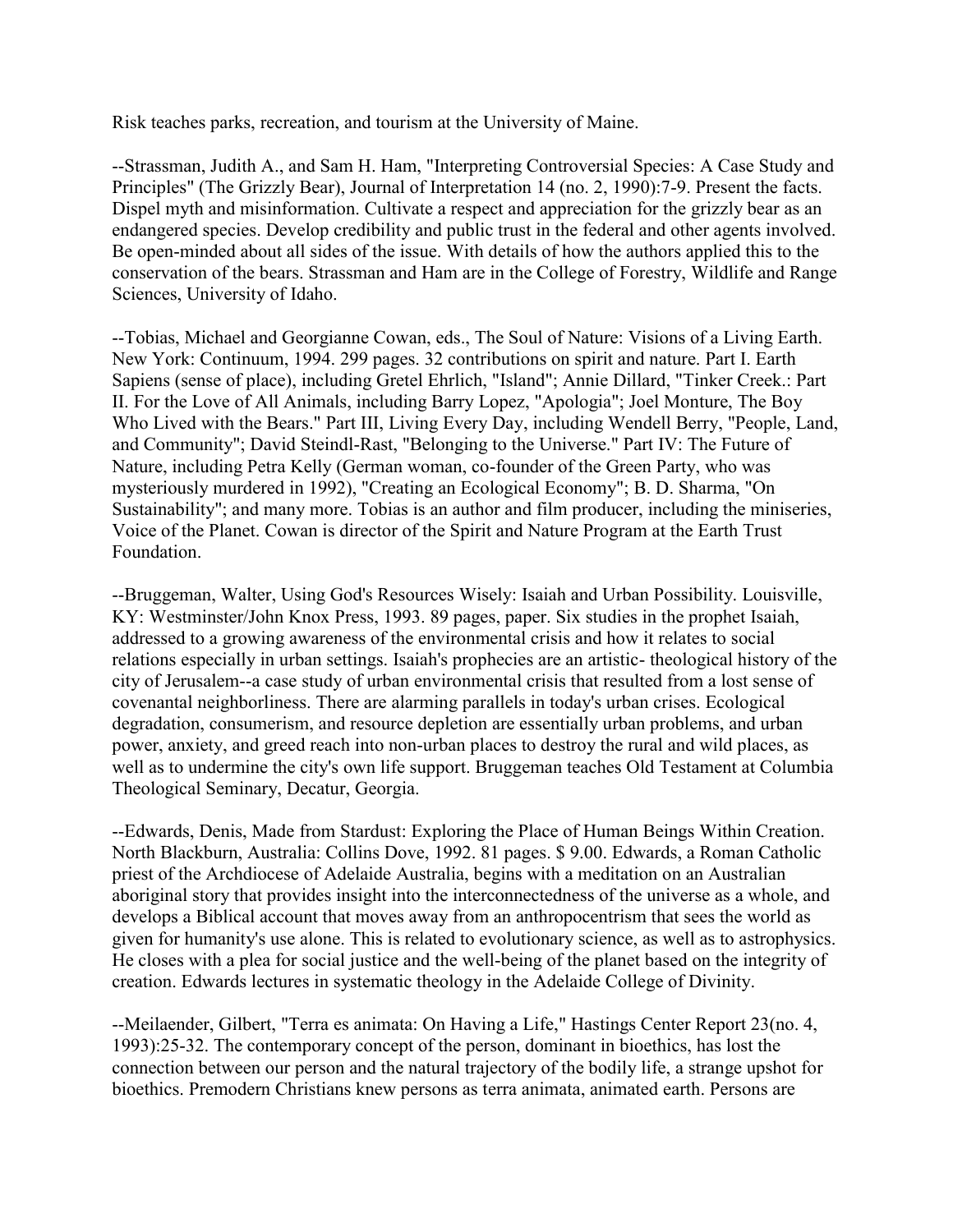inseparable from the growth, development, and decline of their bodies. The humanist, Enlightenment concept of the person overlooks this and finds the essence of personality in rational autonomy, without which the organic body lacks all value. Among the peculiarities of our historicist and purportedly antiessentialist age is the rise to prominence of an ahistorial and essentialist concept of the person. On this view it is not the natural history of the embodied self but the presence or absence of certain transnatural capacities that makes the person. The socalled materialistic age ironically holds that everything central to our person is separated from the body. But to have a life is to be terra animata, a living body whose natural history has a trajectory. Every human life has a narrative quality, one that begins before we are conscious of it and may, in our decline, continue for a time after we have lost consciousness of it.

This is relevant for how we interpret living wills. Also medical suicide, when a person takes rational, autonomous control over the circumstances of one's death, can elevate the cerebral over the biological dimensions of life. Meilaender is in religion at Oberlin College.

--Cohen, Warren, ed., Ethics in Thought and Action: Social and Professional Perspectives. New York: Ardsley House, Publishers, 1995. 318 pages. Section 6 is "Ethics and the Environment," and contains a section on acid rain and one on Lao Zi and the Dao de Jing (sic), nothing else, a somewhat curious combination as an introduction to environmental ethics in thought and action. Cohen is in philosophy at the University of Hawaii at Manoa.

--OLaughlin (O'Laughlin), Jay, James G. MacCracken, David L. Adams, Stephen C. Bunting, Keith A. Blatner, and Charles E. Kegan, III, Forest Health Conditions in Idaho. Moscow, ID: University of Idaho, College of Forestry, Idaho Forest, Wildlife and Range Policy Analysis Group, Report No. 11, December 1993. (Phone 208/885-5776, FAX 208/885-6226) 244 pages. An executive summary is available, 37 pages. If forest health is a statement about trees at risk of mortality from insects, disease, and wildfire, then much of Idaho's forest land is either unhealthy or on the verge of poor health, especially in the national forests that represent two-thirds of the state's timberlands. Firs are the most prevalent trees in Idaho's forests, which were predominantly pines before European settlers arrived in Idaho.

Firs are less resistant than pines to many insects and diseases as well as wildfire. Prolonged drought in southern Idaho has weakened forests, making them even more susceptible to insect epidemics and wildfires. In northern Idaho, root diseases are affecting the growth potential of mature stands. In forests throughout the state, environmental, ecological, economic, and social values are at risk. The situation can be changed by using forest management practices favoring pines instead of firs and reducing competition between trees by thinning, while protecting other forest values. Two obstacles to this course of action are public policy and public trust. The report is philosophically interesting for its discussion of forest health, and reveals many limitations of this metaphor as applied to forests.

A tree (like a person) is not healthy when it dies, but is a forest unhealthy when its trees age and die? Or burn? Or are beset with insect blights? The renewal and regenerative processes in a forest system have no clear analogue in bodily health. The report concludes that forest health is significantly a cultural construction. O'Laughlin is Director of the Policy Analysis Group, and teaches natural resource policy at the University of Idaho.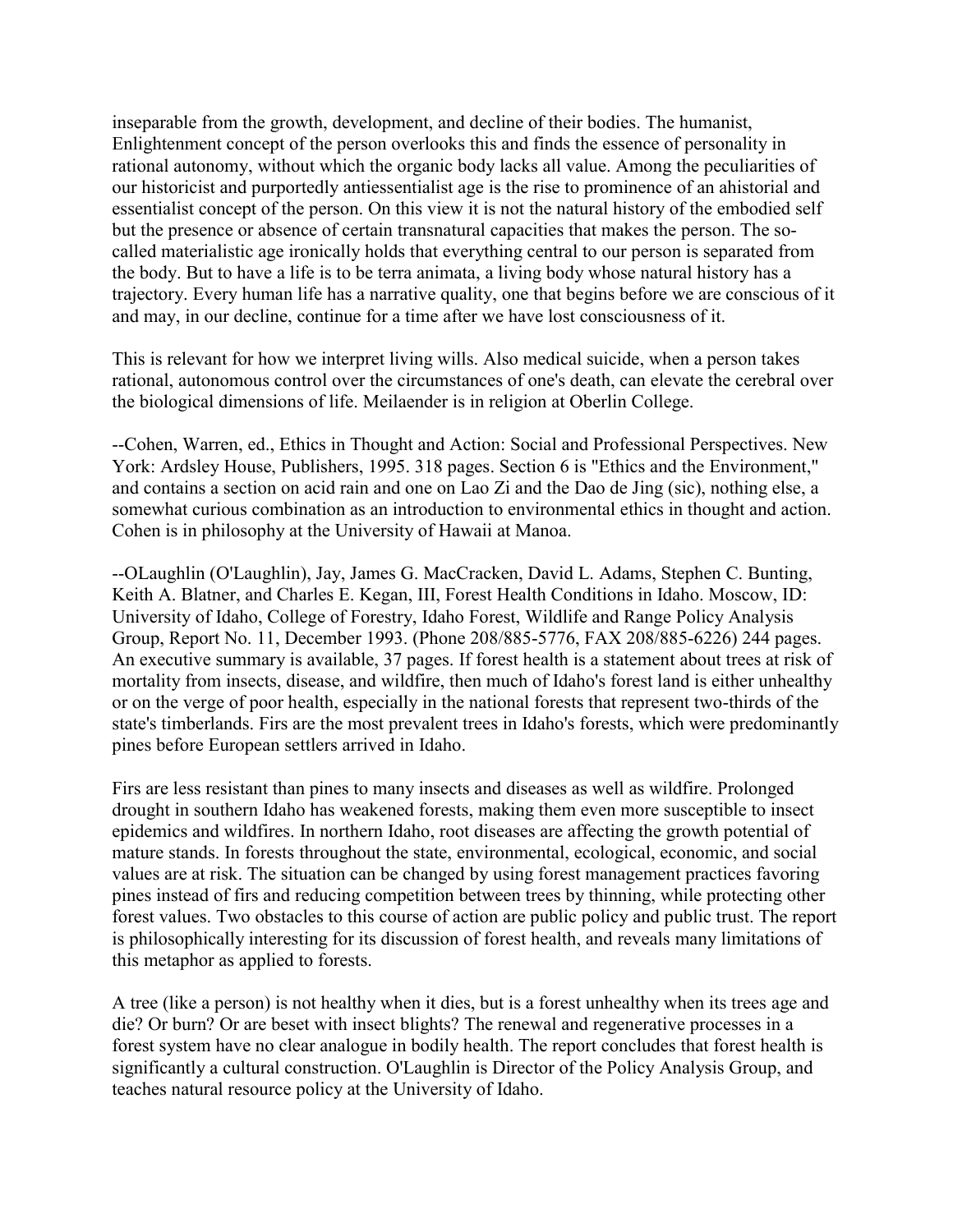--Kolb, T. E., M. R. Wagner, and W. W. Covington, "Concepts of Forest Health: Utilitarian and Ecosystem Perspectives," Journal of Forestry 92(no. 7, July 1994):10-15. Health is a metaphor for forest condition at the landscape level, borrowed from its primary use with individual organisms, and the extension is sometimes problematic. There are two main approaches: (1) Utilitarian health. The forest has few pests or pollutants, with biotic conditions for growth to meet management objectives. (2) Ecosystem health.

The forest has the physical environment, biotic resources, and trophic networks to support productive forests during at least some seral stages; there is a functional equilibrium between supply and demand of essential resources (water, nutrients, light, growing space); there is a diversity of seral stages and stand structures that provide habitat for many native species and all essential ecosystem processes. Forest health needs to be scaled, from trees to ecosystems. A healthy forest will contain numerous unhealthy and dying trees. Mistletoe, a pest that makes a ponderosa pine forest unhealthy on the utilitarian definition, increases the diversity of bird species in the forest and enriches the community. The authors are in the School of Forestry, Northern Arizona University. This whole issue of the Journal of Forestry is on forest health.

--Baldwin, A. Dwight, Judith deLuce (de Luce), and Carl Pletsch, eds., Beyond Preservation: Restoring and Inventing Landscapes. Minneapolis: University of Minnesota Press, 1993. Sample articles: Baldwin, de Luce, and Pletsch, "Ecological Preservation versus Restoration"; William R. Jordan, III, "`Sunflower Forest': Ecological Restoration as the Basis for a New Ecological Paradigm"; Frederick Turner, "The Invented Landscape" (we ought, "when the occasion warrants and the knowledge is sufficient, to create new ecosystems, new landscapes, perhaps even new species" (p. 36); G. Stanley Kane, "Restoration or Preservation: Reflections on a Clash of Environmental Philosophies"; Carl Pletsch, "Humans Assert Sovereignty over Nature"; Dora G. Lodwick, "Changing Worldviews and Landscape Restoration."

Baldwin is in geography, de Luce teaches classics, and Pletsch history at Miami University.

--Huston, Michael A., Biological Diversity: The Coexistence of Species on Changing Landscapes. New York: Cambridge University Press, 1994. 681 pages. A state of the art survey of what is known in the field. Huston is an ecologist at Oak Ridge, Tennessee.

--Kauffman, Stuart A., The Origins of Order: Self-Organization and Selection in Evolution. New York: Oxford University Press, 1993. A summary is: "Antichaos and Adaptation," Scientific American 265(no. 2, August 1991):78- 84. Since Darwin, biologists have seen natural selection as virtually the sole source of that order. But Darwin could not have suspected the existence of self-organization, a recently discovered, innate property of some complex systems. It is possible that biological order reflects in part a spontaneous order on which selection has acted. Selection has molded, but was not compelled to invent, the native coherence or ontogeny, or biological development. We may have begun to understand evolution as the marriage of selection and selforganization. Natural selection may drive ordered systems to the edge of chaos because that is where the greatest possibility for self-organization, and survival in changing environments, occurs. Kauffman is professor biochemistry and biophysics at the University of Pennsylvania School of Medicine.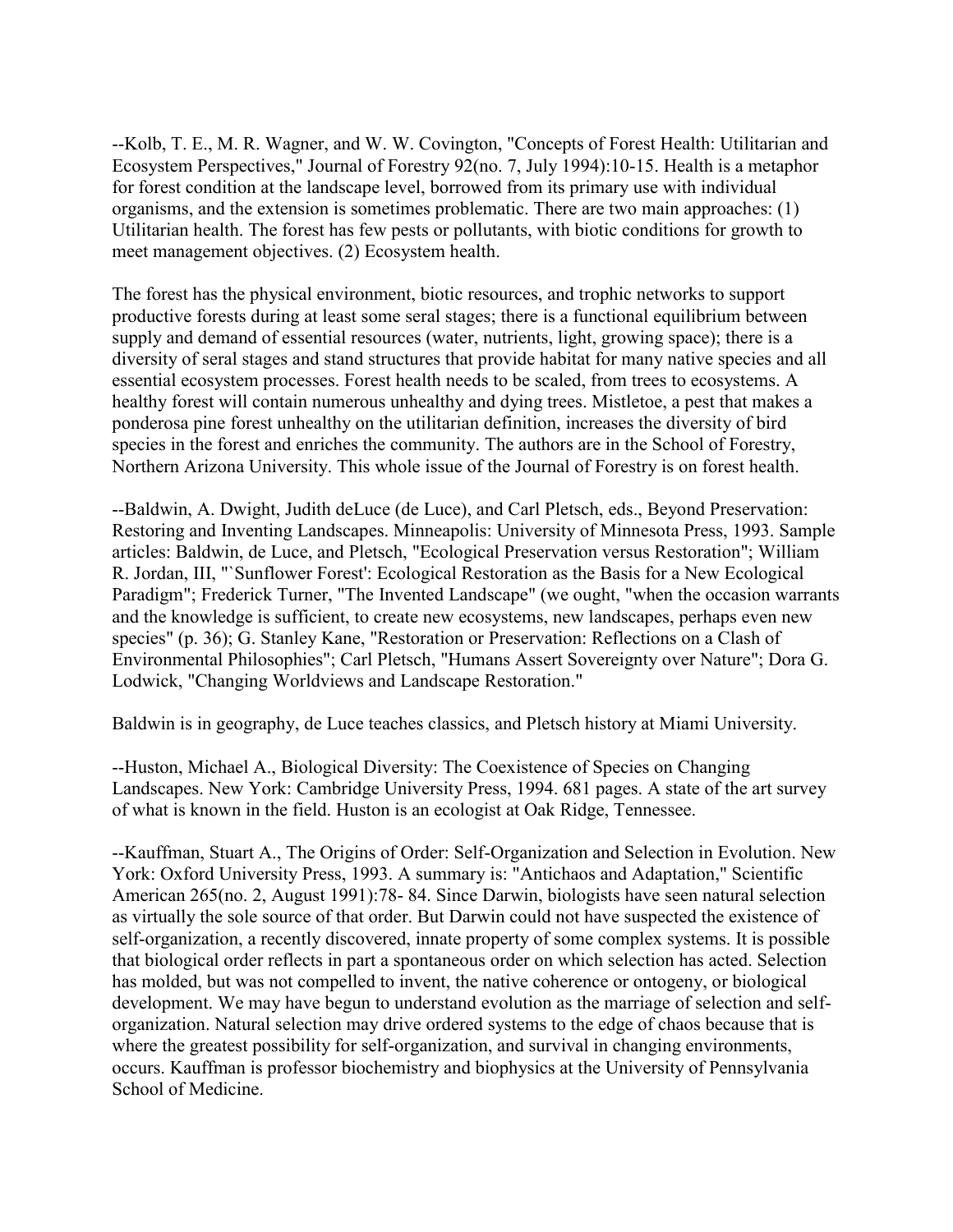--Loy, David, "Indra's Postmodern Net," Philosophy East and West 43 (no. 3, 1993):481-510. Indra's net, a cosmological metaphor in Buddhism, with its myriad jewels each reflecting each other, symbolizes an infinitely repeated interrelationship among all the members of the cosmos. There is no beginning, no creator, no purpose, no hierarchy, no center, no privileged point, only interpenetration and mutual identity. This has ecological ramifications that fit surprisingly well with contemporary poststructuralist philosophy--critiques of self-existence and self-presence, a suspicion about the theological quest for Being, an emphasis on groundlessness, the deconstruction of any transcendental significance, the rejection of truth with a capital T. Although there are differences, there are remarkable parallels between an ancient philosophical system and one of the most provocative developments in modern thought. Buddhism has something to offer a rationalized, technologized world that is rapidly devouring what remains of its own spiritual roots. Loy is in international studies at Bunkyo University, Kyoto, Japan.

--Rue, Loyal, By the Grace of Guile: The Role of Deception in Natural History and Human Affairs. New York: Oxford University Press, 1994. With a chapter extensively detailing the role of deception in natural history, both structural (camouflage and mimicry) and behavioral (hiding, stalking, the angler fish that uses its tongue as a worm, for bait). Animals are repeatedly naturally selected to deceive each other; plants deceive insects; those that can do so survive better, though there is also adaptive value in being able to detect deception. Humans arise in this genetic tradition, and are genetically disposed, in part, to be deceivers. Deception is required in culture, though there is a long cultural tradition that judges deception negatively. Metaphysically, the natural world is meaningless; nihilism is true. But humans need myths otherwise, and hence the religious and philosophical traditions. Science erodes these myths, revealing these deceptions about nature and within culture. Unfortunately, we need some such myths to survive, else science will prove maladaptive. Nature is objectively valueless, but we need to deceive ourselves into believing in its intrinsic value. We have to be saved from the truth. We need "the saving grace of noble lies." We can only live "by the grace of guile." Rue teaches philosophy and theology at Luther College (Luther College?!), and he seems to have managed to practice the self-deception he preaches; he describes himself as a "theoretical nihilist and an existential biophiliac" (p. 278).

--Smith, Steven G., "Sympathy, Scruple, and Piety: The Moral and Religious Valuation of Nonhumans," Journal of Religious Ethics 21 (no. 2, 1993):319- 342. Our moral valuation of nonhuman and human beings alike may arise in sympathy, the realization in feeling of a significant commonality between self and others; in scrupulous observance of policy, the affirmation in practical consistency of a system of relations with others; and in piety, the attitude of boundless appreciation and absolute scruple with respect to objects as sacred--that is, as valued for the sake of adequate valuation of the holy. Differences between the moral status of humans and that of nonhumans are to be explained not by any single criterion such as the capacity to suffer or to make contracts, but rather by finding the relative position of humans and nonhumans on continua of feelable commonality, policy considerateness, and sacredness. Investigation of these differences must take into account the way basic religious apprehensions (or the absence thereof) organize these frames of reference. Smith is in religious studies at Millsaps College, Jackson, MS.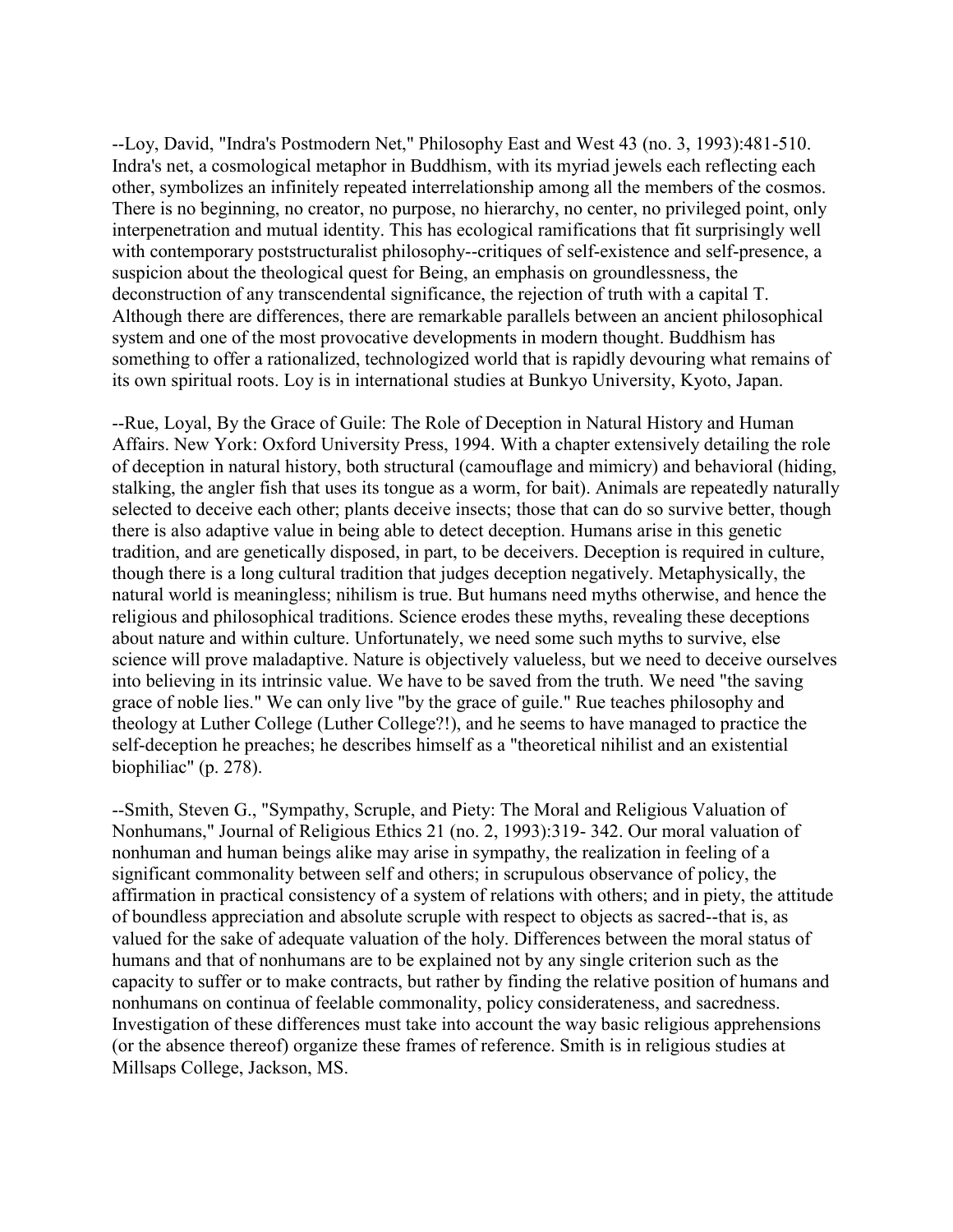--Wallace, Mark I., "The Wild Bird Who Heals: Recovering the Spirit in Nature," Theology Today 50 (no. 1, 1993):13-28. The Bible's creation hymns teach us that we are earth creatures, mud people, molded by the cosmic potter out of the clay of earth. But many of us in the postmodern West construe ourselves differently as denizens of a shopping-mall, temperaturecontrolled, throw-away world in which we have little need for reidentification with the primitive soil of our ancestral origins. Others, however, hunger for a renaturalized Christianity where the palpable sense of divine presence can be touched and tasted and heard and smelled in the push and pull of natural beings and forces. Wallace is in religious studies at Swarthmore College.

--Gosling, David, A New Earth: Covenanting for Justice, Peace and the Integrity of Creation. London: CCBI, Inter-Church House, 1992. 108 pages. ú5.95. ISBN 0-85169-222-2. The history of the ecumenical movement's concern with the environment, tracing the connection between debt, sustainability, biotechnology, and eco-justice. Well documented and a sophisticated study. The churches have a concern for the planet as an essential part of their ecumenical responsibility. "There can be no satisfactory solutions to the world's problems which do not take into account the structural links between the state of the environment and the systematic violations of justice and peace which occur." Gosling was director of Church and Society for the World Council of Churches and is currently a fellow in the University of Cambridge at Clare Hall.

--Preston, Richard, The Hot Zone. New York: Random House, 1994. 300 pp. \$ 23.00. Claims that there is great danger to human life from viruses and other diseases that are native to tropical forests, and which serve a typical ecological role in those ecosystems, but which, when spreading to humans in cities, can play havoc and bring death. The HIV virus, originally in green monkeys in Central Africa, is an example. Another is the Marburg strain of the Ebola virus, detected in Marburg, Germany in 1967 in a shipment of monkeys, and which is highly lethal in humans. This book was first serialized in The New Yorker.

--Glantz, Michael, ed., Drought Follows the Plow. New York: Cambridge University Press, 1994. \$ 19.95. Reversing an 19th century adage of the sodbusters, "rain follows the plow," the contributors here argue just the opposite, that droughts are often human-caused. Most of Earth's fruitful, rain-fed land is already in use. To try to farm marginal land, often arid or semiarid, can hasten agricultural drought. Such regions are ill-suited for farming in the first place and, with misguided human disruptions, a spiraling downward trend initiates, compounded when drought comes. Rich nations, like the U. S. and Australia can buy their way out of droughts, but in a country like Ethiopia, where an elite majority owns the good land and the majority must attempt to survive on marginal land, and where population growth is out of control, mass starvation is the likeliest scenario. Nature is likely to be blamed, because no one in government wants to admit responsibility for inept planning. Glantz is director of the Environmental and Societal Impacts Group at the National Center for Atmospheric Research, Boulder, Colorado.

--Wildlife Viewing Guides are now available for about half of the U.S. States, and some Canadian provinces, through the Watchable Wildlife Program, with about a dozen partners from the major federal and state (and provincial) agencies, also Defenders of Wildlife. Contact Falcon Press, P. O. Box 1718, Helena, MT 59624. 800/582-2665. Falcon Press is also excellent for various scenic guides, trail guides, biker's guides, and so forth to the countryside.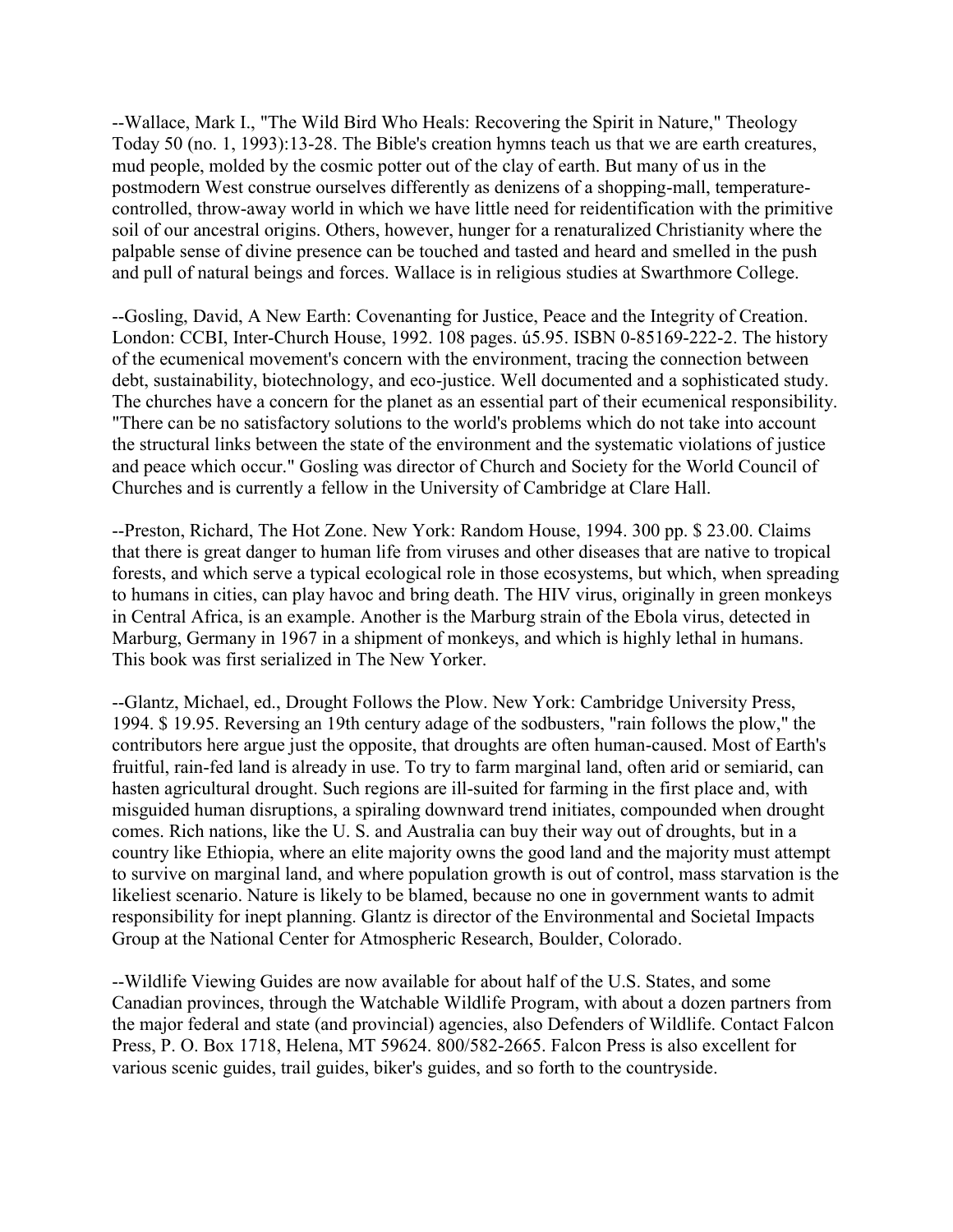--Green Electronics. A special report in IEEE Spectrum, vol. 31, no. 8, August 1994. Includes Patricia A. Dillon, "Salvageability Becoming Law." Legislation is driving electronics companies to prepare for products for later recycling. The effort foreshadows a future in which most of the content of obsolete electronic products will be reclaimed.

--L. Westra and P. Wenz, Faces of Environmental Racism: Confronting Issues of Global Justice, Rowman Littlefield Publishers, Inc., Lanham MD, 1995. Authors include Robert D. Bullard, Clarice Gaylord, Hussein Adam, Bill Lawson, Robert Goodland, Howard McCurdy, Kristin Shrader-Frechette, Omari Kokole, Peter Wenz, and Laura Westra. Although most minorities are bearing disproportionate burdens such as toxic waste exposure and other environmental hazards. This volume deals exclusively with persons and communities of color who are either African or African American. Holistic approaches to environmental protection are generally accepted as necessary to preserve the ecosystem and avoid mass extinctions that jeopardize human existence. However, such approaches may be viewed as risking some individuals or groups for the good of the whole. As well, ecocentric environmentalist are often viewed by the general public as unconcerned about human hazards: "If it doesn't swim upstream or hoot in the night, environmentalists don't care about it." (Withlynn Battle, Community leader, Birmingham, AL). These essays show that environmentalism and concern for human beings and justice are entirely compatible.

--L. Westra and J. Lemons, Scientific and Ethical Perspectives on Ecosystem Integrity, Kluwer Academic Publishers, Drodrecht, The Netherlands, 1995. A collection of essays by philosophers and scientists, drawing together many of the issues discussed by the participants in the meetings of L. Westra's SSHRC (Canada) Grant: "The Integrity Project", 1992-95. Authors include Mark Sagoff, Kristin Shrader-Frechette, Robert Ulanowicz, James Kay, Henry Regier, James Karr, Patricia Werhane, Tom Lacher, Jr., Robert Goodland and others. The essays discuss the "Ecosystem approach" and the mandate "to protect and restore integrity" from various critical perspectives.

# ISSUES

Green Antarctica, Without Ozone: Scientists from the British Antarctic Survey report that global warming has led to a rapid increase in plant life in Antarctica. The continent's only two flowering plants have increased rapidly, with a 25-fold increase in the number of Antarctic hairgrass plants on Galindez Island, and a sharp increase in the Antarctic pearlwort. Also, two new species have been discovered, presumably appearing as long-frozen seeds are freed by melting ice. At the same time the World Meteorological Organization reports that the ozone layer has declined, surpassing all previous low records. Apparently ozone depletion is still occurring at an alarming rate, indicating that chloroflurocarbons already in the atmosphere are continuing to destroy the ozone layer, and despite the agreements to phase out the production of ozone-depleting chemicals. Story in The Antarctica Project (newsletter), vol. 3, no. 4, Fall, 1994.

Death Penalty for Smallpox: A World Health Organization committee voted unanimously in September to destroy the remaining lab stocks, held at the Center for Disease Control in Atlanta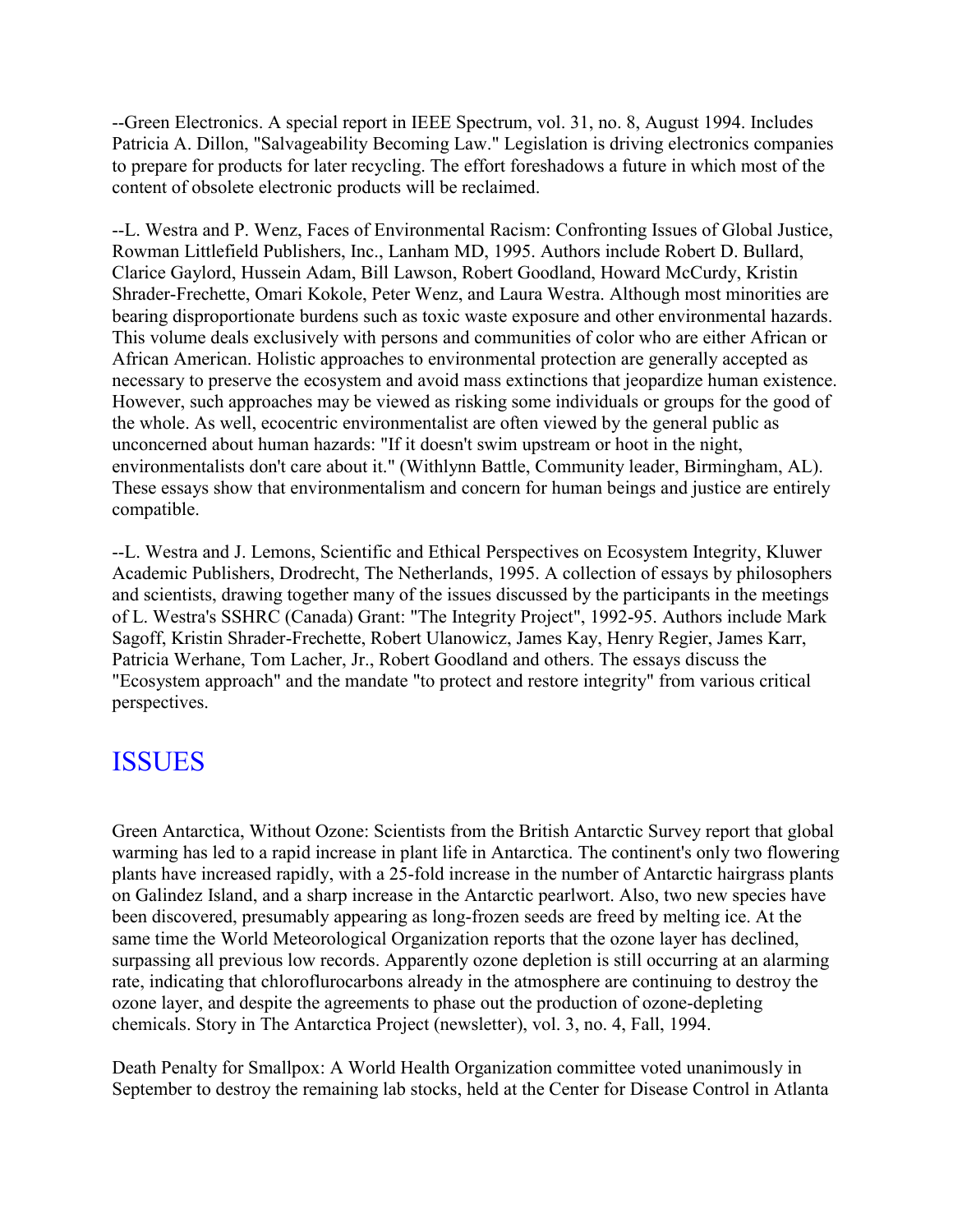and Moscow's Institute for Viral Preparations. WHO member nations are expected to agree in May, and the virus will be wiped off the planet by June 30, 1995. Story in Science, 16 September, 1994.

A recent issue of the Globe and Mail, Canada's national newspaper had an article "B.C. Panel Seeks Strict Controls on Human Settlement," which explains a recent land-use plan under "ground-breaking" legislation proposed by B.C. Commission on Resources and the Environment. The regulations intend to use sustainability as "standard", and to enforce strict legislation about certain percentages of protected wildlands as well as equally strict requirements and standards to be met prior to any development or resource- use decision. This runs counter to the planning tradition in B.C., which has been leaving these decisions in the hands of individual communities.

Contributed by L. Westra.

#### 1995

--January 9-11. Care for the Earth: Sustaining our Fragile Home. Sixtieth Annual Minister's Week, The Candler School of Theology, Emory University, Atlanta, GA. Speakers include JÅrgen Moltmann, theologian at the University of TÅbingen. Contact: Candler School of Theology, 400 Bishops Hall, Emory University, Atlanta, GA 30322. Phone 404-727-6352.

--February 16-21. American Association for the Advancement of Science, Atlanta, Georgia. With an ISEE session organized by Bryan Norton, Georgia Institute of Technology. Sections on biological diversity, on sustainable development, on global change, on innovative environmental technologies, on the extent of environmental remediation, on the carrying capacity of Planet Earth, and many others. AAAS, 1333 H. St., N. W. Washington, DC.

--February 23-26. Sharing the Prairies: Sustainable Use of a Vulnerable Landscape, in Lethbridge, Alberta, Canada. Contact Patrick Herzog, Institute for Renewable Resource Management, Lethbridge Community College, 3000 College Drive south, Lethbridge, Alberta, Canada. 403/382-6991. FAX 404/320-1461.

--March 6-12. World Summit for Social Development, in Copenhagen, Denmark. With a focus on sustainable development, consistent with environmental conservation. Contact: Jacques Baudot, Coordinator, WSSD, Department for Policy Coordination and Sustainable Development, United Nations, United Nations, NY 10017. Phone 212-963-5558. FAX 212-963-3062.

--March 8-11. Gambling with the Environment, Las Vegas, Nevada! Biannual meeting, American Society for Environmental History. Call for papers. Contact: Theodore Steinberg, Department of Humanities, New Jersey Institute of Technology, University Heights, Newark, NJ 07102-1982.

--March 15-17. Environmental Regulation and Prescribed Fire: Legal and Social Challenges, in Tampa, Florida. Contact Diane Otts, Center for Professional Development and Public Service, Florida State University, Tallahassee, FL 32306-2027. Phone 904/644-7543. FAX 904/644-2589.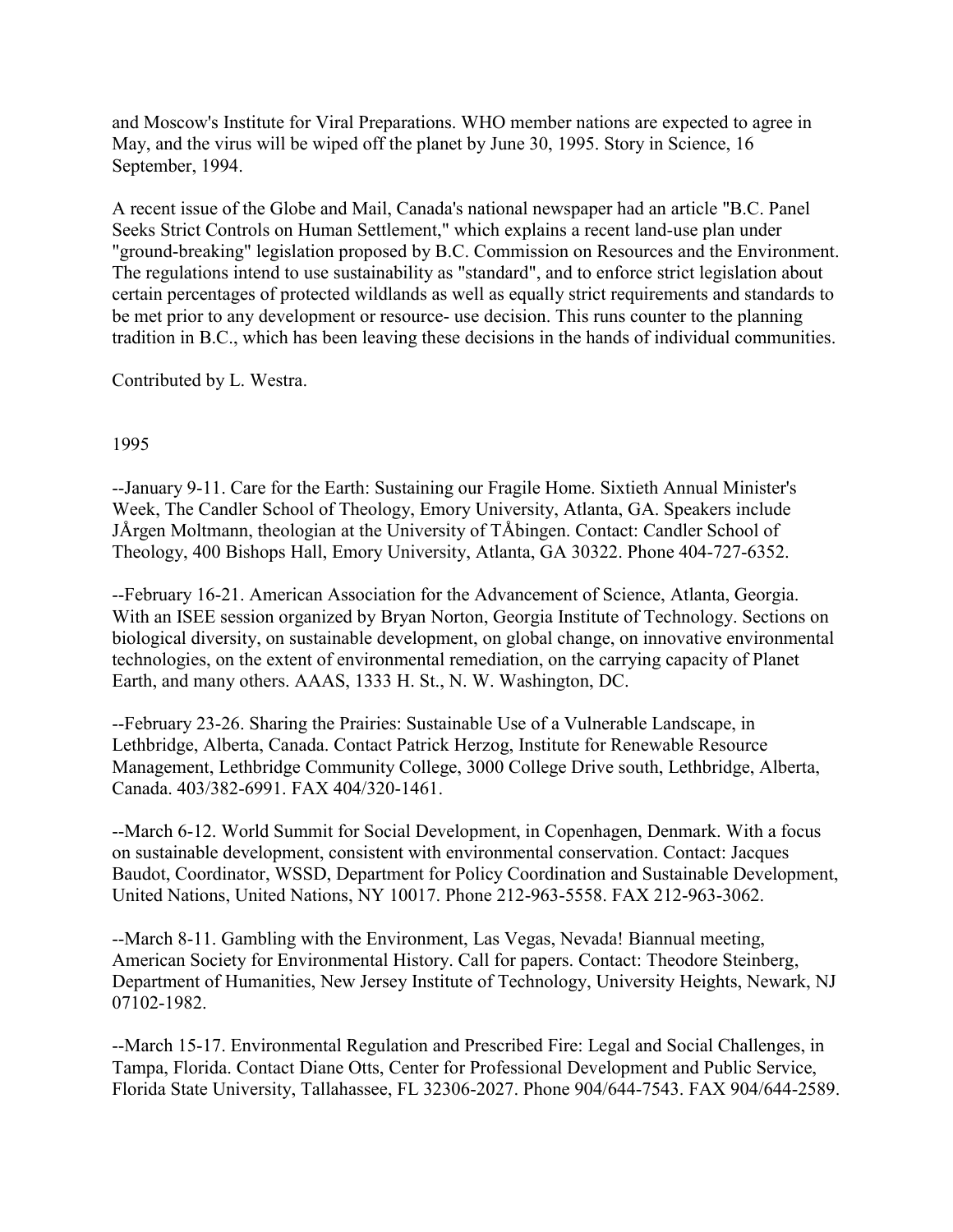--March 15-18. Institute for Ecology, Justice and Faith. International House, University of Chicago. Intensive cross-disciplinary seminar for faculty and graduate students and leaders of religious and environmental organizations. Funded by World Environment and Resources Program of the MacArthur Foundation, with collaborative support from the Center for Respect of Life and Environment and the Humane Society of the United States. Hosted by Meadville/Lombard Theological School. Presenters include Yi Fu Tuan, Robert Gottlieb, Dieter Hessel, Peter Bakken, David Rhoads, Dianne Bergant, Phil Hefner, Rosemary Radford Reuther, Debra Moskovits, J. Baird Callicott, Christine Traina, Donald Brown, Bill French, Ray Benton, Rick Clugston, Michael Fox, David Tracy, Holmes Rolston, III, and George Rabb. Contact John Callaewart, Registrar, Institute for Ecology, Justice and Faith, 1304 W. Elmdale, # 1, Chicago, IL 60660. Phone 312/508-2206.

--March 20-22. Recent Advances in Urban and Post-Industrial Wildlife Conservation and Habitat Creation, Leicester, England. British Ecological Society meeting. Contact Susan Page, Departments of Adult Education and Zoology, University of Leicester, University Road, Leicester, UK LE1 7RH. Phone 44 533 523337. FAX 44 533 523330.

--March 30-April 2. Communication and our Environment: An Interdisciplinary Conference, Chattanooga, Tennessee. Papers are invited on how media influences our concept of the natural environment, for better or worse. Contact: M. Jimmie Killingsworth, Department of English, Texas A&M University, College Station, TX 77843. Phone 409-845-9936.

--April 12-15. Hunting, Fishing, Conservation, and Ecology, at Philadelphia. Proposals by September 15, 1994 to Ralph H. Lutts, 1025 Jefferson Circle, Martinsville, VA 24112. Phone/fax 703-666-1295. E-mail: rhlutts@igc.apc.org

--April 17-21. Sustainable Society and Protected Areas, 8th Conference on Research and Resource Management in Parks and Public Lands, Portland, Oregon. Sponsored by the George Wright Society. There is a call for papers. The George Wright Society, P. O. Box 65, Hancock, MI 49930-0065. 906-487- 9722. FAX 906-487-9405.

--May 25-27, 1995. "Surviving Globalization: Economic, Social and Environmental Dimensions," London, Ontario, The Westminster Institute for Ethics and Human Values. See details earlier. Contact: Ted Schrecker, Associate Director (Environmental Ethics) Westminster Institute for Ethics and Human Values, 361 Windermere Road London, Ontario N6G 2K3 Canada. Phone (519) 673-0046; FAX (519) 673-5016. E-mail schrecker@sscl.uwo.ca

--June 2-3. The Canadian Society for the Study of Practical Ethics (CSSPE), at the Canadian Learned Societies Meetings, with section on Environmental Ethics, Montreal, Quebec. Contact: Mary Richardson and Peter Miller, Program Co-Chairs, c/o Department of Philosophy, University of Winnipeg, 515 Portage Ave., Winnipeg, Manitoba R3B 2E9, Canada. E-mail: miller@uwpg02.uwinnipeg.ca Phone: (204) 786-9832; or Thom Heyd or Andrew Light (addresses above).

--June 2-3. Society for Philosophy and Geography, and Canadian Society for the Study of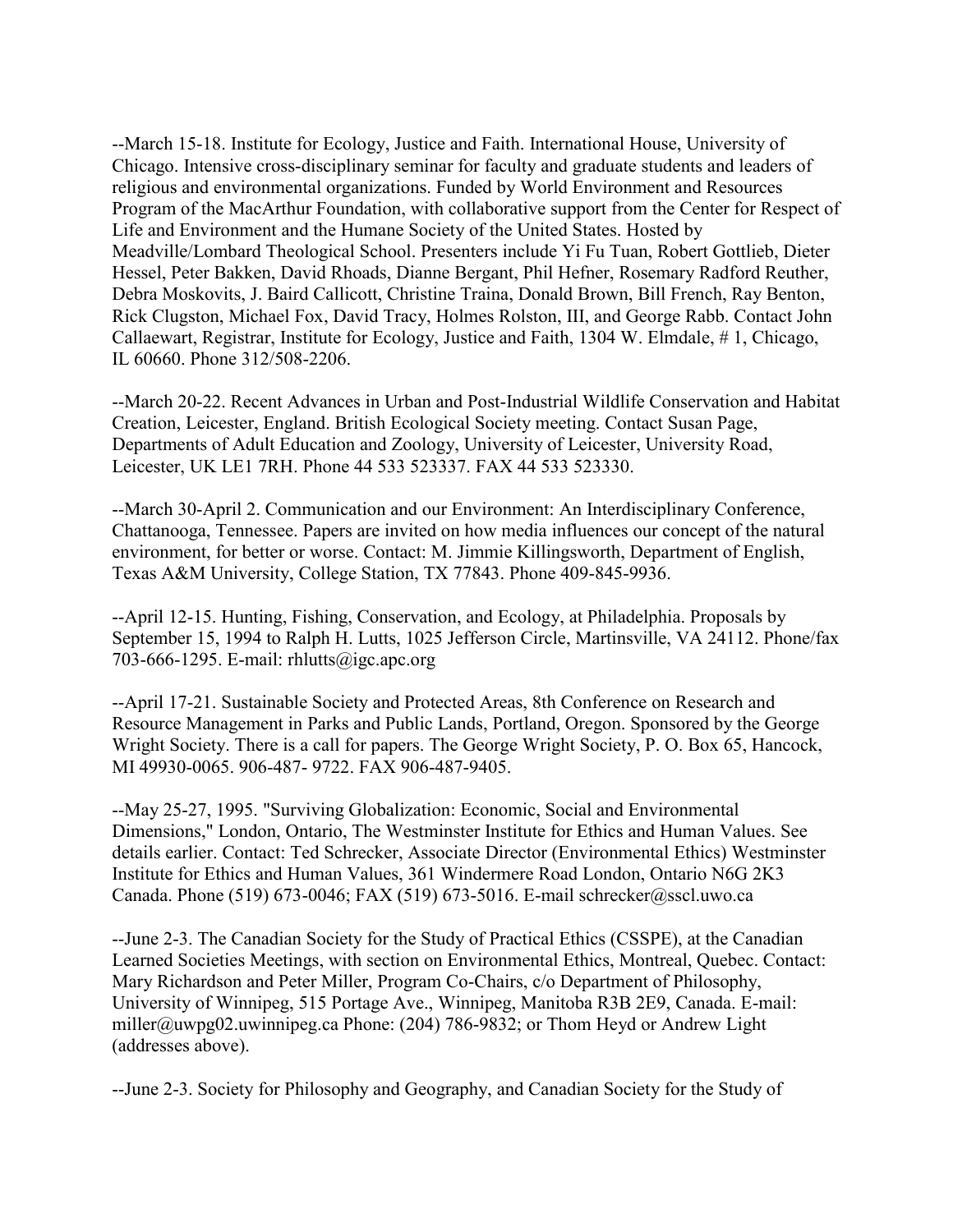European Ideas, at the Canadian Learned Societies Meetings, Montreal, Quebec, with section on "Ideas of Nature and Land." See announcement earlier.

--June 2-4, Natural and Human Introduced Change in Madagascar, at the Field Museum in Chicago. Contact B. D. Patterson, Center for Evolutionary and Environmental Biology, The Field Museum, Chicago, IL 60605-2496. Phone 312/922-9410 x468.

--June 7-11. Society for Conservation Biology, Colorado State University, Fort Collins. See announcement above.

--June 8-11. Agriculture, Food, and Human Values Society, and the Association for the Study of Food and Society. Joint Meeting, Tuskegee University. Contact Duane Merlin Ford, Science Division, Northeast Missouri State University, Kirksville, MO 63501-0828.

--June 10-13. National Association of Environmental Professionals, 20th annual conference, "Environmental Challenges: The Next 20 Years. Washington, DC. There is a call for papers, with papers welcome in the fields of ethics, values, and policy. Contact: NAEP, 5156 MacArthur Boulevard, NW, Washington, DC 20016-3315. 202-966-1500. FAX: 1977.

--June 21-25. Interdisciplinary Conference on the Environment, Park Plaza Hotel and Towers, Boston, Massachusetts. Call for papers. Contact Dr. Demetri Kantarelis, IEA, Economics/Foreign Affairs Dept., Assumption College, 500 Salisbury Street, Worcester, MA 01615-0005. Phone 508-752- 5615, ext. 557. FAX 508-799-4502.

--June 25-30. Third International Conference on Ethics in the Public Service, "Politics, Ethics, and the Professions," in Jerusalem, June 25-30, 1995, with an ISEE section. See more detailed announcement above.

--June 26-29. Vienna, Austria: Sixth Annual Conference of the International Society for Business and Society (IABS). Topics include corporate social responsibility and environmental management. Three-page (maximum) abstracts are due 28 November 1994. Send to the Program Chair: Douglas Nigh, College of Business Administration, University of South Carolina, Columbia, SC 29208 USA; tel. 803-777-6942; FAX 803-777-3609.

--July 2-7. Australian Association of Philosophy (Australian Division), annual conference at University of New England, Armidale, NSW. ISEE section and papers are invited. See the announcement above.

--July 7-16. 10-day Summer School in Applied Deep Ecology, Chinook Learning Center, Whidbey Island, Washington. Contact The Institute for Deep Ecology, P. O. Box 1050, Occidental, CA 95465. Phone 707/874-2347.

--July 16-20, Amsterdam. Fourth International Conference of the American Society of Law, Medicine and Ethics, the University of Amsterdam, and the Dutch Society of Health Law. A theme (no. IV) is "Health, Ecology, Persons and Planet." The connections between human health and ecological health, including how new concepts developed in medicine, ethics, and law might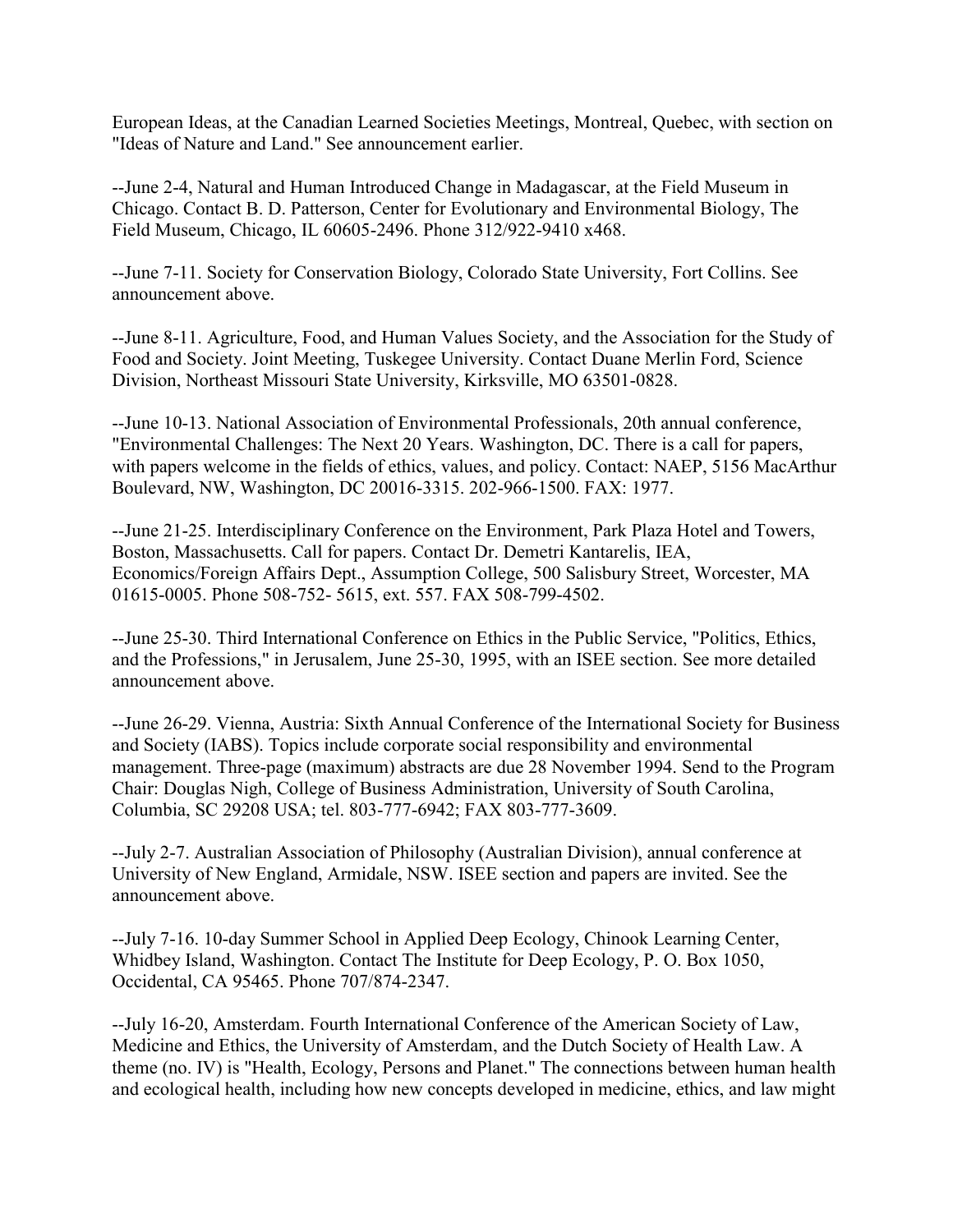be applicable to the promotion of ecological health, and vice-versa. These include resource allocation; justice (including inter-generational justice) in health care; open and closed legal systems and concepts of trust, covenant and quality of life.

--July 16-21. Conference, International Association for Bear Research and Management, University of Alaska, Fairbanks. With a session on bears in the Yellowstone ecosystem. Papers invited. Contact: Harry Reynolds, Alaska Department of Fish and Game, 1300 College Road, Fairbanks, Alaska 99701- 1599. FAX 907-452-6410

--July 30-August 3. Ecological Society of America, in Snowbird, Utah. ISEE sponsored a session last year (in Knoxville, Tennessee) and interested persons should contact Laura Westra, address below. The Ecological Society of America has 6,300 members and this is an excellent opportunity for philosophers, ethicists, and others to interact with them. For conference details: Ecological Society of America, 2010 Massachusetts Ave., N.W., Suite 420, Washington, DC 20036. Phone 202-833-8773.

--August 1-5. XIII International Congress of Aesthetics, Lahti, Finland. Theme: Aesthetics in Practice: Connections between Academic Research in Aesthetics and Everyday Life, especially Concerning the Environment." This follows and continues a very successful First International Conference on Environmental Aesthetics held at Koli National Park in Finland this past June. Papers on the aesthetics of nature are especially welcomed. Contact: Sonja Servomaa, University of Helsinki, Lahti Research and Training Centre, Kirkkokatu 16, 15140 Lahti, Finland. Phone 358-18-892 11. FAX: 358-18-892 219.

--August 3-10 (Corrected Date). YMCA of the Rockies, Estes Park, Colorado. Society for Philosophy in the Contemporary World (SPCW). Proposals on topics in environmental ethics, animal ethics, and ecophilosophy are welcome. Opportunities for hiking in the Rockies. Accommodations for children and families. Contact: Prof. John Jones, Program Chair, Department of Philosophy, Marquette University, Milwaukee, WI 53233 USA, tel. 414-288- 6857; Email <6563jonesj@vmsa.csd.mu.edu>

--August 6-10. American Institute of Biological Sciences meets in San Diego, Town and Country Hotel. Contact AIBS, 730 11th St., N.W. Washington, DC 20001-4521, Phone: 202-628-1500; FAX: 202-628-1509.

--August 6-12. International Union of Forestry Research Organizations (IUFRO), 20th World Congress, Tampere, Finland.

--August 9-12, Turku, Finland, International Conference on "Doing the Decent Thing with Genes". Topics include the Human Genome Project, the ethics of genetic intervention, Defective Genes, and the Commercial Use of Genetic Inventions in Agriculture and Animals. Invited speakers include Gregory Fowler, Ruth Chadwick and Laura Westra.

--August 26-29, Cortona, Italy, Laura Westra, Brunetto Chiarelli, Dr. Pierre diToro, and Dr Phillipe Crabbe are co-organizing a conference on Environmental Ethics, Philosophy of Ecology and Bioethics. You are invited to submit a manuscript or a two-page abstract to L. Westra